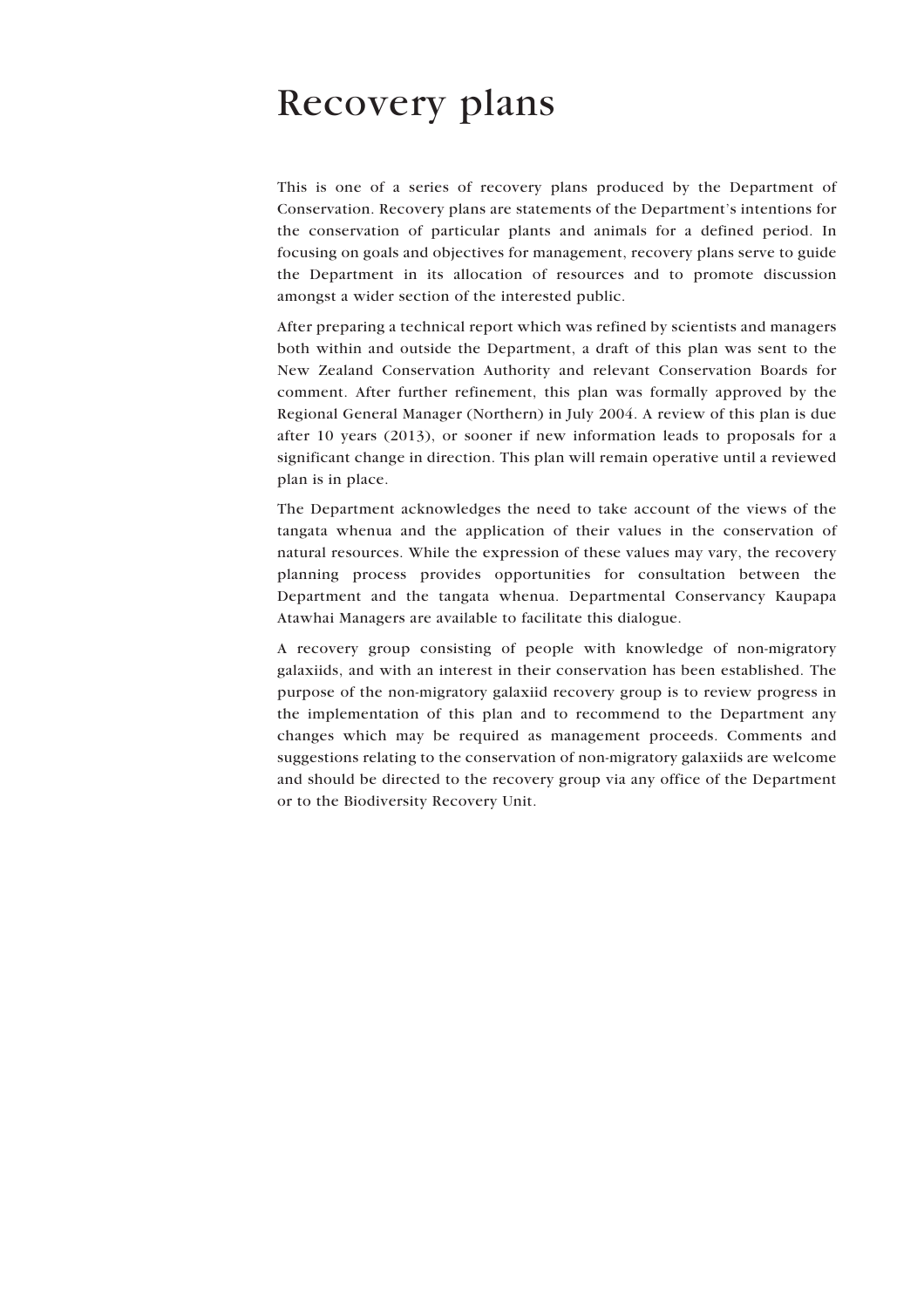# Published Recovery Plans

| NO.            | <b>SPECIES</b>                                                           | YEAR APPROVED |
|----------------|--------------------------------------------------------------------------|---------------|
| 52             | Grassy plants of fertile sites                                           | 2004          |
| 51             | Mudfish (Neochanna spp.)                                                 | 2003          |
| 50             | Kiwi (Apteryx sp.)                                                       | 2003          |
| 49             | Powelliphanta land snails                                                | 2003          |
| 48             | North Island Oligosoma spp. skink                                        | 2002          |
| 47             | Tuatara                                                                  | 2001          |
| 46             | Chatham Island fantail, Chatham Island tomtit and Chatham Island warbler | 2001          |
| 45             | Forbes' parakeet and Chatham Island red-crowned parakeet                 | 2001          |
| 44             | New Zealand shore plover                                                 | 2001          |
| 43             | Chatham Island shag and Pitt Island shag                                 | 2001          |
| 42             | Chatham Island mollymawk, northern royal albatross, Pacific mollymawk    | 2001          |
| 41             | Chatham Island tui                                                       | 2001          |
| 40             | Black robin                                                              | 2001          |
| 39             | Parea                                                                    | 2001          |
| 38             | Chatham Island oystercatcher                                             | 2001          |
| 37             | Chatham petrel                                                           | 2001          |
| 36             | Chatham Island taiko                                                     | 2001          |
| 35             | Hoiho                                                                    | 2001          |
| 34             | Pygmy button daisy                                                       | 2001          |
| 33             | Hebe cupressoides                                                        | 2000          |
| $32*$          | Inland Lepidium                                                          | 2000          |
| 31             | Mueblenbeckia astonii                                                    | 2000          |
| 30             | North Island kokako                                                      | 1999          |
| $29*$          | Weka                                                                     | 1999          |
| $28*$          | Pittosporum patulum                                                      | 1999          |
| 27             | Cyclodina skinks                                                         | 1999          |
| 26             | Coastal cresses                                                          | 1999          |
| 25             | Threatened weta                                                          | 1998          |
| 24             | Striped skink                                                            | 1998          |
| $23*$          | Fairy tern                                                               | 1997          |
| $22*$          | Blue duck                                                                | 1997          |
| 21             | Kakapo                                                                   | 1996          |
| 20             | Stitchbird                                                               | 1996          |
| $19*$          | Brown teal                                                               | 1996          |
| 18*            | Native frogs                                                             | 1996          |
| $17*$          | New Zealand (Hooker's) sea lion                                          | 1995          |
| $16*$          | Dactylanthus taylorii                                                    | 1995          |
| $15*$          | Bat (peka peka)                                                          | 1995          |
| 14             | Otago and grand skinks                                                   | 1995          |
| $13*$          | Giant land snail                                                         | 1995          |
| $12*$          | Takahe                                                                   | 1994          |
| $11*$          | South Island saddleback                                                  | 1994          |
| $10*$          | New Zealand dotterel                                                     | 1993          |
| 9*             | Tuatara                                                                  | 1993          |
| $8^*$          | Kowhai ngutukaka                                                         | 1993          |
| $7^*$          | Subantarctic teal                                                        | 1993          |
| $6*$           | Mohua (yellowhead)                                                       | 1993          |
| 5              | Chevron skink                                                            | 1993          |
| 4              | <b>Black stilt</b>                                                       | 1993          |
| $3^*$          | Whitaker's and robust skinks                                             | 1992          |
| $\overline{c}$ | Kiwi                                                                     | 1991          |
| $1*$           | North Island kokako                                                      | 1991          |
| $-$ *          | Yellow-eyed penguin                                                      | 1991          |
|                |                                                                          |               |

\*Out of print. In-print issues are available free of charge from DOC Science Publishing, Science & Research Unit, PO Box 10-420, Wellington. All recovery plans from No.25 (1998 and later) are available on the DOC website www.doc.govt.nz > Publications > Science and Research >

Biodiversity Recovery Unit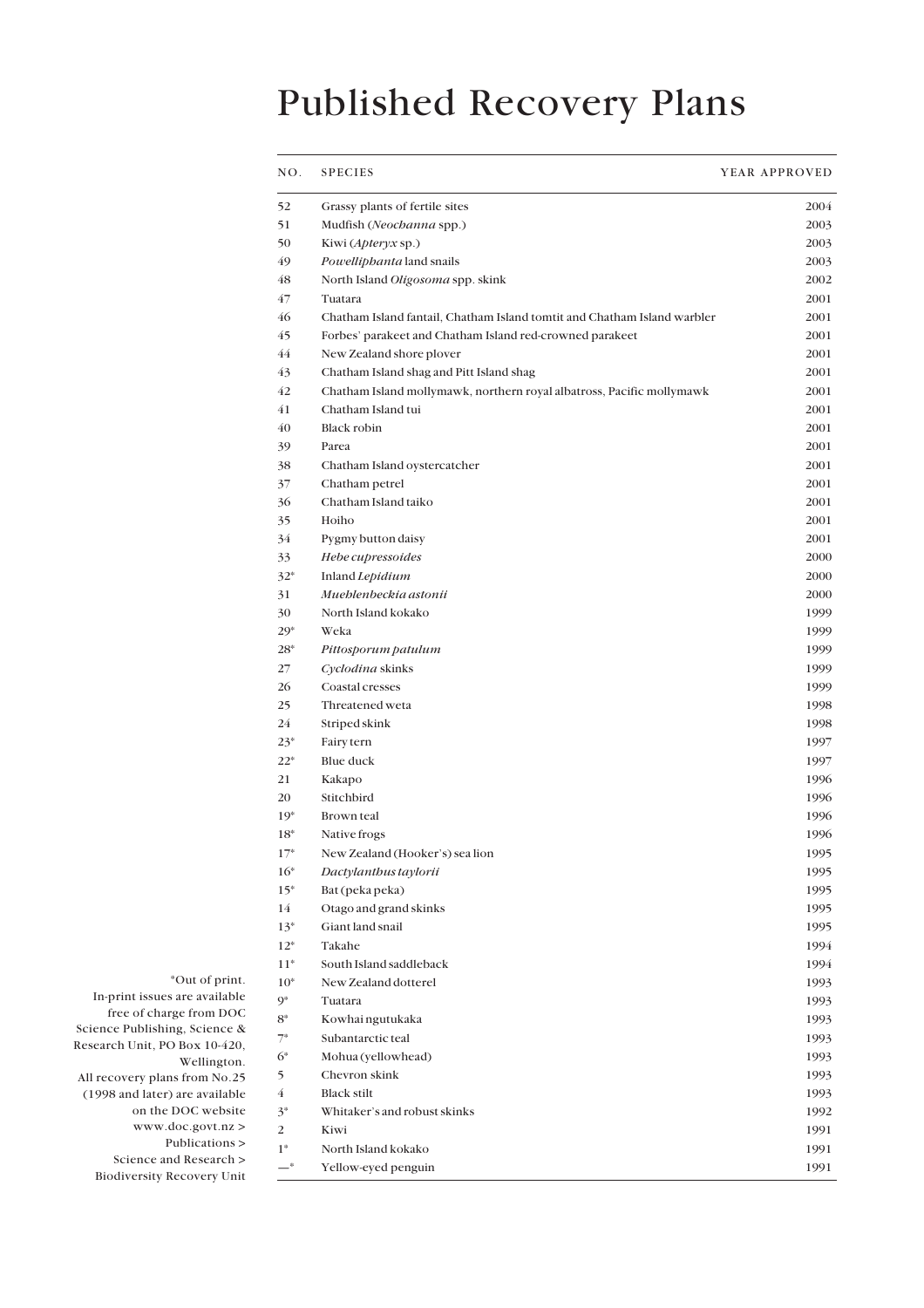## New Zealand non-migratory galaxiid fishes recovery plan

 $2003 - 13$ 

THREATENED SPECIES RECOVERY PLAN 53

Published by Department of Conservation PO Box 10-420 Wellington, New Zealand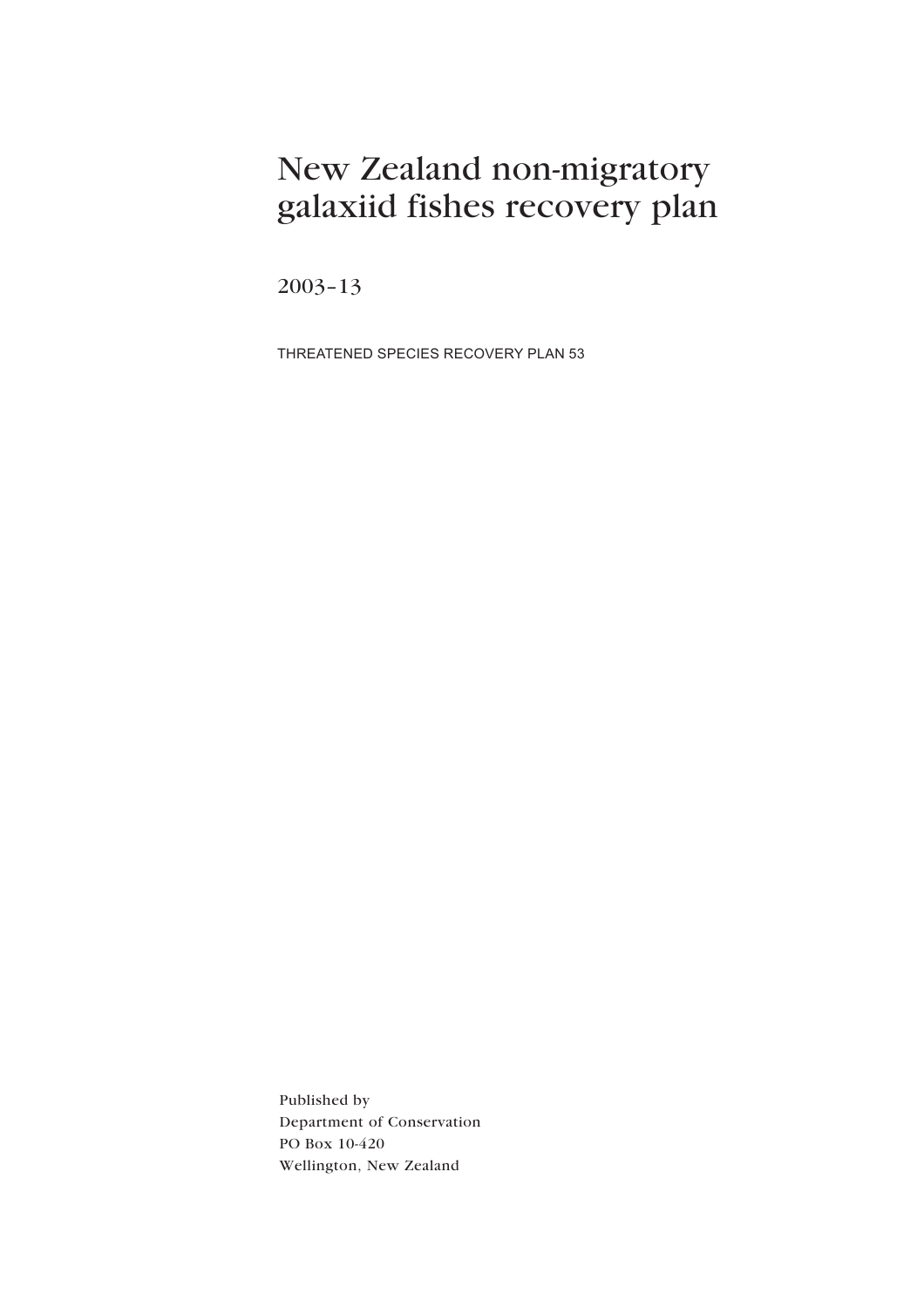Prepared by Richard Allibone and Rhys Barrier for Biodiversity Recovery Unit, Department of Conservation, Wellington

Cover: Clockwise, from top left: dwarf galaxias (photo: Tony Eldon); flathead galaxias (photo: Richard Allibone); dune lakes galaxias (photo: Michael Pingram); dusky galaxias (photo: Richard Allibone); bignose galaxias (photo: Simon Elkington); upland longjaw galaxias (photo: Simon Elkington).

This report may be cited as: Department of Conservation 2004: New Zealand non-migratory galaxiid fishes recovery plan 2003-13. Threatened Species Recovery Plan 53. Wellington, 45 p.

The final version was prepared for publication by DOC Science Publishing, Science & Research Unit. Publication was approved by the Manager, Biodiversity Recovery Unit, Science, Technology and Information Services, Department of Conservation, Wellington.

© Copyright December 2004, New Zealand Department of Conservation

ISSN 1170-3806 ISBN  $0-478-22637-3$ 

In the interest of forest conservation, DOC Science Publishing supports paperless electronic publishing. When printing, recycled paper is used wherever possible.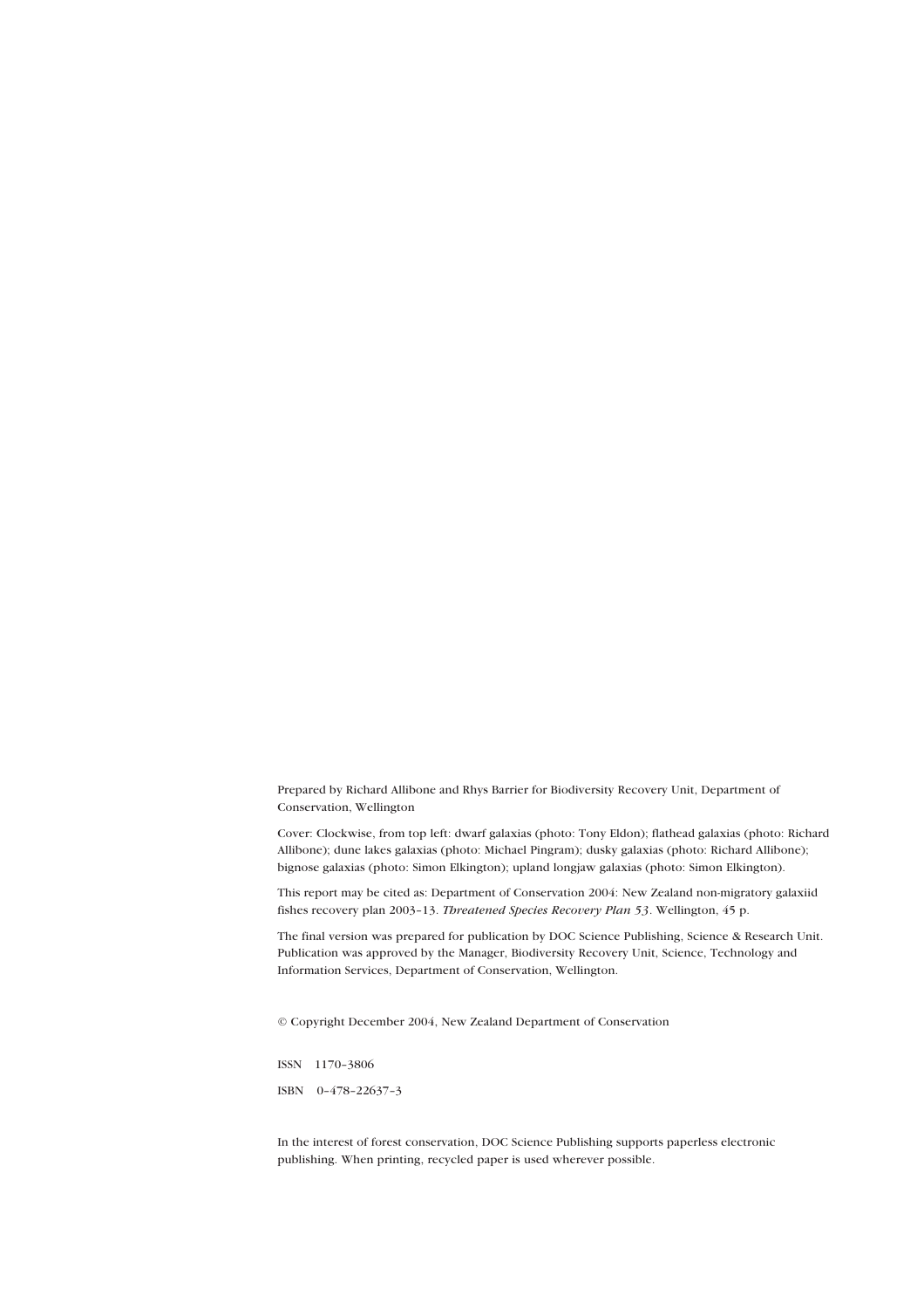## **CONTENTS**

|    | Abstract                  |                                                                                                                  | 7  |  |  |  |  |
|----|---------------------------|------------------------------------------------------------------------------------------------------------------|----|--|--|--|--|
| 1. |                           | Introduction                                                                                                     | 7  |  |  |  |  |
| 2. |                           | Past and present distribution and population size                                                                | 8  |  |  |  |  |
| 3. |                           | Cause of decline and threats                                                                                     | 10 |  |  |  |  |
| 4. |                           | Species ecology and biology                                                                                      | 12 |  |  |  |  |
| 5. | Past conservation efforts |                                                                                                                  |    |  |  |  |  |
| 6. |                           | Recovery goals                                                                                                   | 13 |  |  |  |  |
|    | 6.1                       | Long-term goal                                                                                                   | 13 |  |  |  |  |
|    | 6.2                       | Ten-year goal                                                                                                    | 13 |  |  |  |  |
| 7. |                           | Options for recovery                                                                                             | 14 |  |  |  |  |
|    | 7.1                       | Option 1-No action                                                                                               | 14 |  |  |  |  |
|    | 7.2                       | Option 2-Undertake national priority work                                                                        | 14 |  |  |  |  |
| 8. |                           | Objectives for the term of the plan                                                                              | 14 |  |  |  |  |
|    | 8.1                       | Ecosystem objectives                                                                                             | 14 |  |  |  |  |
|    | 8.2                       | Iwi objective                                                                                                    | 14 |  |  |  |  |
|    | 8.3                       | Species objectives                                                                                               | 14 |  |  |  |  |
| 9. |                           | Work plan                                                                                                        | 15 |  |  |  |  |
|    | 9.1                       | Ecosystem objectives                                                                                             | 15 |  |  |  |  |
|    |                           | Objective 1: Identify, protect and manage a minimum of                                                           |    |  |  |  |  |
|    |                           | 30 habitats with key non-migratory galaxiid populations,                                                         |    |  |  |  |  |
|    |                           | for each species.                                                                                                | 15 |  |  |  |  |
|    |                           | Objective 2: Seek to identify, protect, manage, or advocate<br>sustainable site management for all non-migratory |    |  |  |  |  |
|    |                           | galaxiid habitat.                                                                                                | 18 |  |  |  |  |
|    | 9.2                       | Iwi objective                                                                                                    | 21 |  |  |  |  |
|    |                           | Objective 3: Give effect to DOC's treaty of Waitangi                                                             |    |  |  |  |  |
|    |                           | responsibilities through seeking to involve Iwi in the                                                           |    |  |  |  |  |
|    |                           | implementation of this recovery plan.                                                                            | 21 |  |  |  |  |
|    | 9.3                       | Species objectives                                                                                               | 22 |  |  |  |  |
|    |                           | Objective 4: Clarify taxonomic issues associated with<br>non-migratory galaxiids.                                | 22 |  |  |  |  |
|    |                           | Objective 5: Determine the conservation status of                                                                |    |  |  |  |  |
|    |                           | non-migratory galaxiids.                                                                                         | 23 |  |  |  |  |
|    |                           | Objective 6: Determine threats and impacts to                                                                    |    |  |  |  |  |
|    |                           | non-migratory galaxiids.                                                                                         | 28 |  |  |  |  |
|    |                           | Objective 7: Undertake research required for the                                                                 |    |  |  |  |  |
|    |                           | restoration and management of non-migratory galaxiids.                                                           | 30 |  |  |  |  |
|    |                           | Objective 8: Manage and recover non-migratory galaxiids.                                                         | 33 |  |  |  |  |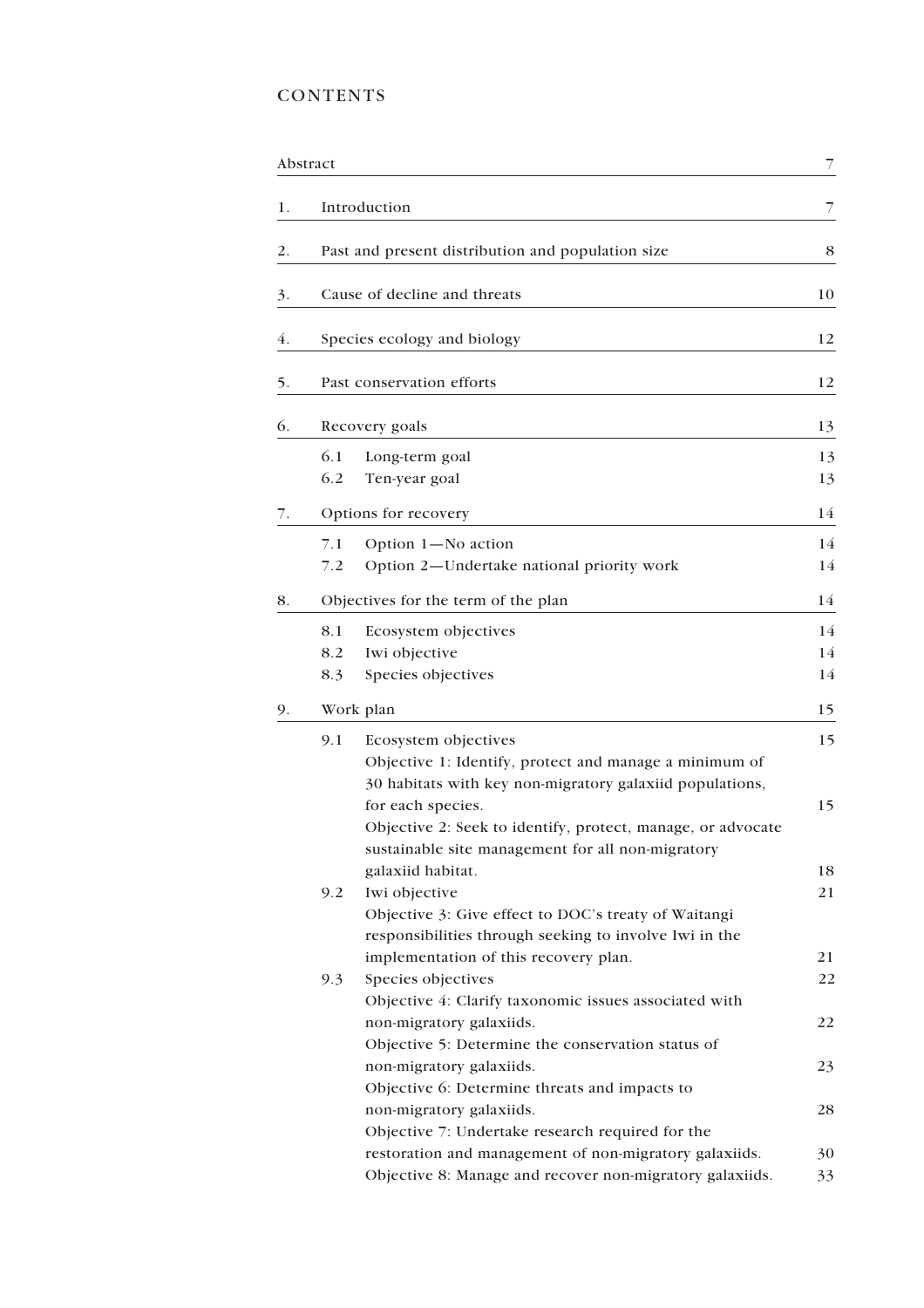| 10. | Review date                                                                                                                                                                                                                     | 37 |
|-----|---------------------------------------------------------------------------------------------------------------------------------------------------------------------------------------------------------------------------------|----|
|     |                                                                                                                                                                                                                                 |    |
|     | 11. References                                                                                                                                                                                                                  | 37 |
|     |                                                                                                                                                                                                                                 |    |
|     | Appendix 1                                                                                                                                                                                                                      | 40 |
|     | Defining key populations for non-migratory galaxiids                                                                                                                                                                            |    |
|     | Appendix 2                                                                                                                                                                                                                      | 41 |
|     | DOC Conservancies and Conservancy Areas containing                                                                                                                                                                              |    |
|     | non-migratory galaxiid species                                                                                                                                                                                                  |    |
|     | Appendix 3                                                                                                                                                                                                                      | 42 |
|     | Levels of protection for key populations of                                                                                                                                                                                     |    |
|     | non-migratory galaxiids                                                                                                                                                                                                         |    |
|     | Appendix 4                                                                                                                                                                                                                      | 44 |
|     | $\sim$ . The contract of the contract of the contract of the contract of the contract of the contract of the contract of the contract of the contract of the contract of the contract of the contract of the contract of the co |    |

Management actions for key non-migratory galaxiid sites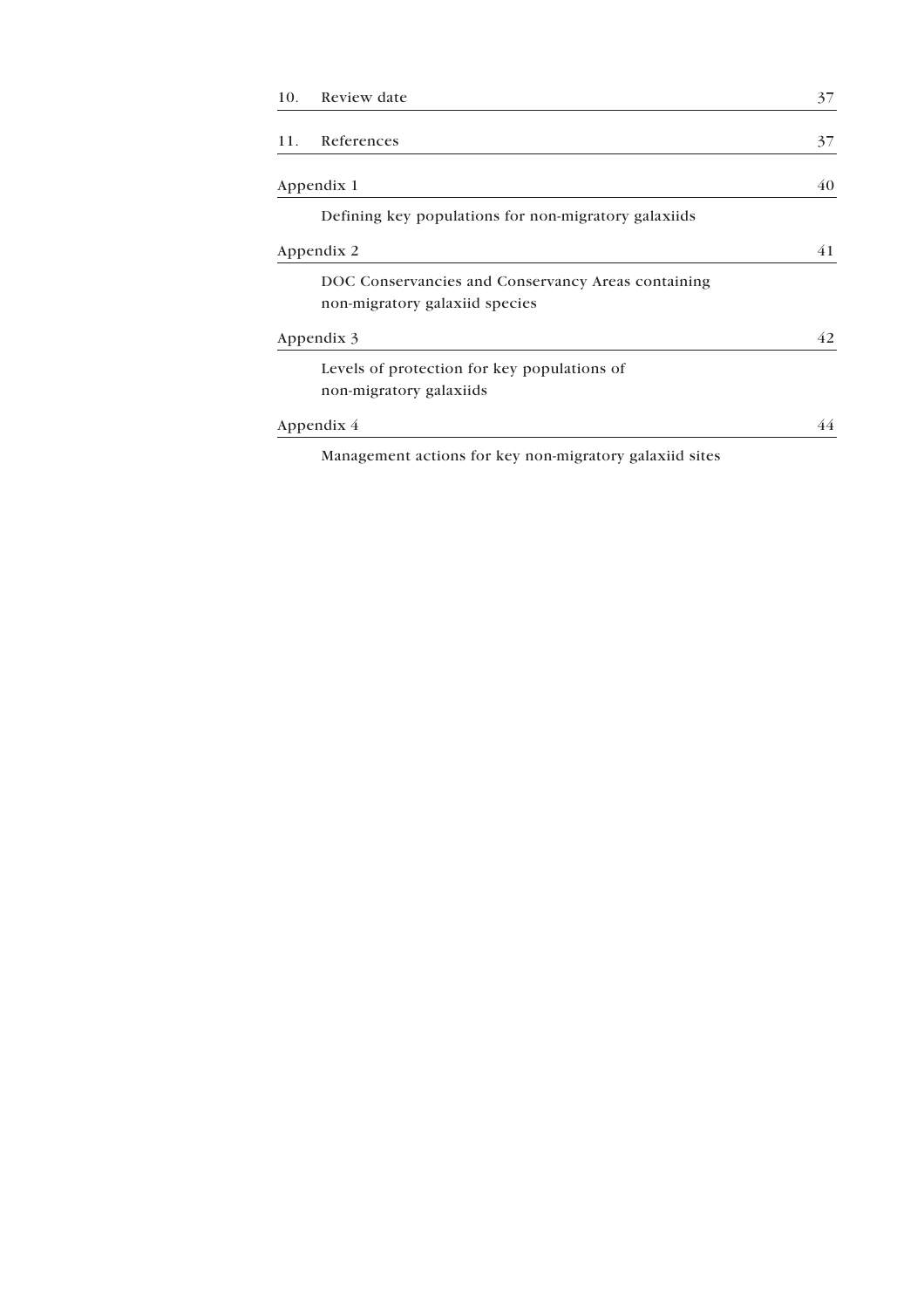## <span id="page-6-0"></span>Abstract

Non-migratory galaxiid fishes (*Galaxias* spp.) occur throughout New Zealand, although individual species generally have very restricted distributions. Species have been declining in both the number of populations and abundance due to a variety of causes such as changes in land use, impact of introduced species and water abstraction. Recovery actions are addressed for the following endemic non-migratory galaxias: flathead galaxias (*Galaxias depressiceps*), dusky galaxias (*Galaxias pullus*), Eldonís galaxias (*Galaxias eldoni*), roundhead galaxias (*Galaxias anomalus*), Gollum galaxias (*Galaxias gollumoides*), dwarf galaxias (*Galaxias divergens*), bignose galaxias (*Galaxias macronasus*), upland longjaw galaxias (*Galaxias prognathus*), lowland longjaw galaxias (*Galaxias cobitinis*), *Galaxias* sp. D (or Pool Burn galaxias), Teviot galaxias, southern flathead galaxias, northern galaxias, dwarf inanga (*Galaxias gracilis*), and dune lakes galaxias (*Galaxias* sp.). The actions in this plan focus on designating and protecting key populations for each galaxiid. Further actions include advocacy tasks to increase both iwi and general public awareness, participation in recovery work and research to determine critical biological aspects required for recovery.

## 1. Introduction

This recovery plan addresses issues for nine recognised species of endemic nonmigratory galaxiid fishes: flathead galaxias (*Galaxias depressiceps*), dusky galaxias (Galaxias pullus), Eldon's galaxias (Galaxias eldoni), roundhead galaxias (*Galaxias anomalus*), Gollum galaxias (*Galaxias gollumoides*), dwarf galaxias (*Galaxias divergens*), bignose galaxias (*Galaxias macronasus*), upland longjaw galaxias (*Galaxias prognathus*), and lowland longjaw galaxias (*Galaxias cobitinis*); and a further six taxa of uncertain species status: *Galaxias* sp. D (or Pool Burn galaxias), Teviot galaxias, southern flathead galaxias, northern galaxias, dwarf inanga (*Galaxias gracilis*), and dune lakes galaxias (*Galaxias* sp.). All species or taxa recognised in this plan are either nationally threatened or Data Poor. This plan does not include the Canterbury galaxias (*Galaxias vulgaris*) or the alpine galaxias (*Galaxias paucispondylus*), as these species are not currently considered to be nationally threatened or data poor, despite some populations being under threat.

The species included in this plan have disparate distributions; some are local and restricted, and others are widespread and can be found throughout much of New Zealand, including Stewart Island. Many of these species occur in geographically distinct ranges, although distribution overlap occurs in Southland and Canterbury. Further taxonomic work is required to determine the status of some non-migratory galaxiid populations, namely *Galaxias* sp. D, Teviot galaxias, southern flathead galaxias, northern galaxias, dwarf inanga and dune lakes galaxias. In light of this, regular review and updating of this recovery plan is expected.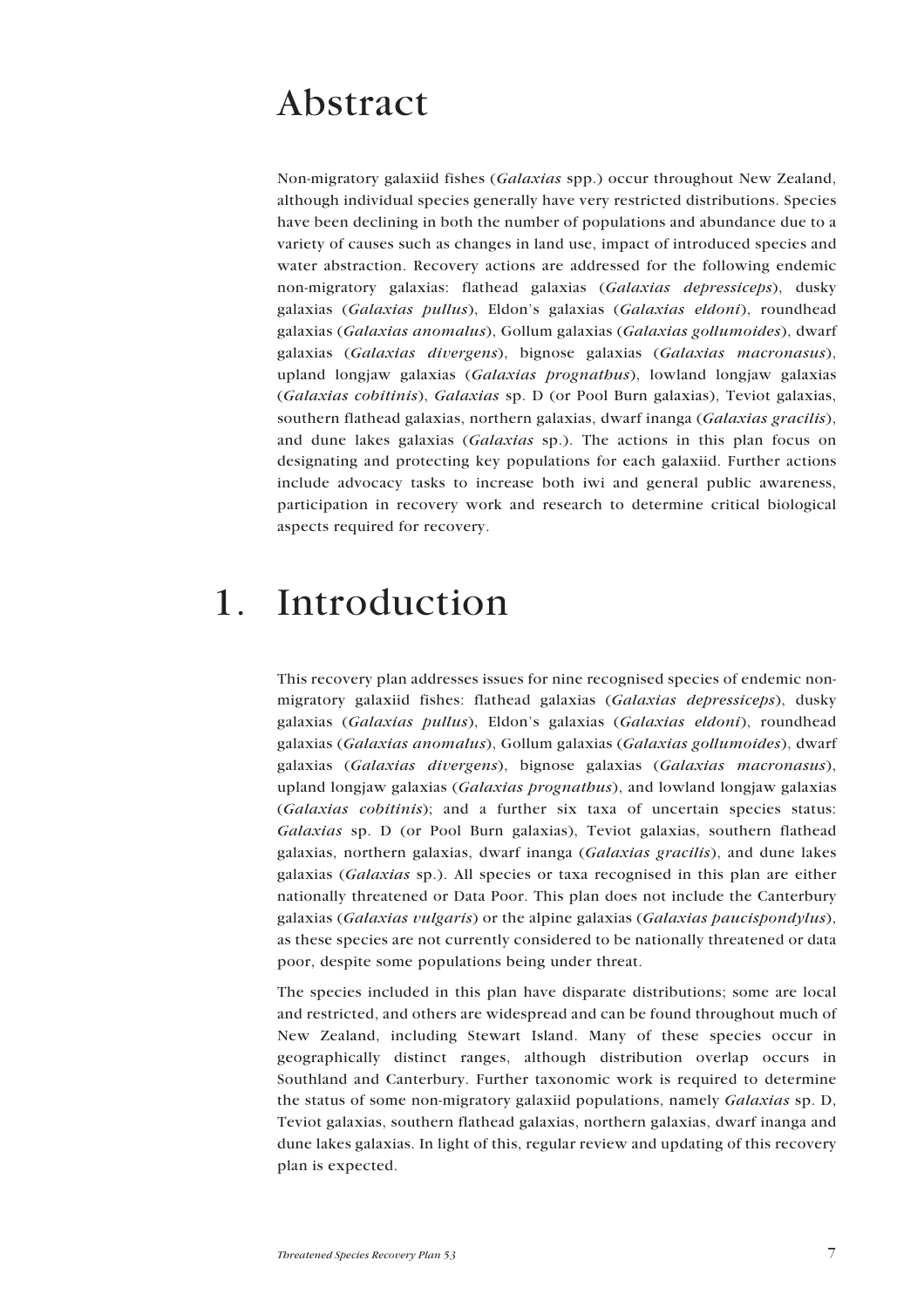<span id="page-7-0"></span>The fish species addressed in this plan may also be considered as descendants of tangaroa (nga uri o tangaroa) and, as such, are nga taonga tuku iho o nga tupuna matua (treasures handed down to us from our ancestors). They are regarded by Iwi as an integral component of the freshwater food web, a component that must be conserved and sustainably managed.

The Department of Conservation's new 'threat of extinction' ranking system does not assign management priorities to species but, instead, focuses entirely on the level of 'threat of extinction' a taxa faces (Molloy et al. 2002). Using this classification system (Hitchmough 2002), the lowland longjaw galaxias is ranked as Nationally Critical with the Extreme Fluctuations qualifier. It should be noted that populations of lowland longjaw galaxias in Coastal Otago and Twizel Areas are genetically distinct (Jon Waters pers. comm.). *Galaxias* sp. D is ranked as Nationally Vulnerable with the Data Poor qualifier. Dune lakes galaxias and dwarf inanga are ranked as in Serious Decline, with dwarf inanga also having the Conservation Dependent qualifier. Roundhead, flathead, dwarf, Eldon's and dusky galaxias are all ranked as in Gradual Decline; roundhead with the Extreme Fluctuation qualifier, and Eldon's and dusky as Conservation Dependent. Upland longjaw galaxias is ranked as Sparse with the Data Poor qualifier. Gollum galaxias is ranked as Not Threatened with the Data Poor qualifier. The remaining species and possible species assemblages covered in this plan are classified as Data Deficient and are currently unable to be ranked.

The intention of this recovery plan is to provide strategic guidance to Department of Conservation freshwater fish conservation management in order to achieve greater coordination nationally and to ensure the highest priority recovery work is undertaken. This recovery plan is intended to be used alongside Conservancy Conservation Management Strategies to assist in Conservancy and Area business planning. This plan sets out the recovery programme for non-migratory galaxiid species for the next 10 years (2003-13). It has been produced in tandem with a large galaxiid recovery plan, and mudfish recovery plan (Department of Conservation 2003a), which aim to guide the conservation management of New Zealand's threatened freshwater fish species over the next 10 years. These plans have been produced under the overarching guidance of the DOC statement of intent (Department of Conservation 2003b), and will be linked to the strategic action plan for freshwater (FreshSAP) which is currently being prepared.

## 2. Past and present distribution and population size

A new species of longjaw galaxias (*Galaxias cobitinis*, lowland longjaw galaxias; McDowall & Waters 2002) has an extremely limited distribution, occurring in 14 km of Kauru and Kakanui Rivers and at six sites in the Waitaki River catchment. In June 2001 the population size in the Kauru River was estimated to be less than 250 mature individuals. Subsequent survey work has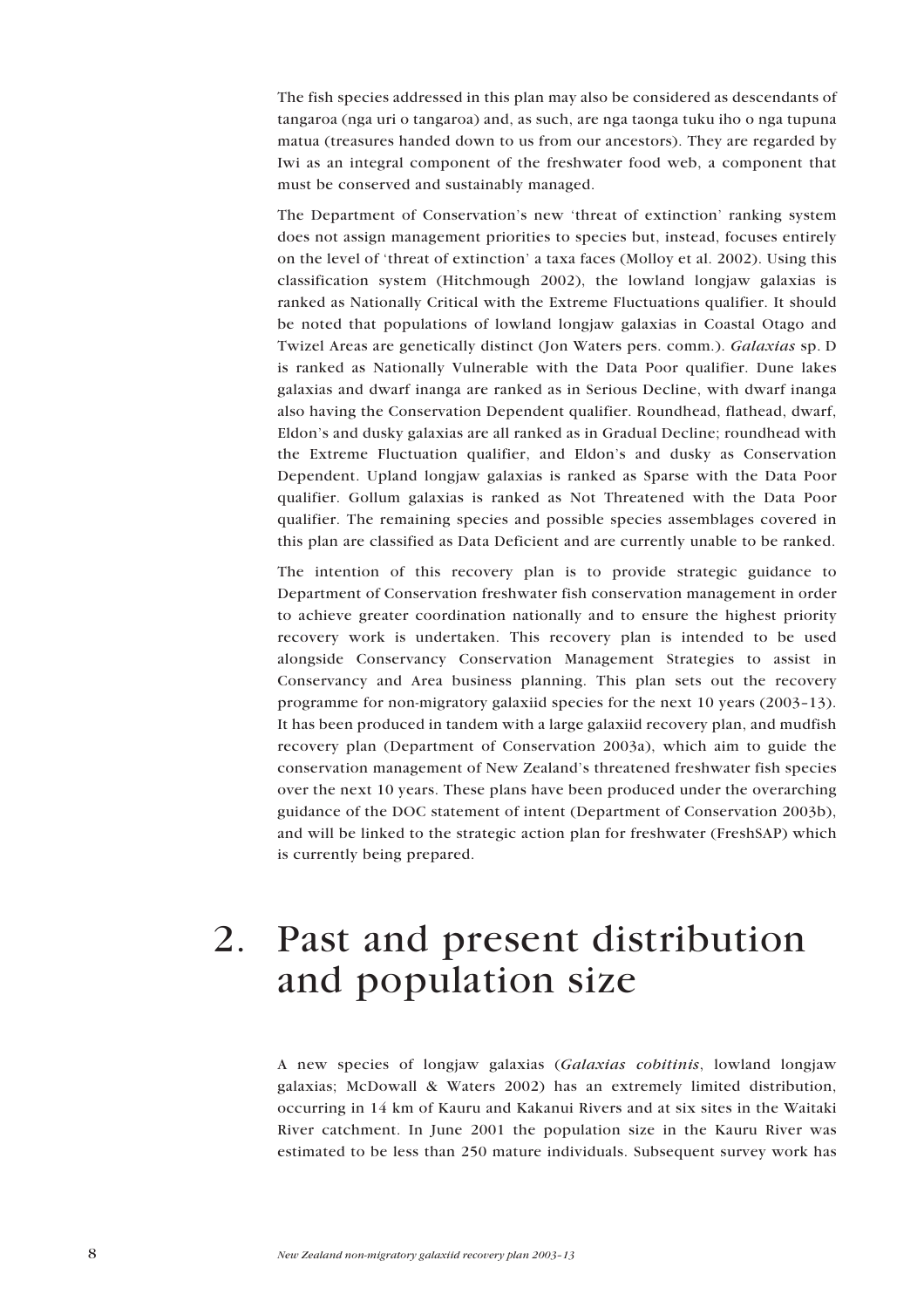shown that this population undergoes extreme fluctuations in size as river condition varies. The populations in the Waitaki catchment are all thought to be small and to contain few individuals.

The newly recognised bignose galaxias from the upper Waitaki is presently known from only 12 wetland streams. These sites are widely separated and indicate that the range of this species may once have encompassed the whole of the Mackenzie Basin.

Roundhead galaxias occur only in the Taieri River system and the Manuherikia River. This species is locally common but has undergone some range reduction. Fragmentation of populations has occurred as a result of water abstraction and brown trout (*Salmo trutta*) invasion (Townsend 1996). The Kye Burn and its tributaries contain the largest roundhead galaxias population currently known. Populations have also been recorded in 12 other streams. Historically, roundheads would have been common in low-gradient streams throughout the Maniototo and Manuherikia areas of Otago.

Eldonís galaxias are confined to eastern Otago, primarily in the lower tributaries of the Taieri River (Lees Stream, Sutton Stream, Traquair Burn, Whare Creek, Deep Stream); also a few tributaries of the Waipori River near Lake Mahinerangi, and two tributaries of the Tokomairiro River. Six of the 15 known populations are small and very vulnerable to extinction. The largest population exists in the Deep Stream catchment (a Taieri River tributary); much of this catchment forms a water reserve for Dunedin City and is protected from development. This species' past distribution is likely to have been small and restricted to the area that populations are presently found. This species occurs from around 160 to 1100 m a.s.l. Although it is known only from a restricted area, it remains locally common, but its range has been reduced by the spread of brown trout (Townsend 1996; Allibone 1997; McDowall 2000).

Dusky galaxias are confined to eastern Otago, primarily in the Waipori River (tributary of Taieri River), from just below Mahinerangi Dam upstream to the upper headwaters; and in upper tributaries of the Tuapeka and Waitahuna Rivers and one tributary of the upper Taieri River (Allibone & McDowall 1997; Allibone 1999; DOC unpubl. data). Distribution surveys are incomplete but, at present, only 19 populations are known. The largest populations exist in the upper Waipori River and a series of Waipori River tributaries draining the Lammerlaw Ranges. The present-day range of this species is thought to have contracted in the Clutha catchment, while the Waipori distribution is similar to its historic range but considerably fragmented. The presence or absence of this species is generally controlled by predatory and competing fish species such as brown trout, brook char (*Salvelinus fontinalis*) and koaro (*Galaxias brevipinnis*) (McDowall & Allibone 1994; Allibone & McDowall 1997; Allibone 1999).

Flathead galaxias occur in Central and Eastern Otago, in tributaries of the Taieri, Shag and Waikouaiti Rivers and Akatore Creek. A total of 17 populations are known. This species occurs at elevations of  $20-1100$  m a.s.l. and is present in plantation forest and tussock catchments (Allibone 1997). The largest area occupied by flathead galaxias is the upper Taieri River and its tributaries from its source to Canadian Flat. Other large populations exist in Linn Burn, Nenthorn Stream and Three O'Clock Stream (all Taieri River tributaries). The present distribution of flathead galaxias is similar to its historic range. While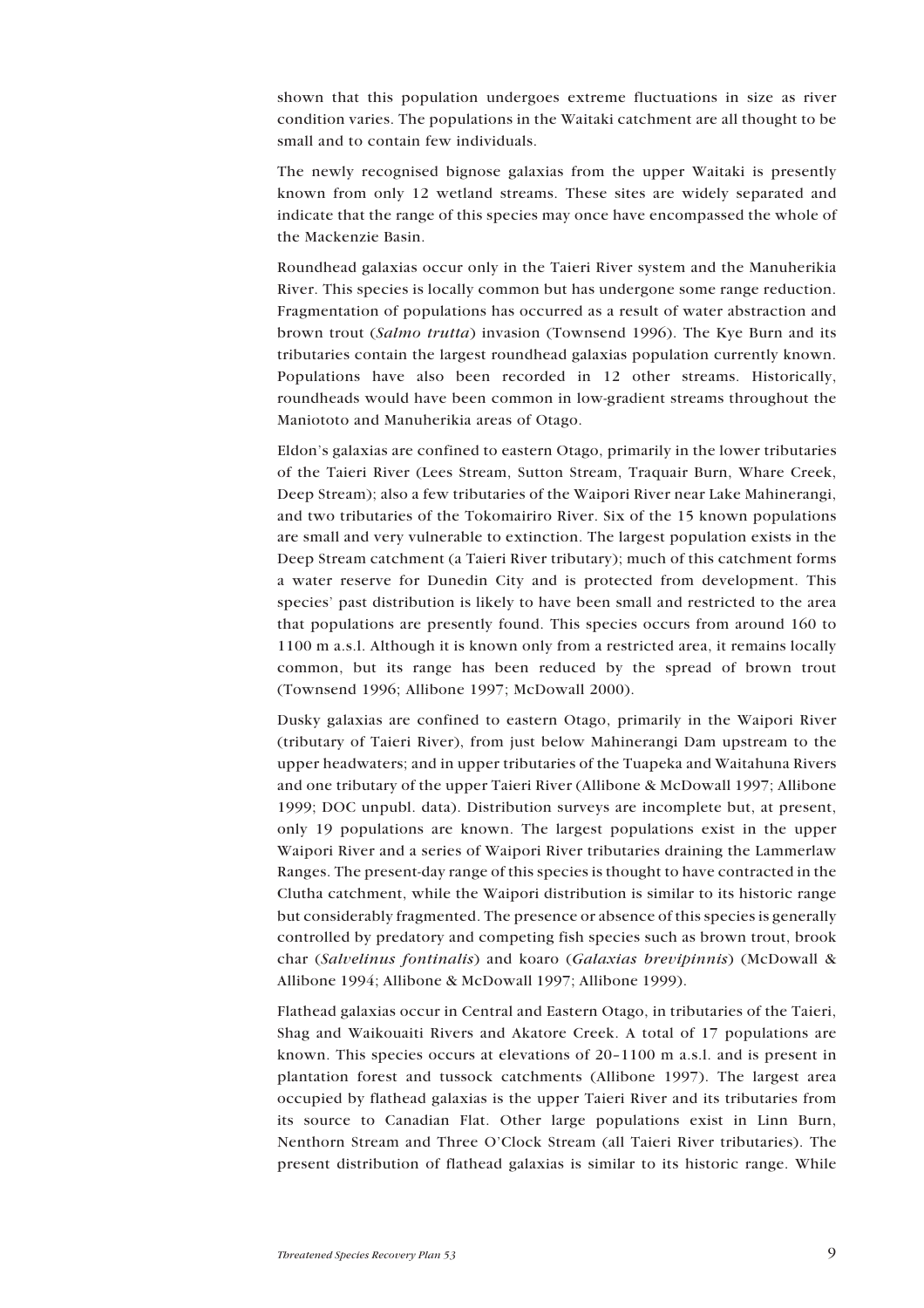<span id="page-9-0"></span>widespread in this region and locally common, populations have been fragmented as the flathead galaxias has been displaced by brown trout (McIntosh et al. 1994; Townsend 1996).

Upland longjaw galaxias occur in the upper reaches of five Canterbury rivers (the Waitaki, Rakaia, Ashburton, Hurunui and Rangitata) and the upper reaches of the Maruia River. This fish is very cryptic and irregularly recorded. Consequently, current population trends of upland longjaw galaxias are unknown, although it has not been recorded in the Maruia and Hurunui Rivers since 1974.

Gollum galaxias occur on Stewart Island (McDowall & Chadderton 1999), across Southland and the Catlins District, and in some tributaries of the Clutha River (Waters et al. 2001b). This species is locally common, but appears to have a fragmented distribution as a result of trout interactions and the impacts of farming development. The historic range and current population abundance of Gollum galaxias are unknown.

The dwarf galaxias is the most widespread non-migratory galaxiid, occurring on the West Coast, in Nelson/Marlborough, Wellington, Manawatu, Hawke's Bay, Bay of Plenty and Waikato. This geographic range encompasses the historic range of the species, but population fragmentation within this range appears to be occurring, probably due to the impacts of habitat alteration and introduced fish (Hopkins 1970). Most populations are known from single site records and the sizes of populations in all catchments are unknown.

Dwarf inanga/dune lakes galaxias are small-bodied lake-dwelling galaxiids restricted to two groups of lakes on North Kaipara Head in Northland. In addition, one translocated population occurs in Lake Otatoa in the Auckland Region. Gleeson et al. (1999) carried out a genetic analysis of fish from the two lakes. This study indicated that the two groups of lakes contained genetically distinct galaxiid populations and recommended treating these as distinct units (Gleeson et al. 1999). However, there is now some debate as to whether one or two species are present (Ling et al. 2001). This recovery plan treats these fish as two separate species: dwarf inanga (*Galaxias gracilis*) in eight Poutu lakes (including Lake Rototuna) and Lake Ototoa (a translocated population on South Kaipara Head); and dune lakes galaxias (*Galaxias* sp*.*) in three Kai Iwi lakes. The fish populations in most of these lakes have undergone significant declines.

A number of other non-migratory species have yet to be taxonomically classified. These new species include *Galaxias* sp. D, Teviot galaxias, southern flathead galaxias, and northern galaxias. The distributions of these galaxiids range from very restricted to widespread in areas of the South Island.

## 3. Cause of decline and threats

Dune lakes galaxias and dwarf inanga declines have been attributed to the introduction of exotic fish species, changes to water quality, the impacts of invasive macrophytes and the introduction of eels (Rowe & Chisnall 1997). The causes of decline appear to vary among the lakes and the inter-relationships among various deleterious impacts are not understood.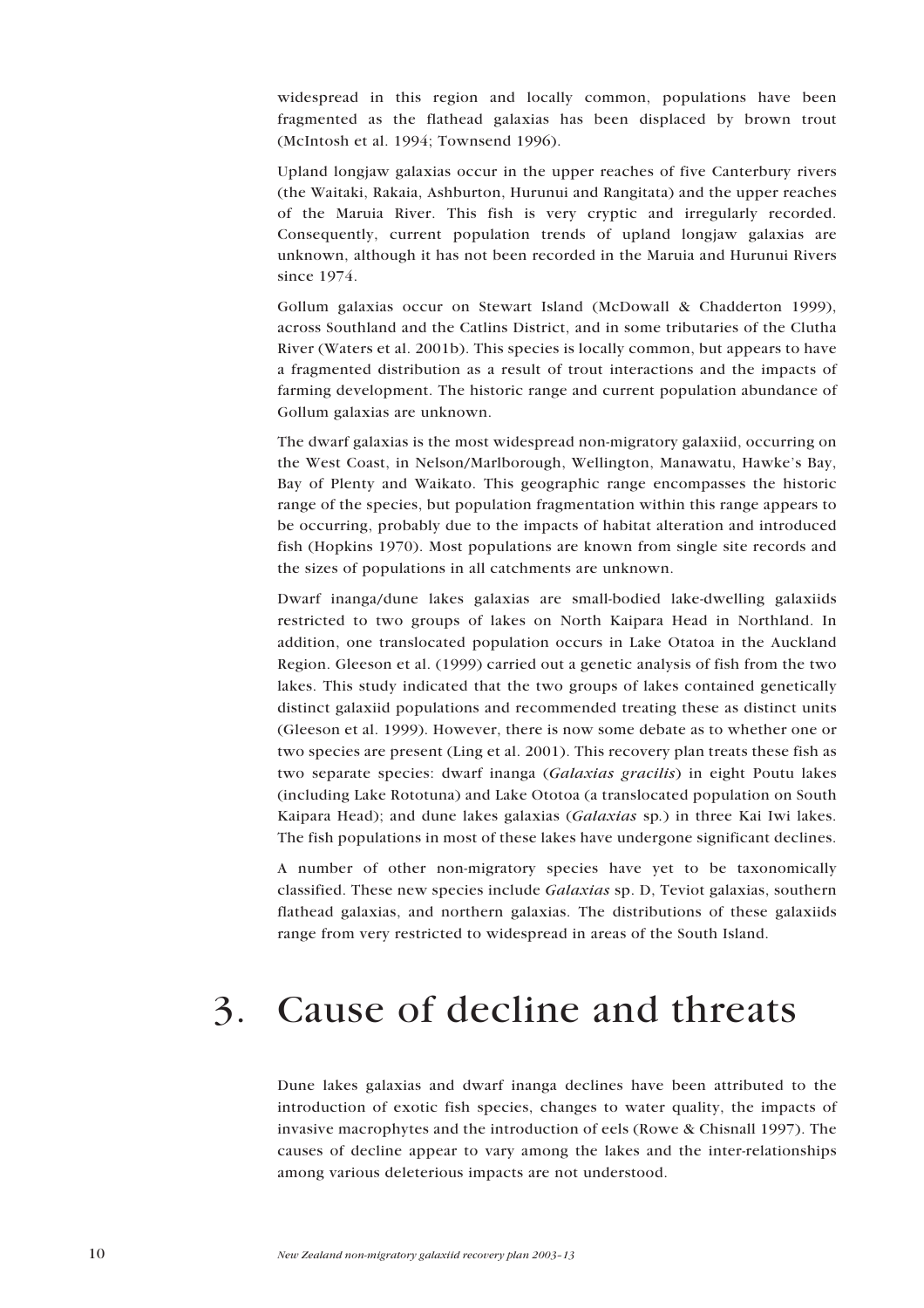<span id="page-10-0"></span>The stream-dwelling galaxiids in the South Island, such as flathead galaxias, dusky galaxias, Eldonís galaxias, Gollum galaxias, dwarf galaxias and roundhead galaxias, have all undergone range reduction and population fragmentation following salmonid introductions (Townsend 1996; Allibone & McDowall 1997; Allibone 1999; McDowall 2000). Brown trout is the most commonly implicated species, but brook char and, occasionally, rainbow trout (*Oncorhynchus mykiss*) are also implicated. Many galaxiid populations exist today in areas inaccessible to salmonids. These areas are protected by barriers such as waterfalls, which prevent upstream movement by salmonids. It is expected that the occasional failure of these barriers will allow salmonids to continue to expand their ranges and that there will be a corresponding decline in galaxiid distributions. The deliberate introduction of salmonids into new areas is also a potential threat to galaxiid populations, but the magnitude and probability of this threat is unknown.

Water abstraction in the Otago region has also been found to impact on populations of flathead galaxias (Allibone 2000), and similar impacts are likely for roundhead galaxias, *Galaxias* sp. D, Eldonís galaxias, dusky galaxias and lowland longjaw galaxias. Water abstraction can directly reduce the available habitat for fish. Other serious impacts associated with water abstraction are the passage of fish to new areas via water races that transfer water from one stream to another. Fish passage via this mechanism has been shown to cause the loss of galaxiids when salmonids and koaro have gained access to previously inaccessible waterways (McDowall & Allibone 1994). Contact between previously isolated galaxiids has also occurred leading to hybridisation between species (Esa et al. 2000).

Another major concern at present is the increasing frequency and severity of droughts in the South Island and the east coast of the North Island. Many nonmigratory galaxiid populations are found in small streams in these regions and are therefore vulnerable to local extinction in dry periods. Water abstraction demands are also likely to increase in the future, increasing the risk of low flows impacting upon populations.

In addition, populations of dusky, dwarf and Eldon's galaxias are found in production forestry areas and are subject to the effects of reduced water flow in these areas as the trees grow and impacts associated with logging.

The loss or degradation of suitable habitat through the impacts of farming, particularly of stock, on in-stream habitat, and poor riparian margin management, may cause declines in abundance as well as range contraction. A number of non-migratory galaxiid species have limited geographic ranges and less than 20 known populations. Such restricted ranges increase the species' vulnerability to widespread impacts, such as drought.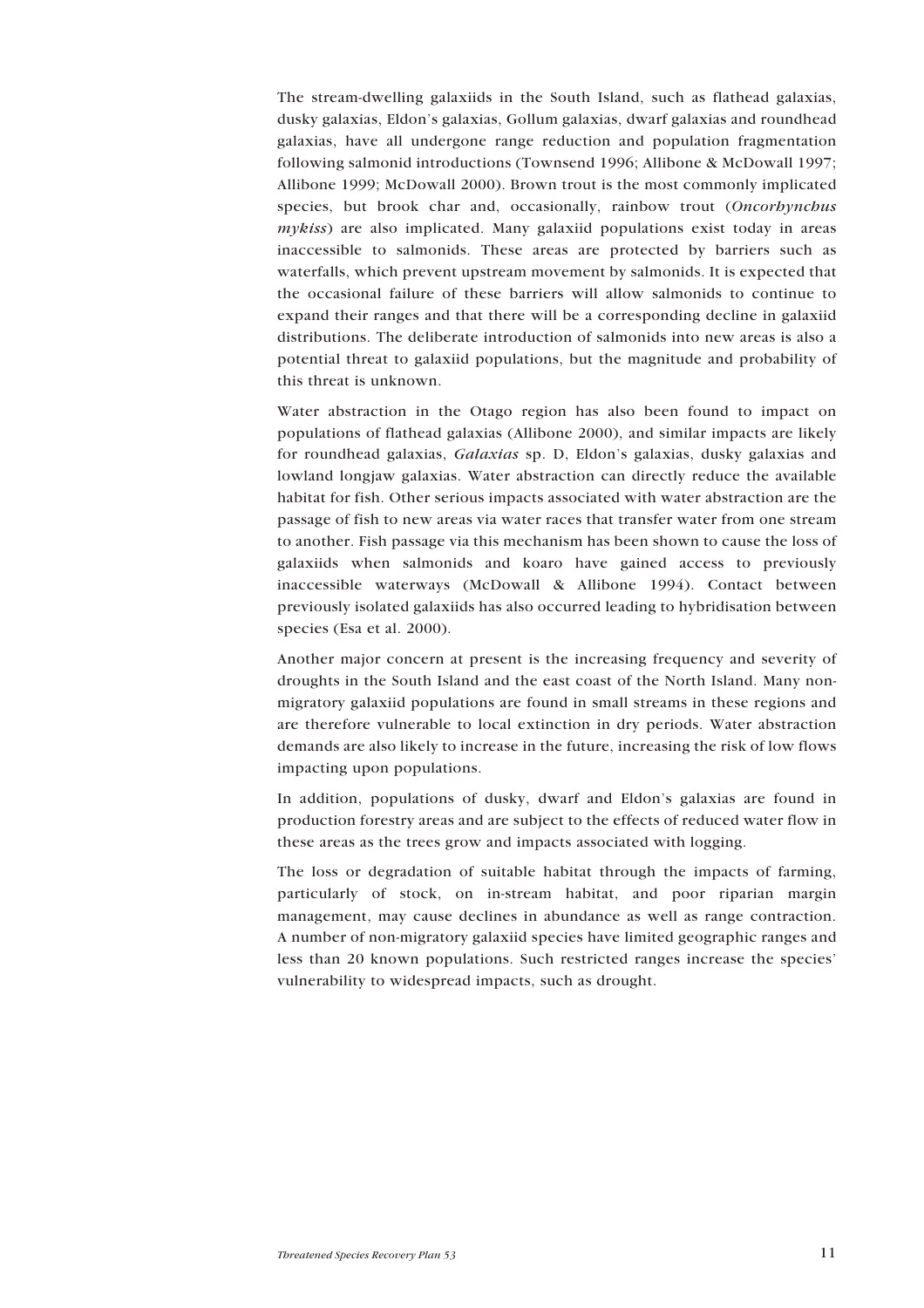# <span id="page-11-0"></span>4. Species ecology and biology

All species in this recovery plan are non-migratory and all but two are stream residents; dwarf inanga and dune lakes galaxias are lake residents. A number of the species have received little, if any, biological investigation; however, the data available does indicate some common biological characteristics.

Spawning generally occurs in late winter and spring for the stream-dwelling species (Hopkins 1971; Allibone & McDowall 1997; Allibone & Townsend 1997a). However, upland longjaw galaxias are thought to have two spawning periods; one in spring and a second in late summer (Bonnett 1992). Known spawning habitat varies among species and includes nesting amongst the substrate and roots and leaves of overhanging riparian vegetation (Allibone & Townsend 1997a). The spawning time of dwarf inanga and dune lakes galaxias varies among lakes and occurs in an unknown habitat in spring and summer (Rowe et al. 1999).

Diet varies for each species based on habitat type, which also influences food availability. Like most galaxiids, non-migratory species are generalists, taking advantage of the most common types of palatable aquatic insects (Bonnett et al. 1989; Glova et al. 1992; Allibone & Townsend 1998). The diet generally consists of mayflies, free-living caddisflies and chironomid larvae. Hard-bodied items such as snails and cased caddisflies are generally avoided. Diet preferences of species such as Gollum galaxias and bignose galaxias have not been studied.

Habitat use among the various galaxiids varies between the lake- and streamdwelling species. Among the stream dwellers there are considerable differences in the streams occupied. Roundhead galaxias and southern flatheads appear to occupy low-gradient streams with dominantly gravel and cobble substrates (Allibone & Townsend 1997b). Other species, such as flathead galaxias, Eldonís galaxias and dusky galaxias occupy a broad range of low- to high-gradient streams with stable beds often dominated by boulder and bedrock substrates (Allibone & Townsend 1997b). Observations indicate that many of these species have very flexible habitat usage and, in the absence of other fish species, will occupy all instream habitats. Both the longjaw galaxiids appear to prefer braided river beds and reside amongst cobbles and gravel in very shallow riffle areas (McDowall 1990; McDowall & Waters 2002).

## 5. Past conservation efforts

It is only within the last decade that many of these species have been described, and most were formerly considered to be Canterbury galaxias, a species that was not considered threatened (e.g. McDowall 1990). Other species in remote areas have only just been documented due to a lack of historical survey work. Most work to date has included taxonomic and distribution analyses, followed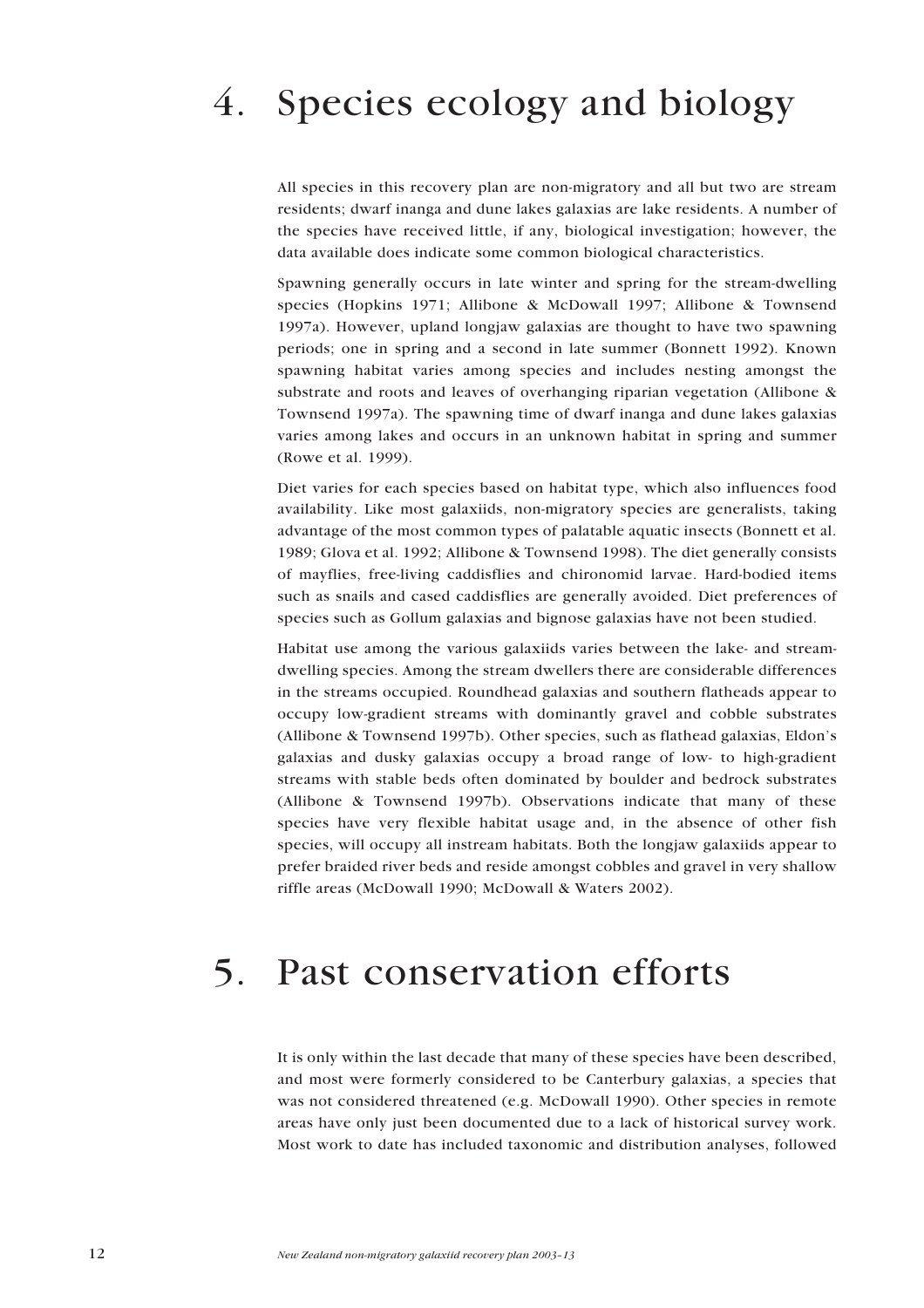<span id="page-12-0"></span>by species descriptions (Allibone et al. 1996; McDowall & Wallis 1996; McDowall 1997; Wallis et al. 2001; Waters & Wallis 2001; Waters et al. 2001a & 2001b; McDowall & Waters 2003). Such work needs to continue in order to determine the status of some of the other non-migratory galaxiids.

Otago Conservancy staff have also been involved in specific advocacy for nonmigratory galaxiids during Resource Management Act processes, particularly in relation to impacts of water takes and landuse practices on the more rangerestricted species. Two years of biodiversity funding has been used to determine the distribution of non-migratory galaxiids in relation to water abstraction within Otago. The Crown Lands Tenure Review programme for leasehold properties in Southland, Otago and Canterbury has included native fish surveys. Through this process, some streams and catchments have been incorporated into the conservation estate, thus protecting populations of flathead, Eldonís, dusky, and Gollum galaxias, and *Galaxias* sp. D. In order to develop an understanding of population structures and processes, monitoring programmes for Eldon's and dusky galaxias are ongoing in Otago. Two invasive fish removal projects have also been undertaken in conjunction with Fish & Game Otago in the Waipori River catchment to remove koaro and brown trout from dusky and Eldon's galaxias streams, respectively. These operations are ongoing and, as yet, it is not known if they have been successful and galaxiid recovery has occurred.

## 6. Recovery goals

## 6.1 LONG-TERM GOAL

The long-term recovery goal is to return non-migratory galaxiid species and assemblages to fully functional components of freshwater ecosystems, secure from human-induced threat of decline, in ranges, densities and associations that approximate their pre-European conditions.

## 6.2 TEN-YEAR GOAL

The ten-year goal is for the current geographic range, habitat and genetic diversity of all non-migratory galaxiid species to be maintained and improved within New Zealand.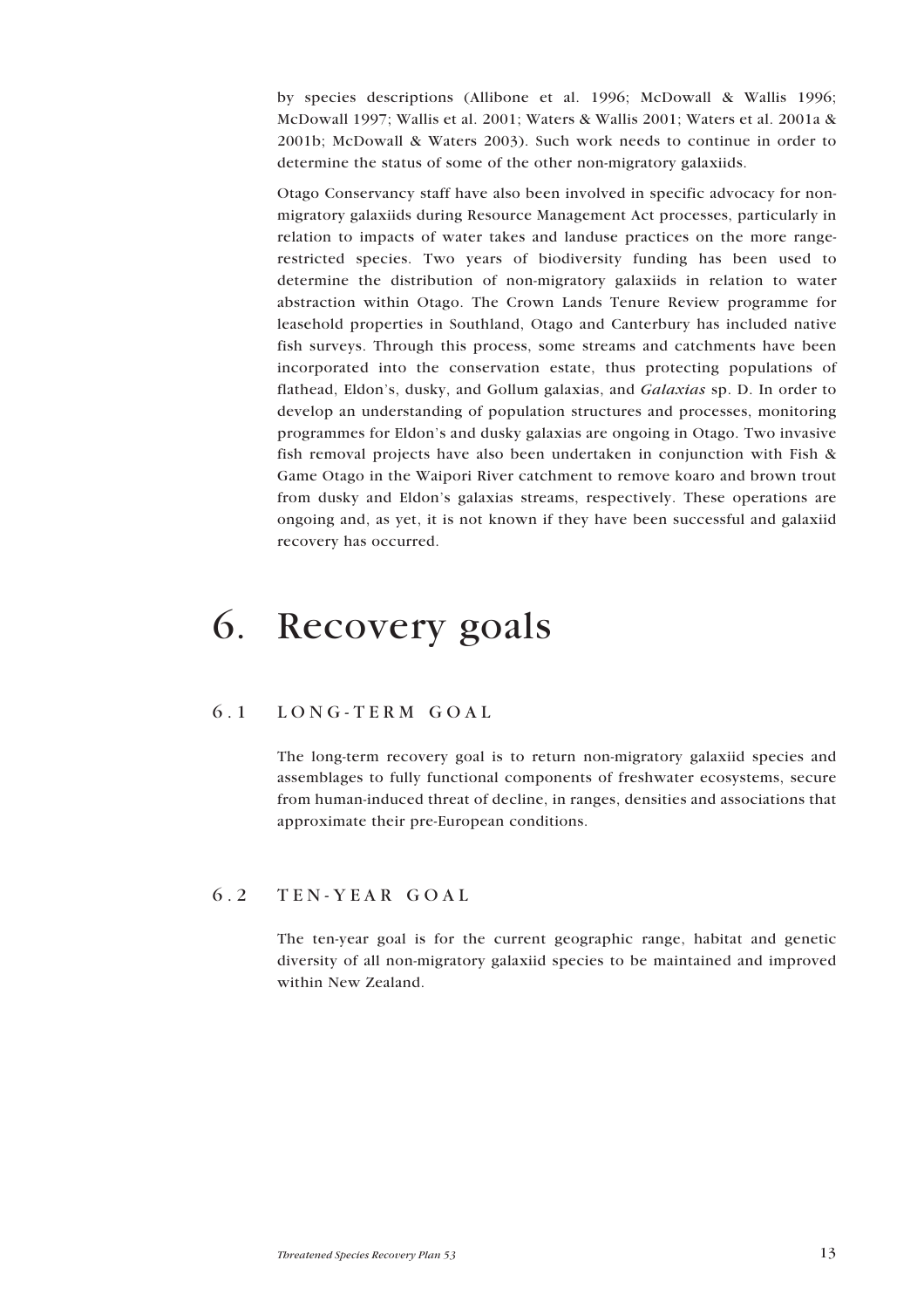# <span id="page-13-0"></span>7. Options for recovery

## $7.1$  OPTION  $1-NO$  ACTION

This would involve relying on existing protected areas to protect populations of non-migratory galaxiids. This option is not recommended, as the majority of populations occur outside of protected areas.

## 7.2 OPTION 2-UNDERTAKE NATIONAL PRIORITY WORK

Undertake national priority work using threatened fish recovery plans as a tool for co-ordination of required management work and research needs, and to identify funding requirements. This is the preferred option because recovery plans give effect to programmes set out in DOC's draft Freshwater Strategic Action Plan, which is still being prepared, and the Department's Statement of Intent 2003-06 (Department of Conservation 2003).

## 8. Objectives for the term of the plan

## 8.1 ECOSYSTEM OBJECTIVES

- **Objective 1:** Identify, protect and manage a minimum of 30 habitats with  $key<sup>1</sup>$ non-migratory galaxiid populations, for each species.
- **Objective 2**: Seek to identify, protect, manage, or advocate sustainable site management for all non-migratory galaxiid habitat.

## 8.2 IWI OBJECTIVE

**Objective 3:** Give effect to DOC's responsibilities under Section 4 of the Treaty of Waitangi by seeking to involve Iwi in the implementation of this recovery plan.

## 8.3 SPECIES OBJECTIVES

**Objective 4**: Clarify taxonomic issues associated with non-migratory galaxiids.

<sup>1</sup> See Appendix 1 for key site criteria.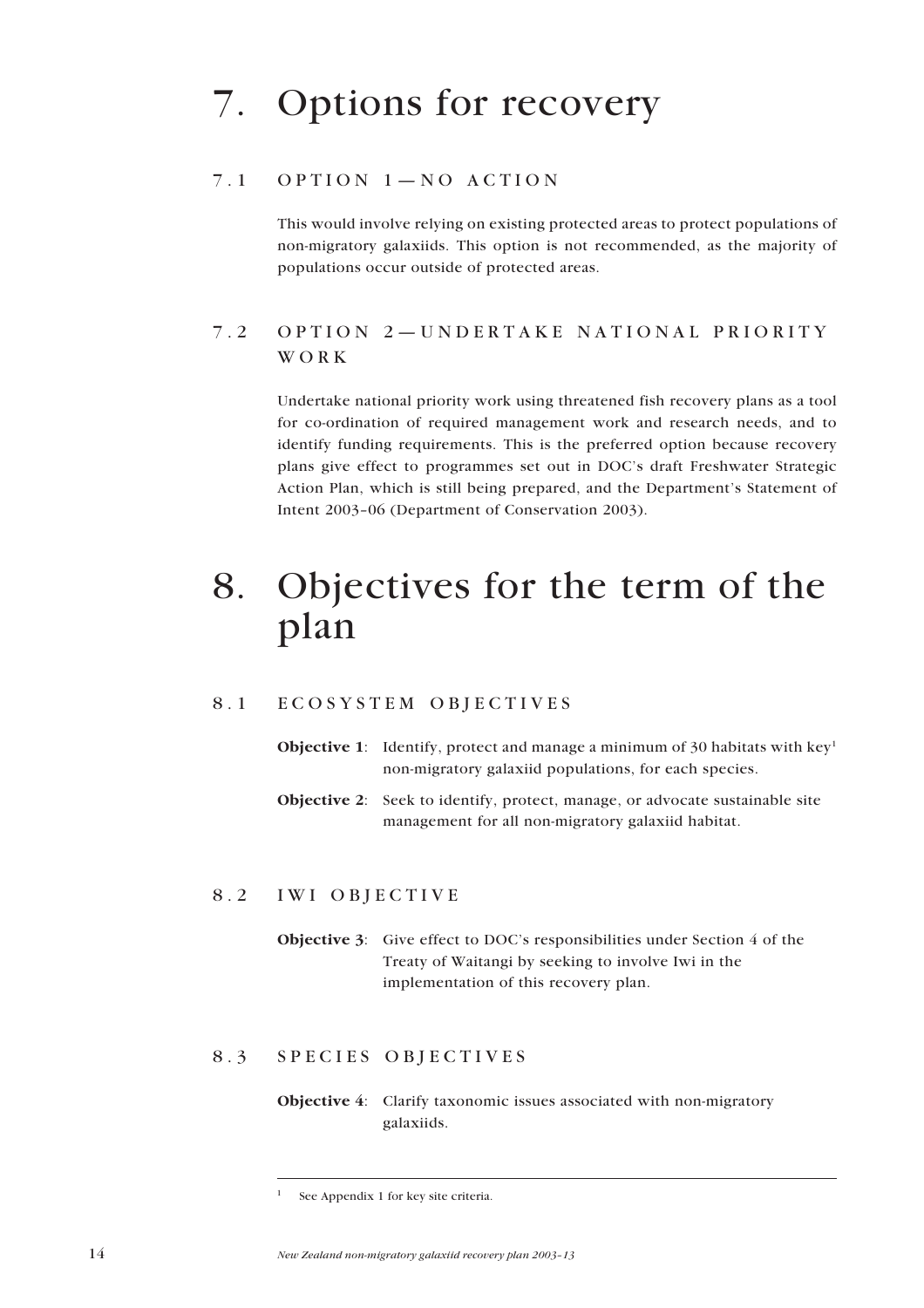- <span id="page-14-0"></span>**Objective 5:** Determine the conservation status of non-migratory galaxiids.
- **Objective 6**: Determine threats and impacts to non-migratory galaxiids.
- **Objective 7**: Undertake research required for the restoration and management of non-migratory galaxiids.
- **Objective 8**: Manage and recover non-migratory galaxiids.

## 9. Work plan

Specific work plan actions that are required to achieve each objective, and performance measures to assess success in meeting objectives, are set out below. The work plan actions have been ranked to assist prioritisation of recovery plan actions. The priority rankings of ESSENTIAL, HIGH and MEDIUM equate respectively to the level I (securing taxa from extinction<sup>2</sup>), level II (maintaining genetic diversity within the species<sup>3</sup>) and level III (increasing security further) ranking outlined in DOC national policy work on Natural Heritage Concepts and Principles (Department of Conservation 2001, section 3.1.6). A work plan summary detailing all actions required by conservancies with respect to non-migratory galaxiids has been developed (Department of Conservation n.d. c, see reference list, Section 11).

## 9.1 ECOSYSTEM OBJECTIVES

## **Objective 1: Identify, protect and manage a minimum of 30 habitats with key non-migratory galaxiid populations, for each species.**

## *Performance measure*

By 2006, threats are identified and protective measures initiated for 30 water bodies containing key populations of each threatened non-migratory galaxiid species. This is done through tenure review, district plan or resource consent hearings, physical restoration and protection activities or non-statutory initiatives such as covenanting.

## *Explanation*

Forestry operations, farming impacts such as poor riparian management, and water abstraction are key issues affecting most non-migratory galaxiid species. More co-ordinated action to address these threats is required for nationally threatened species, particularly those with highly restricted geographic ranges. Legal protection of habitat applied in tandem with minimum water flows set statutorily through the Resource Management Act (RMA) are the most effective

<sup>2</sup> This category captures work associated with identifying agents of decline in some instances.

<sup>3</sup> Defined as preventing major range contraction or the extinction of genetically distinct local populations.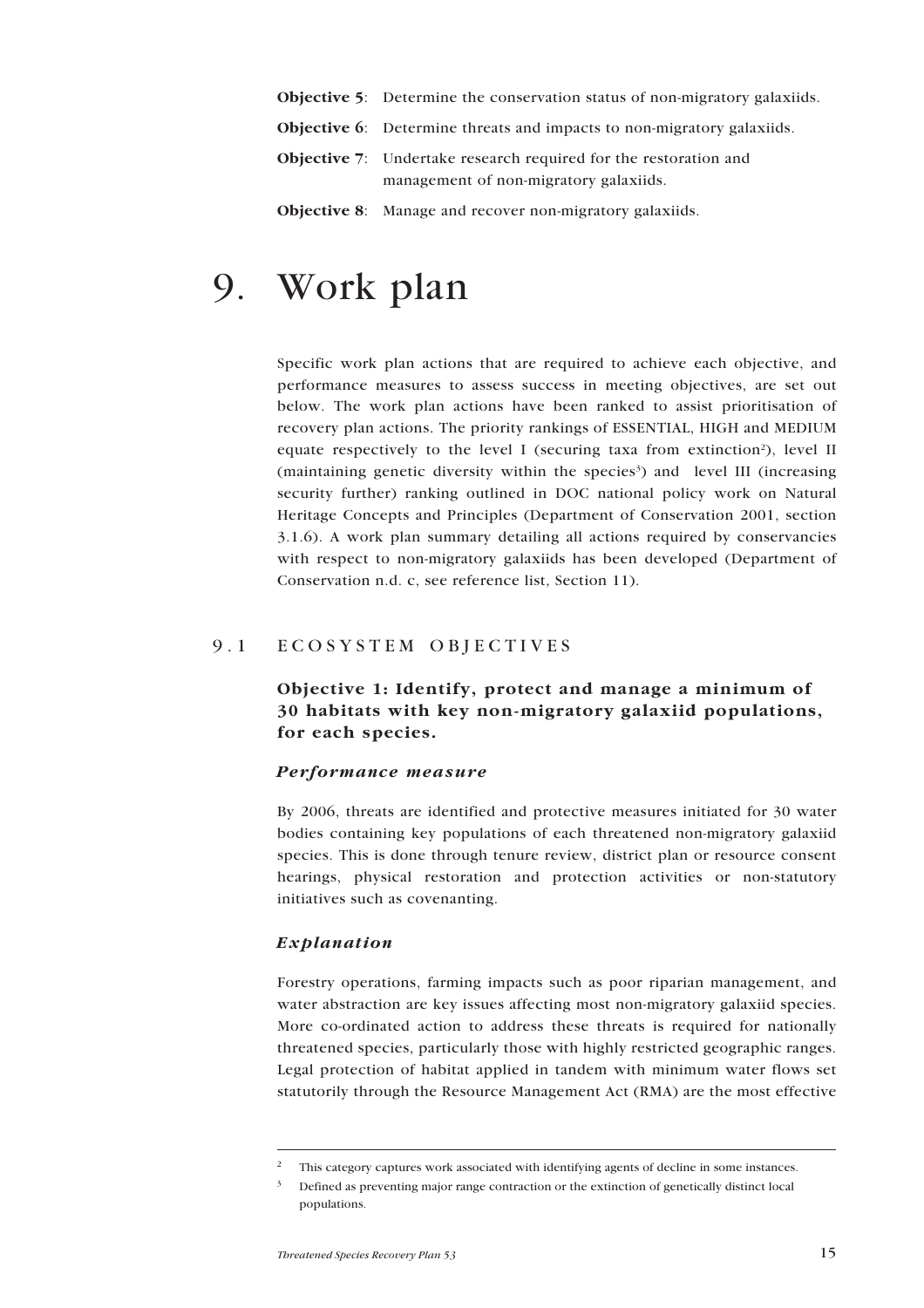methods for addressing these threats. To date, advocacy under the RMA has been the main approach used. However, a more targeted effort using other initiatives such as purchase or covenanting of land is also required for identified key non-migratory population sites. Other options include more targeted advocacy through guiding documents such as the draft multi-species recovery plan for Canterbury's braided rivers.

## *Action 1.1*

Identify a minimum of 30 key non-migratory galaxiid sites for each species by June 2005.

| <b>Priority:</b> | ESSENTIAL (lowland longjaw galaxias, bignose galaxias).                                                                                                                                                                                     |  |  |  |  |  |
|------------------|---------------------------------------------------------------------------------------------------------------------------------------------------------------------------------------------------------------------------------------------|--|--|--|--|--|
|                  | HIGH (roundhead galaxias, flathead galaxias, southern<br>flathead galaxias, <i>Galaxias</i> sp. D, Teviot galaxias, Eldon's<br>galaxias, dusky galaxias, upland longjaw galaxias, northern<br>galaxias, dwarf inanga, dune lakes galaxias). |  |  |  |  |  |
|                  | MEDIUM (dwarf and Gollum galaxias).                                                                                                                                                                                                         |  |  |  |  |  |
|                  | <b>Responsibility:</b> Freshwater Technical Support Officers and Programme<br>Managers for those Conservancies and Areas (as listed in<br>Appendix 2) containing the above species.                                                         |  |  |  |  |  |

## *Action 1.2*

Throughout the life of this plan, prevent invasion of non-migratory galaxiid habitat by fish species not historically present within the site by assessing barriers (for methods, see Department of Conservation n.d. a, reference list), and maintaining and improving poor barriers. Inform landowners of the barriers and their value, and seek agreement from landowners to protect the barriers. Request landowners not to transfer fish above barriers or allow other people to do so.

**Priority:** ESSENTIAL (lowland longjaw galaxias, bignose galaxias).

| HIGH (roundhead galaxias, flathead galaxias, southern              |  |  |  |  |
|--------------------------------------------------------------------|--|--|--|--|
| flathead galaxias, <i>Galaxias</i> sp. D. Teviot galaxias, Eldon's |  |  |  |  |
| galaxias, dusky galaxias, upland longjaw galaxias,                 |  |  |  |  |
| northern galaxias, dwarf inanga, dune lakes galaxias).             |  |  |  |  |

MEDIUM (dwarf and Gollum galaxias).

**Responsibility**: Freshwater Technical Support Officers, Programme Managers and Community Relations Officers for those Conservancies and Areas (as listed in Appendix 2) containing the above species.

## *Action 1.3*

For the life of this plan, seek to obtain and increase protection for key nonmigratory sites on private land by gaining protection levels given in Appendix 3. Annually report gains in protection achieved and sites at which this is achieved.

**Priority:** ESSENTIAL (lowland longjaw galaxias, bignose galaxias).

HIGH (roundhead galaxias, flathead galaxias, southern flathead galaxias, *Galaxias* sp. D, Teviot galaxias, Eldon's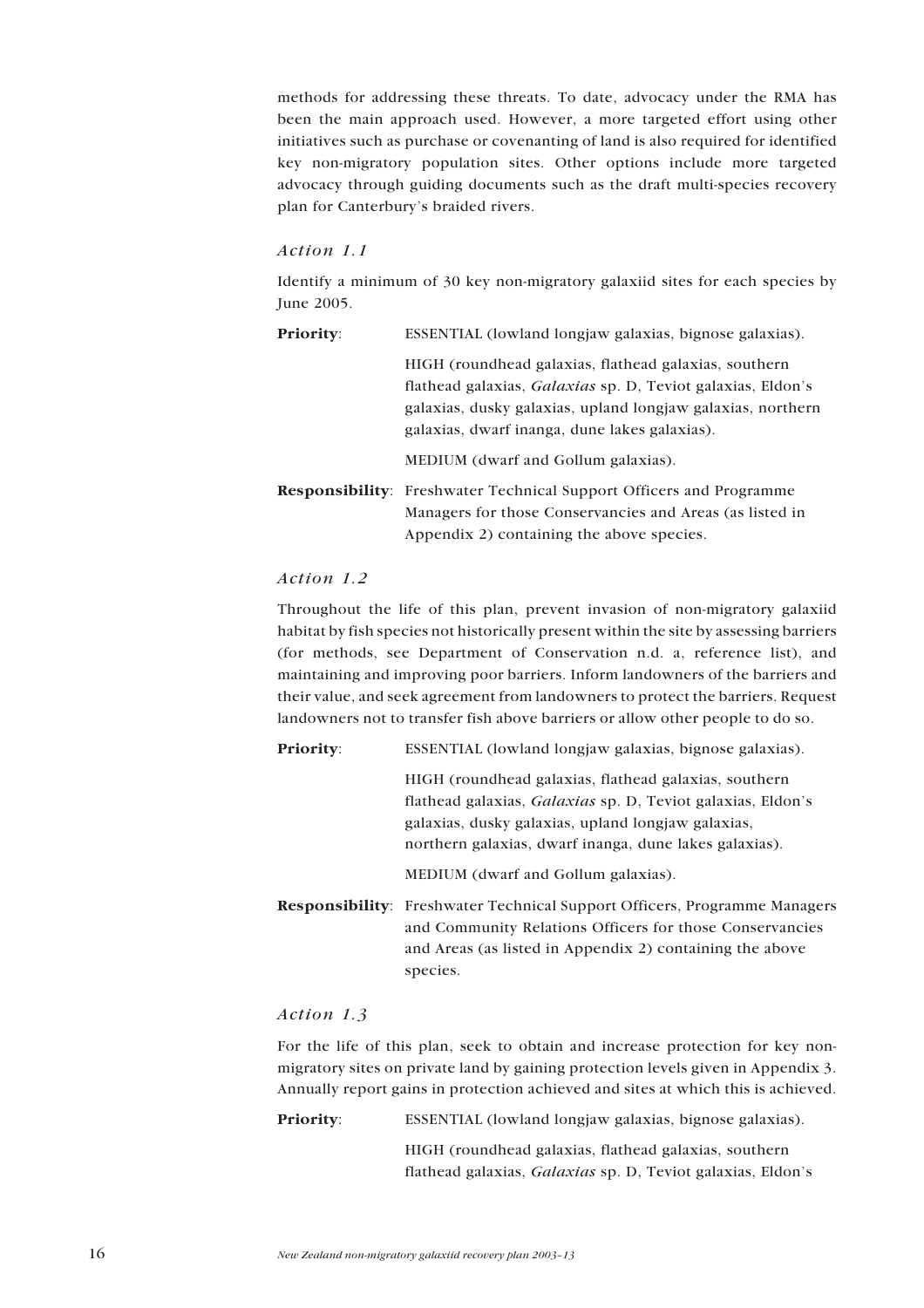| galaxias, dusky galaxias, upland longjaw galaxias, northern |
|-------------------------------------------------------------|
| galaxias, dwarf inanga, dune lakes galaxias).               |

MEDIUM (dwarf and Gollum galaxias).

**Responsibility**: Freshwater Technical Support Officers and Programme Managers for those Conservancies and Areas (see Appendix 2) containing the above species.

## *Action 1.4*

Manage key non-migratory galaxiid sites for non-migratory habitat, including RMA actions to protect water quality. Annually report management actions (see Appendix 4) taken, and at which sites these were taken.

| <b>Priority:</b> | ESSENTIAL (lowland longjaw galaxias, bignose galaxias).                    |  |  |  |  |  |
|------------------|----------------------------------------------------------------------------|--|--|--|--|--|
|                  | HIGH (roundhead galaxias, flathead galaxias, southern                      |  |  |  |  |  |
|                  | flathead galaxias, <i>Galaxias</i> sp. D, Teviot galaxias, Eldon's         |  |  |  |  |  |
|                  | galaxias, dusky galaxias, upland longjaw galaxias, northern                |  |  |  |  |  |
|                  | galaxias, dwarf inanga, dune lakes galaxias).                              |  |  |  |  |  |
|                  | MEDIUM (dwarf and Gollum galaxias).                                        |  |  |  |  |  |
|                  | <b>Responsibility:</b> Freshwater Technical Support Officers and Programme |  |  |  |  |  |
|                  | Managers for those Conservancies and Areas (see Appendix 2)                |  |  |  |  |  |

#### *Action 1.5*

Undertake annual identification and and review of key site list from June 2006.

containing the above species.

| <b>Priority:</b> | ESSENTIAL (lowland longiaw galaxias, bignose galaxias).            |  |  |  |  |  |
|------------------|--------------------------------------------------------------------|--|--|--|--|--|
|                  | HIGH (roundhead galaxias, flathead galaxias, southern              |  |  |  |  |  |
|                  | flathead galaxias, <i>Galaxias</i> sp. D, Teviot galaxias, Eldon's |  |  |  |  |  |
|                  | galaxias, dusky galaxias, upland longjaw galaxias, northern        |  |  |  |  |  |
|                  | galaxias, dwarf inanga, dune lakes galaxias).                      |  |  |  |  |  |
|                  | $\frac{1}{2}$                                                      |  |  |  |  |  |

MEDIUM (dwarf and Gollum galaxias).

**Responsibility**: Recovery Group

## *Action 1.6*

List key non-migratory galaxiid sites (from Action 1.1) in Protected Natural Area (PNA) reports, Recommended Areas for Protection (RAP) lists, or as addenda to existing reports, where possible. Put a key site list in Conservancy Management Strategies and provide these to local authorities, Iwi, and Fish and Game Councils by 2006.

**Priority:** ESSENTIAL (lowland longjaw galaxias, bignose galaxias).

HIGH (roundhead galaxias, flathead galaxias, southern flathead galaxias, *Galaxias* sp. D, Teviot galaxias, Eldon's galaxias, dusky galaxias, upland longjaw galaxias, northern galaxias, dwarf inanga, dune lakes galaxias).

MEDIUM (dwarf and Gollum galaxias).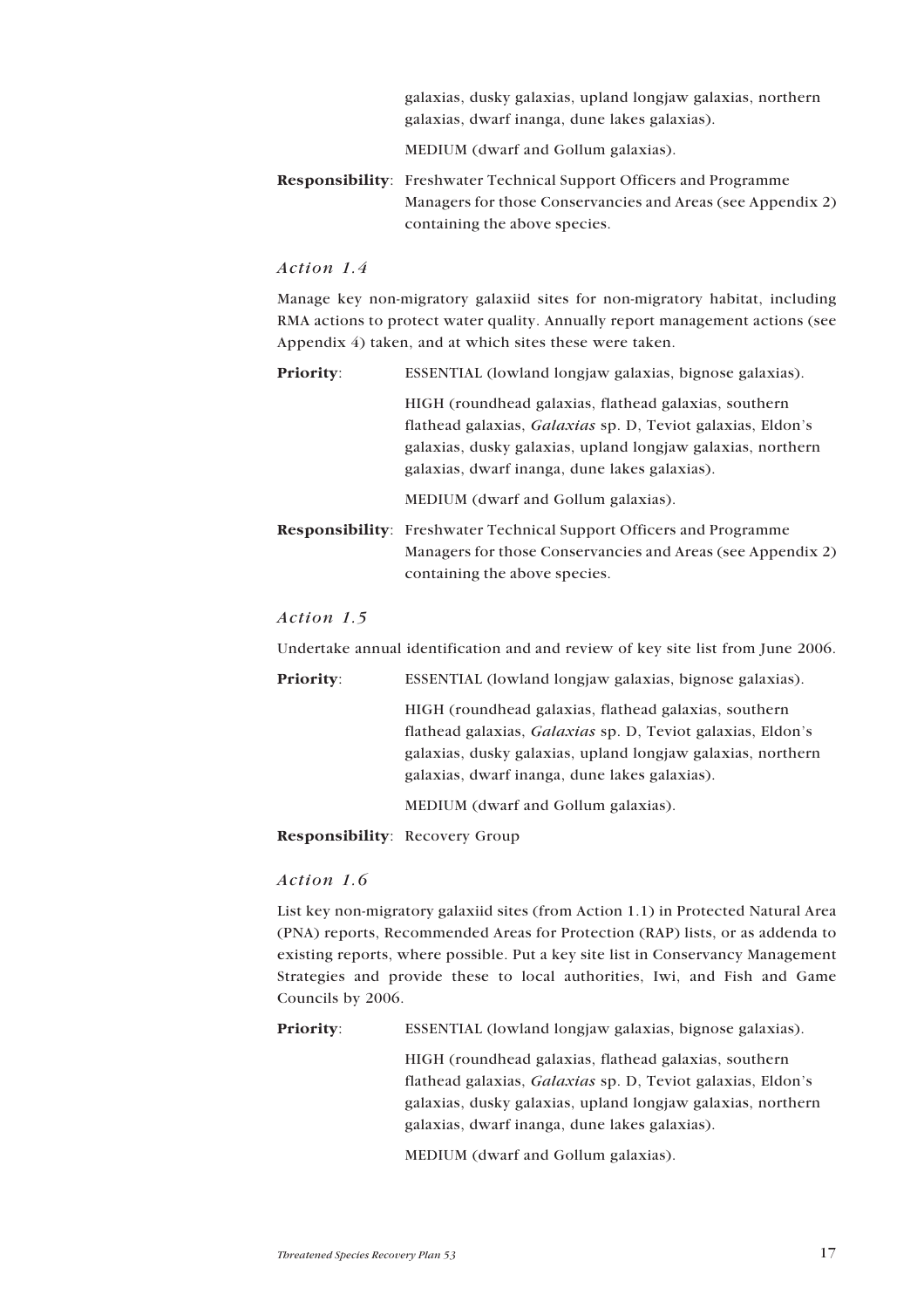## <span id="page-17-0"></span>**Responsibility**: Freshwater Technical Support Officers for those Conservancies and Areas (see Appendix 2) containing the above species.

## *Action 1.7*

Liaise annually with landowners of key non-migratory sites and keep a record of discussions, where appropriate.

**Priority:** ESSENTIAL (lowland longjaw galaxias, bignose galaxias).

HIGH (roundhead galaxias, flathead galaxias, southern flathead galaxias, *Galaxias* sp. D, Teviot galaxias, Eldon's galaxias, dusky galaxias, upland longjaw galaxias, northern galaxias, dwarf inanga, dune lakes galaxias).

MEDIUM (dwarf and Gollum galaxias).

**Responsibility**: Programme Managers for Areas with key sites.

## **Objective 2: Seek to identify, protect, manage, or advocate sustainable site management for all non-migratory galaxiid habitat.**

## *Performance measure*

Protective measures (given in Appendix 3) achieved for all non-migratory galaxiid habitat through plan and resource consent hearings, physical restoration and protection activities or other non-statutory initiatives by 2013.

## *Explanation*

There is a lack of awareness by local authorities and the public regarding the state of New Zealand fish species. Many areas of non-migratory galaxiid habitat are located within private land, potentially subject to future development. As well as targeted initiatives for key non-migratory galaxiid sites (Objective 1), it is important that more general public awareness and advocacy for all nonmigratory galaxiid habitat continues. In the case of planning advocacy, it is vitally important that liaison with DOC Area staff occurs and, where necessary, a consultative working group process is initiated to ensure advocacy work with landowners initiated by Area staff is not jeopardised.

## *Action 2.1*

Throughout the life of the recovery plan, advocate protection of non-migratory galaxiids through Regional and District Plans.

**Priority:** ESSENTIAL (lowland longjaw galaxias, bignose galaxias).

HIGH (roundhead galaxias, flathead galaxias, southern flathead galaxias, *Galaxias* sp. D, Teviot galaxias, Eldon's galaxias, dusky galaxias, upland longjaw galaxias, northern galaxias, dwarf inanga, dune lakes galaxias).

MEDIUM (dwarf and Gollum galaxias).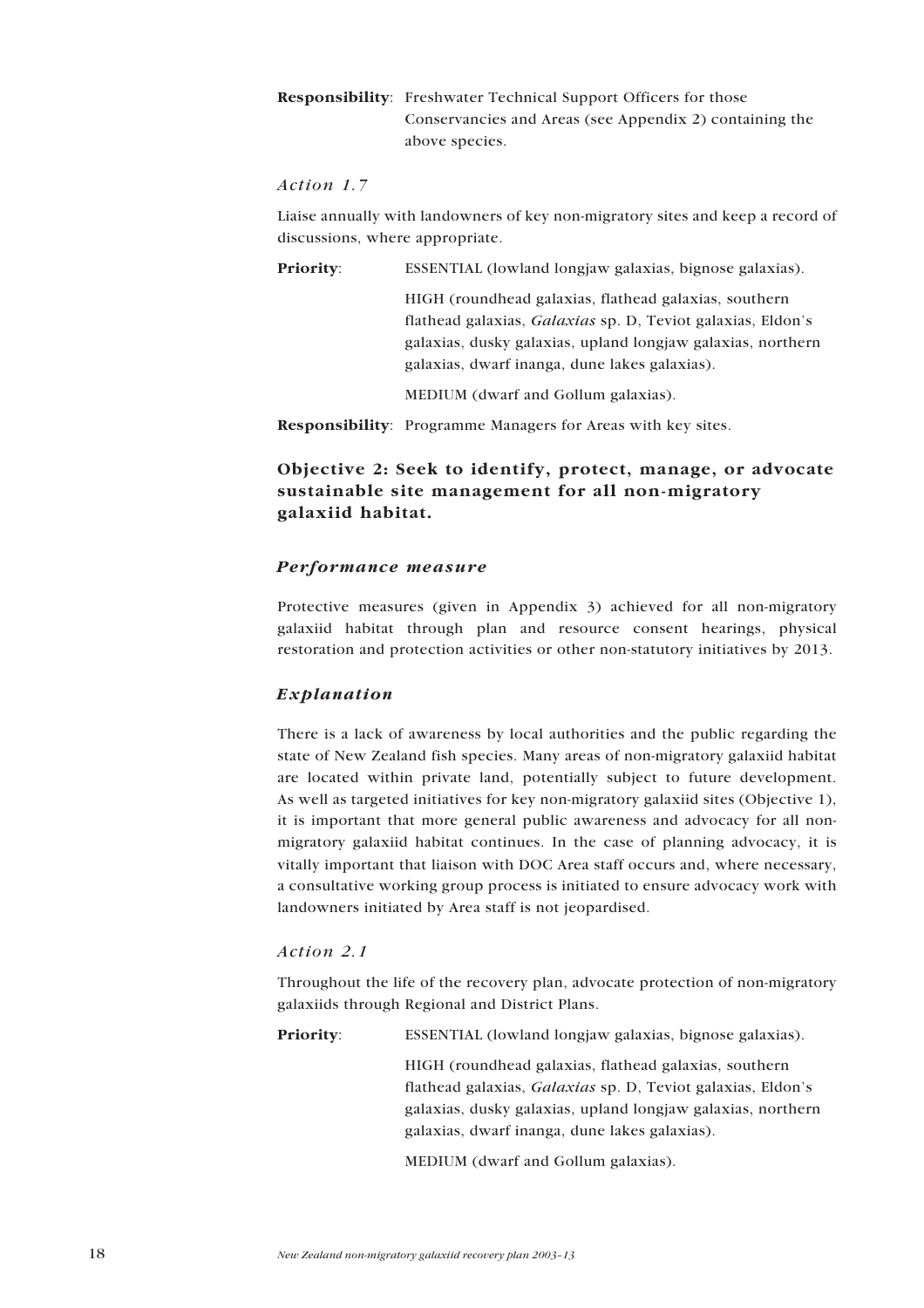## **Responsibility**: Freshwater Technical Support Officers and Community Relations Officers for those Conservancies and Areas (see Appendix 2) containing the above species.

## *Action 2.2*

Throughout the life of the recovery plan, DOC staff work with local communities and stakeholders (using management actions such as those given in Appendix 4) to protect non-migratory galaxiid habitat.

**Priority:** ESSENTIAL (lowland longjaw galaxias, bignose galaxias).

HIGH (roundhead galaxias, flathead galaxias, southern flathead galaxias, *Galaxias* sp. D, Teviot galaxias, Eldon's galaxias, dusky galaxias, upland longjaw galaxias, northern galaxias, dwarf inanga, dune lakes galaxias).

MEDIUM (dwarf and Gollum galaxias).

**Responsibility**: Freshwater Technical Support Officers, Programme Managers and Community Relations Officers for those Conservancies and Areas (see Appendix 2) containing the above species.

#### *Action 2.3*

As the opportunity arises, nominate private landowners of non-migratory galaxiid sites who demonstrate environment-friendly land management practices for rural environment awards.

**Priority:** HIGH (all species).

**Responsibility**: Programme Managers and Community Relations Officers for those Areas containing non-migratory galaxiid species (see Appendix 2).

*Action 2.4*

By June 2006, develop a community relations campaign addressing the importance of non-migratory galaxiids for all South Island Conservancies, and those North Island Conservancies with dwarf galaxias. The community relations plan is to include objectives and the time frames in which the objectives are to be achieved.

**Priority:** ESSENTIAL (lowland longjaw galaxias, bignose galaxias).

HIGH (roundhead galaxias, flathead galaxias, southern flathead galaxias, *Galaxias* sp. D, Teviot galaxias, Eldon's galaxias, dusky galaxias, upland longjaw galaxias, northern galaxias, dwarf inanga, dune lakes galaxias).

MEDIUM (dwarf and Gollum galaxias).

**Responsibility**: DOC Northern Regional Office; Recovery Group.

#### *Action 2.5*

By 2013, develop methods such as the creation of habitats suitable for spawning, juvenile rearing, and for adults of non-migratory galaxiids in artificial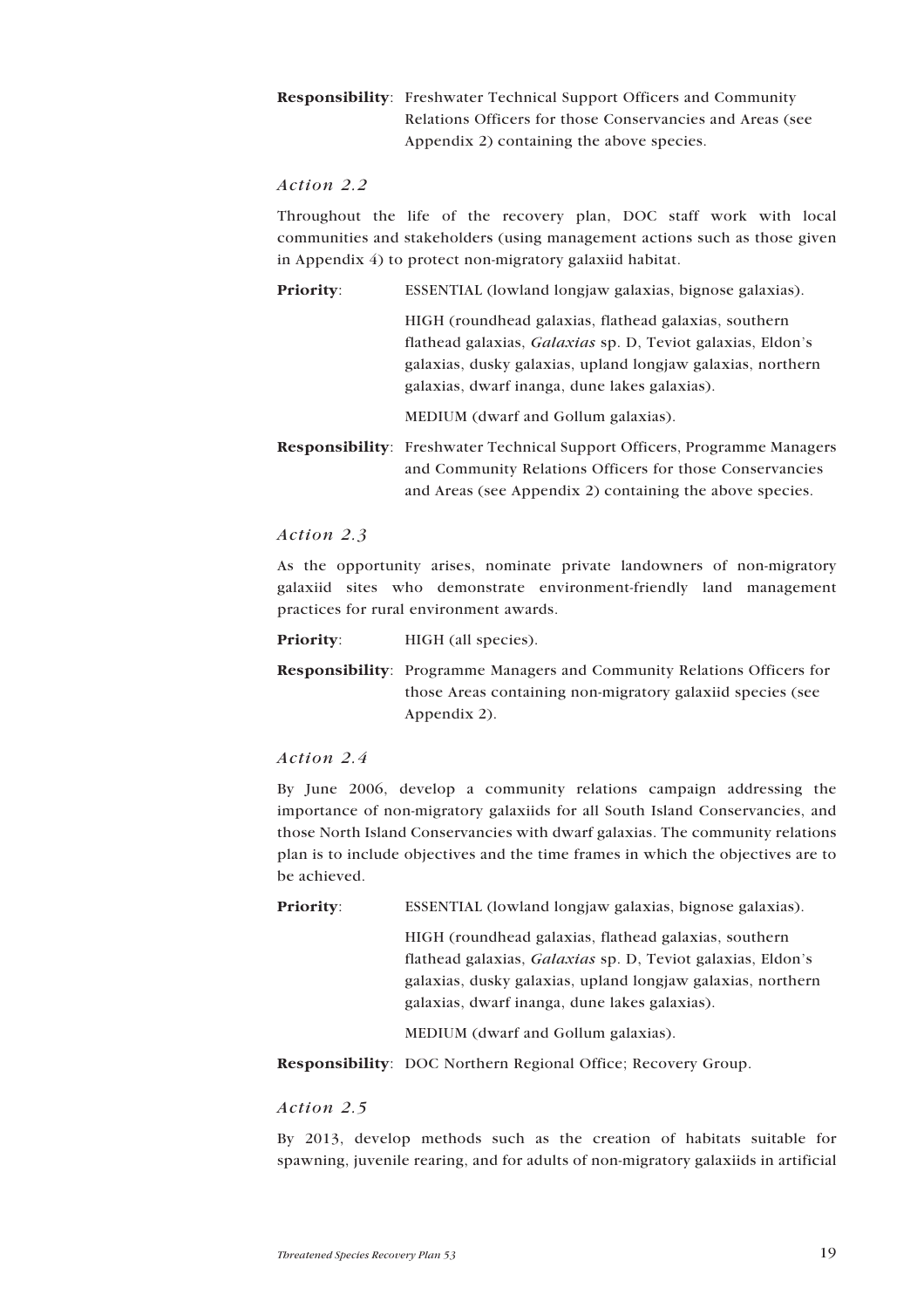waterways, and utilise or develop management practices such as weed clearance and silt removal to maximise the potential for non-migratory galaxiids to inhabit waterways.

| <b>Priority:</b> | ESSENTIAL (lowland longiaw galaxias, bignose galaxias).                                                                                            |  |  |  |  |  |
|------------------|----------------------------------------------------------------------------------------------------------------------------------------------------|--|--|--|--|--|
|                  | HIGH (roundhead galaxias, flathead galaxias, southern<br>flathead galaxias, Galaxias sp. D, Teviot galaxias, Eldon's<br>galaxias, dusky galaxias). |  |  |  |  |  |
|                  | MEDIUM (dwarf and Gollum galaxias).                                                                                                                |  |  |  |  |  |
|                  | <b>Responsibility:</b> DOC Science & Research; Northern Regional Office;                                                                           |  |  |  |  |  |
|                  | Recovery Group.                                                                                                                                    |  |  |  |  |  |

#### *Action 2.6*

Throughout the life of the plan, prevent invasion of non-migratory galaxiid habitat by fish species not historically present within site.

**Priority:** ESSENTIAL (lowland longjaw galaxias, bignose galaxias).

HIGH (roundhead galaxias, flathead galaxias, southern flathead galaxias, *Galaxias* sp. D, Teviot galaxias, Eldon's galaxias, dusky galaxias, upland longjaw galaxias, northern galaxias, dwarf inanga, dune lakes galaxias).

MEDIUM (dwarf and Gollum galaxias).

**Responsibility**: Freshwater Technical Support Officers and Programme Managers for those Conservancy Areas (see Appendix 2) containing the above species.

## *Action 2.7*

Throughout the life of the recovery plan, maintain a list of fish-free streams and lakes as potential translocation sites.

**Priority:** ESSENTIAL (lowland longjaw galaxias, bignose galaxias). HIGH (roundhead galaxias, flathead galaxias, southern

flathead galaxias, *Galaxias* sp. D, Teviot galaxias, Eldon's galaxias, dusky galaxias, upland longjaw galaxias, northern galaxias, dwarf inanga, dune lakes galaxias).

MEDIUM (dwarf and Gollum galaxias).

**Responsibility**: Freshwater Technical Support Officers and Programme Managers for those Conservancies and Areas (see Appendix 2) containing the above species.

## *Action 2.8*

Review success or otherwise, by June 2005, of tenure review for protection of non-migratory galaxiid species habitat.

**Priority:** HIGH (lowland longjaw galaxias, bignose galaxias, roundhead galaxias, flathead galaxias, southern flathead galaxias, Galaxias sp. D, Teviot galaxias, Eldon's galaxias, dusky galaxias, upland longjaw galaxias, northern galaxias).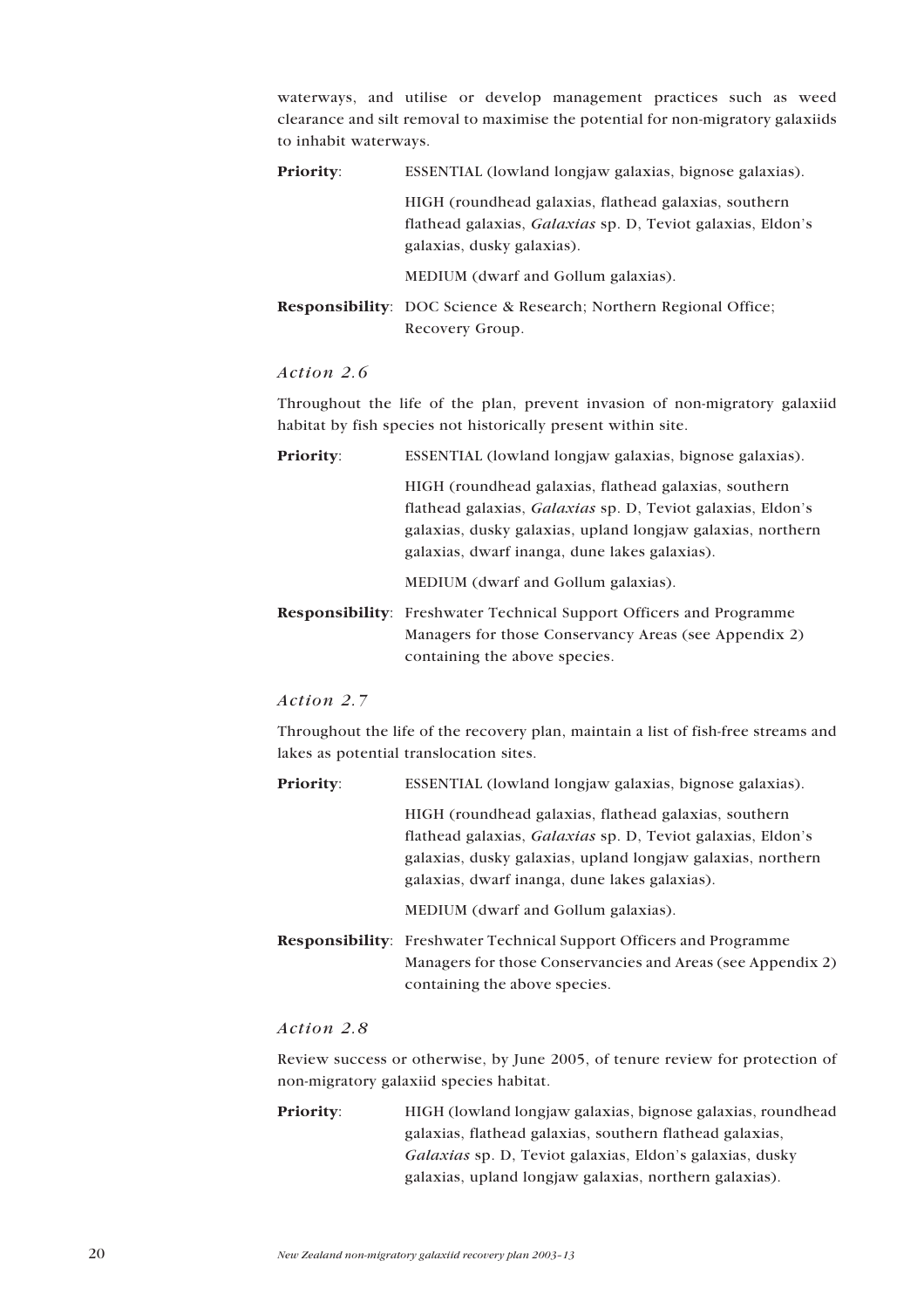MEDIUM (dwarf and Gollum galaxias).

<span id="page-20-0"></span>**Responsibility**: Recovery Group and Freshwater Technical Support Officers for those Conservancies and Areas (see Appendix 2) containing the above species.

## 9.2 IWI OBJECTIVE

## **Objective 3: Give effect to DOC's treaty of Waitangi responsibilities through seeking to involve Iwi in the implementation of this recovery plan.**

## *Performance measure*

Copies of the Non-migratory Galaxiid Recovery Group leader's annual report to be sent to all DOC Kaupapa Atawhai Managers and Ngai Tahu.

## *Explanation*

There is a high level of interest from Iwi in freshwater fish and DOC has existing obligations to involve tangata whenua in its freshwater fish work.

## *Action 3.1*

Consult with tangata whenua through mutually agreed means on a project by project basis.

**Priority:** HIGH (all species).

**Responsibility**: Programme Managers and Technical Support Officers (Kaupapa Atawhai Managers to assist) for those Conservancies and Areas containing non-migratory galaxiid species (see Appendix 2).

## *Action 3.2*

Report regularly (at least annually) through mutually agreed means to tangata whenua.

**Priority:** HIGH (all species).

**Responsibility**: Recovery Group leader, Programme Managers and Technical Support Officers (Kaupapa Atawhai Managers to assist) for those Conservancies and Areas containing nonmigratory galaxiid species (see Appendix 2).

## *Action 3.3*

Explore options with tangata whenua for habitat protection and restoration to extend available non-migratory galaxiid habitat. Relevant tangata whenua to be notified of all translocation events, fish removal operations and new barrier construction projects.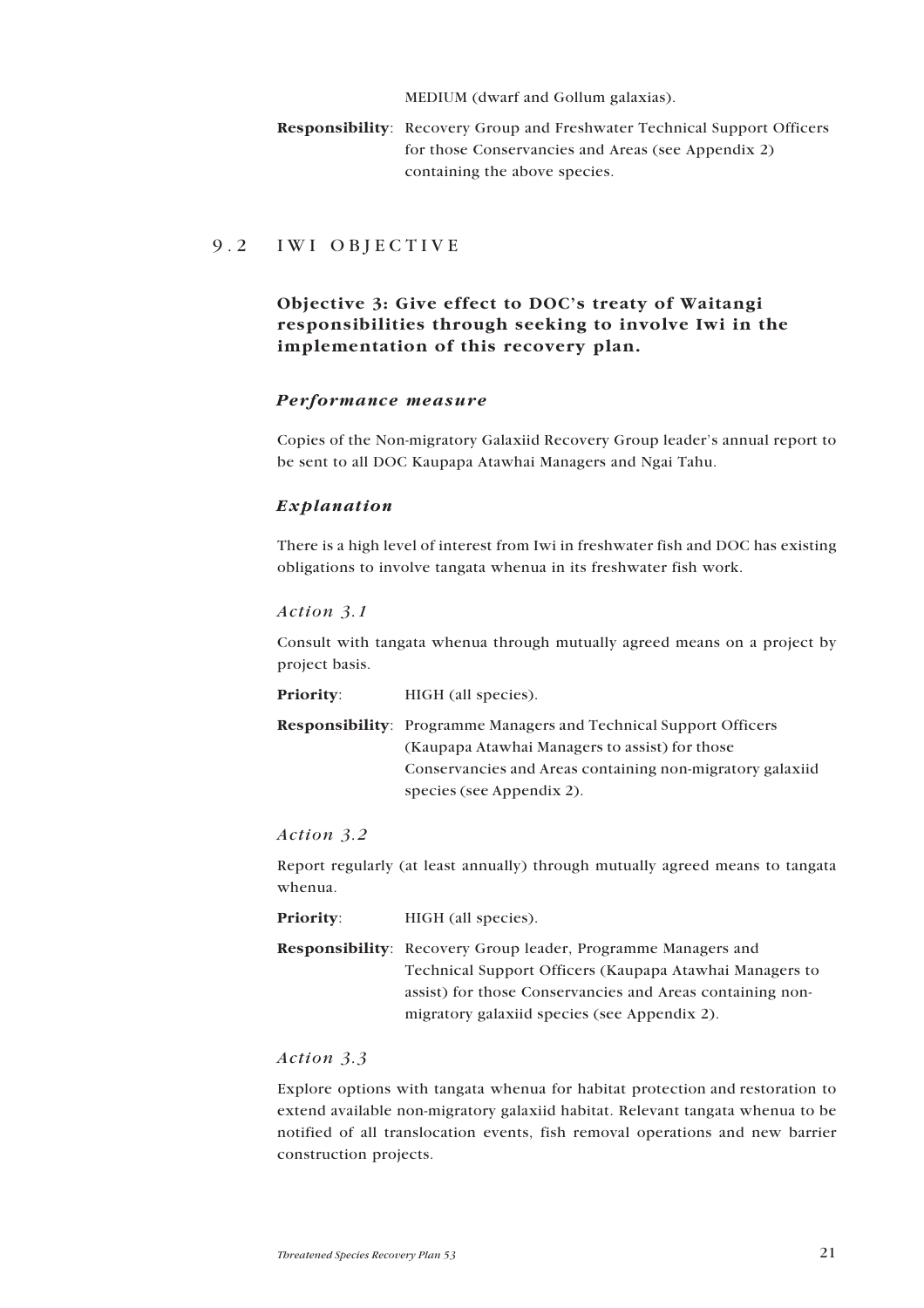<span id="page-21-0"></span>**Priority:** HIGH (all species).

**Responsibility**: Programme Managers and Technical Support Officers (Kaupapa Atawhai Managers to assist) for those Conservancies and Areas containing non-migratory galaxiid species (see Appendix 2).

#### *Action 3.4*

Co-operate on mutually agreed tangata whenua-led initiatives relating to the implementation of this plan.

**Priority:** HIGH (all species).

**Responsibility**: Programme Managers and Technical Support Officers (Kaupapa Atawhai Managers to assist) for those Conservancies and Areas containing non-migratory galaxiid species (see Appendix 2).

#### *Action 3.5*

Where Customary Freshwater Fisheries regulations exist, consult with tangata whenua about identification of rahui areas for non-migratory galaxiid species. These areas would be exempt from fishing activity or introductions of freshwater fish species that can be considered a threat to the ecological integrity of specific species at risk.

**Priority:** HIGH (all species).

**Responsibility**: Programme Managers and Technical Support Officers (Kaupapa Atawhai Managers to assist) for those Conservancies and Areas containing non-migratory galaxiid species (see Appendix 2).

## 9.3 SPECIES OBJECTIVES

## **Objective 4: Clarify taxonomic issues associated with nonmigratory galaxiids.**

#### *Performance measure*

Taxonomic issues are resolved and highest priority ESSENTIAL monitoring is initiated by June 2004.

### *Explanation*

There are a number of issues associated with taxonomy of non-migratory galaxiids that require immediate resolution. It is also vital that monitoring of highest priority species is initiated to establish a baseline for on-going assessment of population health.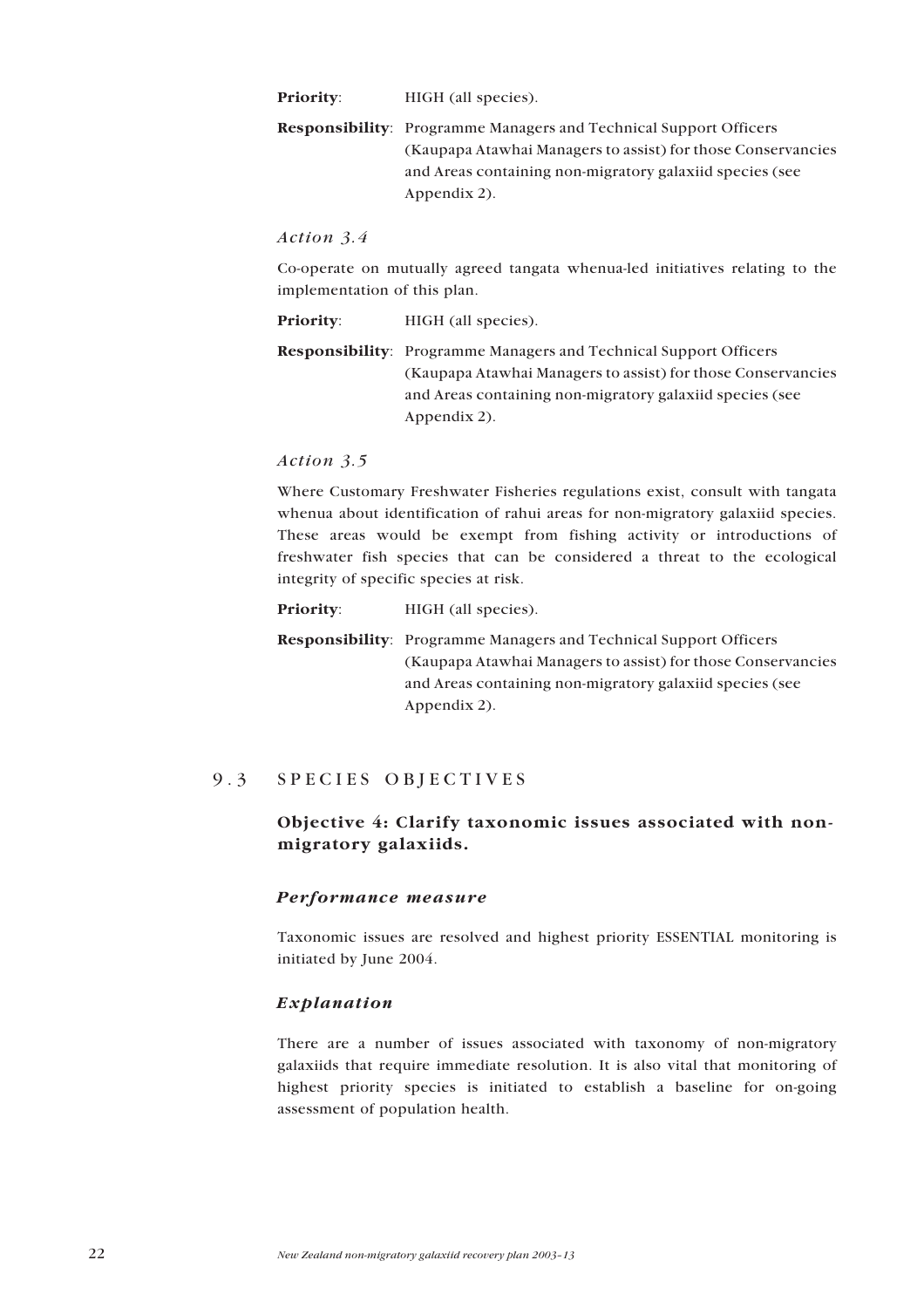## <span id="page-22-0"></span>*Action 4.1*

By 2004, determine taxonomic status of all 'tag name groups' and produce a morphological key to distinguish among species. Liaise with external science providers to prioritise research and arrange DOC assistance and seek DOC funding, if required.

**Priority:** ESSENTIAL (Teviot galaxias, southern flathead galaxias, northern galaxias, *Galaxias* sp. D).

**Responsibility**: Recovery Group leader.

#### *Action 4.2*

Re-survey and report on existing database records greater than 20 years old and all sites where unidentified galaxiids are recorded, by 2010.

| <b>Priority</b> : | ESSENTIAL (lowland longiaw galaxias).                                                                                                              |  |  |  |  |  |
|-------------------|----------------------------------------------------------------------------------------------------------------------------------------------------|--|--|--|--|--|
|                   | HIGH (roundhead galaxias, flathead galaxias, southern<br>flathead galaxias, Galaxias sp. D, Teviot galaxias, Eldon's<br>galaxias, dusky galaxias). |  |  |  |  |  |
|                   | MEDIUM (Gollum galaxias, upland longjaw galaxias).                                                                                                 |  |  |  |  |  |
|                   | <b>Responsibility</b> : Programme Managers and Freshwater Technical Support<br>Officers, Canterbury, West Coast, Otago and Southland               |  |  |  |  |  |

## **Objective 5: Determine the conservation status of nonmigratory galaxiids.**

Conservancies.

## *Performance measure*

Non-migratory galaxiid distribution is determined and conservation status assigned.

## *Explanation*

A lack of knowledge regarding non-migratory galaxiid species' distribution means that conservation priorities and actions cannot be accurately targeted to the highest priority sites. Survey and monitoring work is therefore required in order to more accurately determine the distribution, population trends and conservation status of the species.

## *Action 5.1*

Add existing stream information to the non-migratory galaxiid stream register and new information as it is obtained (see Action 5.3). Table 1 gives priorities and responsibilities for these actions by species.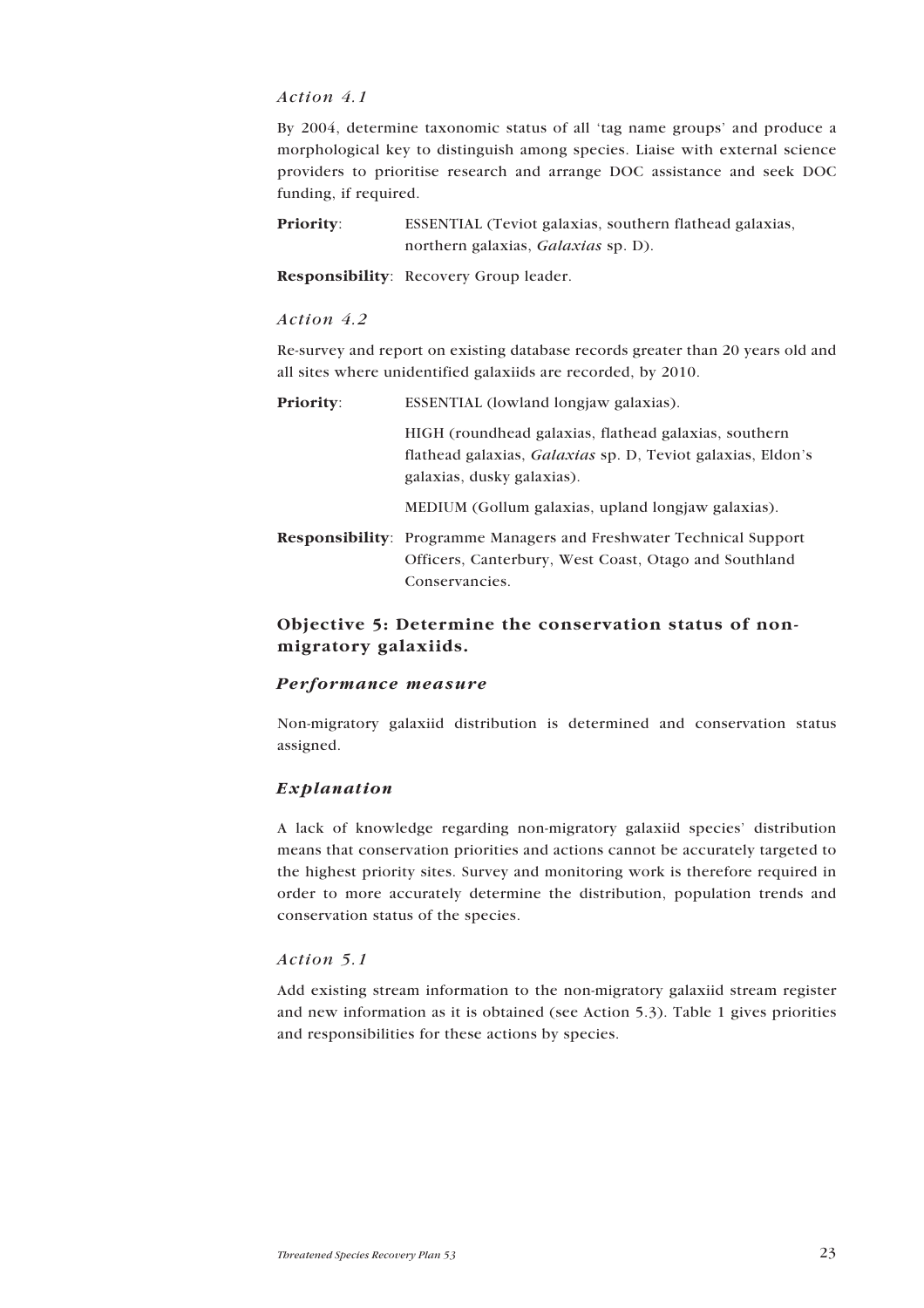| <b>SPECIES</b>              | <b>PRIORITY</b>  | <b>RESPONSIBILITY</b>                         |
|-----------------------------|------------------|-----------------------------------------------|
| Lowland longjaw galaxias    | <b>ESSENTIAL</b> | Coastal Otago and Twizel PMs                  |
| Bignose galaxias            | <b>ESSENTIAL</b> | <b>Twizel PM</b>                              |
| Dune lakes galaxias         | <b>ESSENTIAL</b> | Northland Freshwater TSO                      |
| Dwarf inanga                | <b>HIGH</b>      | Northland Freshwater TSO                      |
| Roundhead galaxias          | <b>HIGH</b>      | Central Otago and Coastal Otago PMs           |
| Flathead galaxias           | <b>HIGH</b>      | Central Otago and Coastal Otago PMs           |
| Southern flathead galaxias  | <b>HIGH</b>      | Southland PMs                                 |
| Galaxias sp. D              | <b>HIGH</b>      | Murihiku, Central Otago and Coastal Otago PMs |
| Teviot galaxias             | <b>HIGH</b>      | Central Otago PM                              |
| Eldon's galaxias            | <b>HIGH</b>      | Coastal Otago PM                              |
| Dusky galaxias              | <b>HIGH</b>      | Coastal Otago PM                              |
| Northern galaxias           | <b>HIGH</b>      | South Marlborough, West Coast and             |
|                             |                  | North Canterbury PMs                          |
| Upland longjaw galaxias     | <b>MEDIUM</b>    | Canterbury, Greymouth PM, Freshwater TSOs     |
| Dwarf galaxias <sup>1</sup> | <b>MEDIUM</b>    | PMs for Areas with key sites                  |

TABLE 1. PRIORITIES AND RESPONSIBILITIES FOR ADDING STREAM INFORMATION TO THE NON-MIGRATORY GALAXIID STREAM REGISTER BY SPECIES.

<sup>1</sup> Key sites only, see Appendix 1.

Note: PM = Programme Manager, TSO = Technical Support Officer.

## *Action 5.2*

By June 2006, produce a report detailing the number of Gollum, southern flathead and northern galaxias populations known, and land ownership of properties adjacent to streams occupied by these species.

## **Priority**: MEDIUM.

**Responsibility**: Freshwater Technical Support Officers, Southland, Canterbury and Nelson/Marlborough Conservancies.

#### *Action 5.3*

Survey for new non-migratory galaxiid populations. Follow surveying methods outlined in the non-migratory galaxiid survey guidelines (Department of Conservation n.d. b, see reference list). Table 2 gives priorities and responsibilities for these surveys by species.

#### *Action 5.4*

By 2005, re-survey isolated populations of dwarf galaxias in the Bay of Plenty and East Coast/Hawke's Bay Conservancies. By 2010, re-survey all dwarf galaxias database records more than 10 years old (as at April 2002). Note that alpine galaxias records in the Wairau River need checking.

#### **Priority**: HIGH.

**Responsibility**: Programme Managers, West Coast, Nelson/Marlborough, Wellington, Wanganui, and East Coast/Hawke's Bay Conservancies.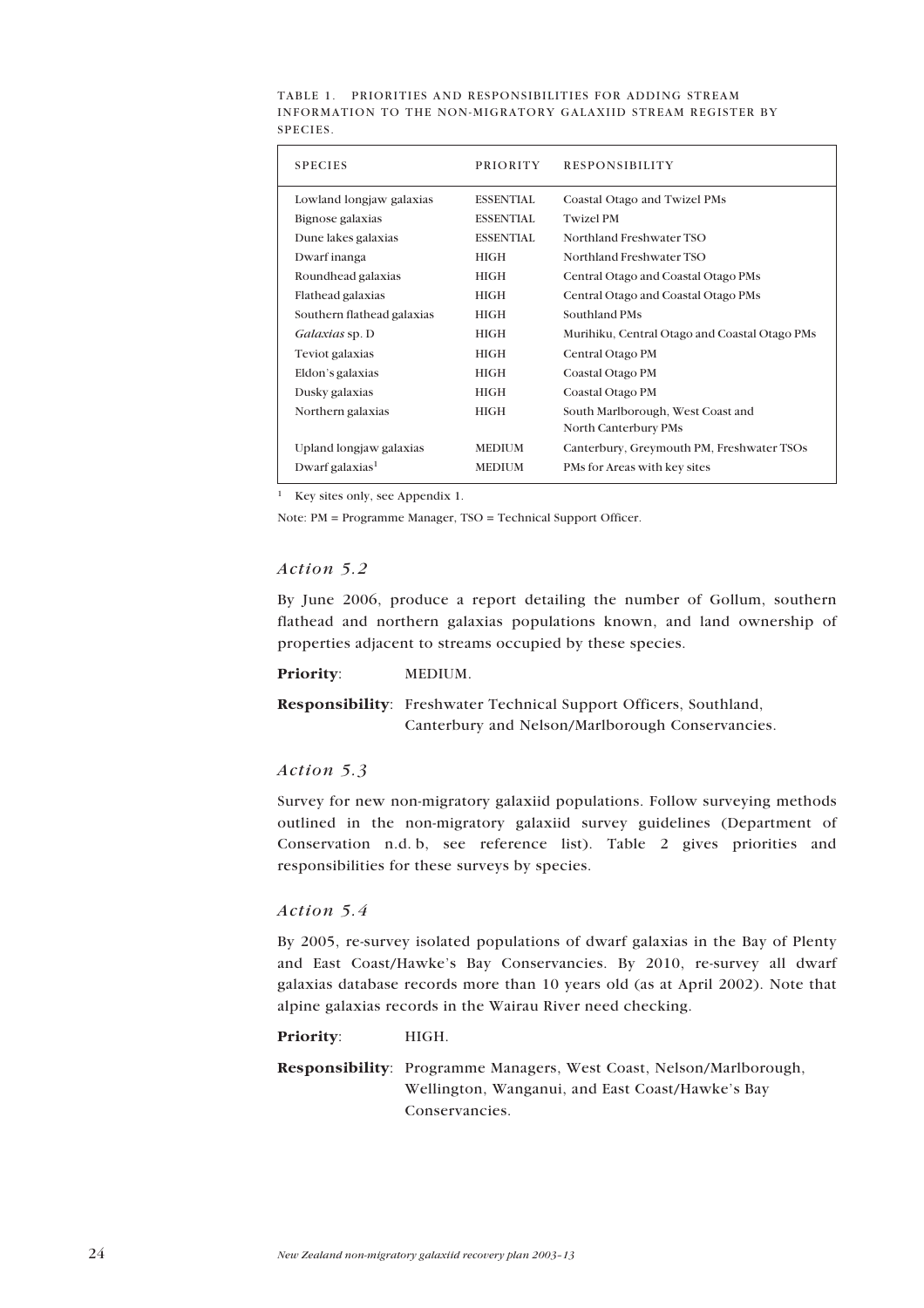|              |  | TABLE 2. PRIORITIES AND RESPONSIBILITIES FOR SURVEYS FOR NEW NON-MIGRATORY GALAXIID |  |  |  |
|--------------|--|-------------------------------------------------------------------------------------|--|--|--|
| POPULATIONS. |  |                                                                                     |  |  |  |

| <b>SPECIES</b>                |                  | PRIORITY COMPLETION<br>DATE | LOCATION                                                                                                                             | <b>RESPONSIBILITY</b>                                    |
|-------------------------------|------------------|-----------------------------|--------------------------------------------------------------------------------------------------------------------------------------|----------------------------------------------------------|
| Teviot galaxias               | <b>ESSENTIAL</b> | <b>July 2005</b>            | Teviot catchment                                                                                                                     | Central Otago PM                                         |
| Bignose galaxias              | <b>ESSENTIAL</b> | <b>July 2004</b>            | Mackenzie basin<br>Upper Waitaki River and tributaries                                                                               | Canterbury Freshwater TSO and<br><b>Twizel PM</b>        |
| Lowland longjaw<br>galaxias   | <b>ESSENTIAL</b> | <b>July 2004</b>            | Braided river habitats in the Kakanui<br>River                                                                                       | Otago and Canterbury PMs                                 |
|                               |                  |                             | Waitaki River tributaries including<br>the Otamatapaio River                                                                         |                                                          |
|                               | <b>ESSENTIAL</b> | Every 2 years               | Hakataramea River and tributaries                                                                                                    | Otago and Canterbury PMs                                 |
| Dune lakes<br>galaxias        | <b>ESSENTIAL</b> | <b>July 2004</b>            | Lake Kai Iwi                                                                                                                         | Kauri Coast PM                                           |
| Upland longjaw                | <b>HIGH</b>      | 2004                        | Maruia River                                                                                                                         | Greymouth PM                                             |
| galaxias                      | <b>HIGH</b>      | 2007                        | Waitaki River                                                                                                                        | <b>Twizel PM</b>                                         |
|                               | <b>HIGH</b>      | 2007                        | Rangitata River                                                                                                                      | Raukapuka PM                                             |
|                               | <b>HIGH</b>      | 2007                        | Rakaia River                                                                                                                         | Raukapuka / Waimakariri PMs                              |
|                               | <b>HIGH</b>      | 2010                        | Hurunui River                                                                                                                        | North Canterbury PM                                      |
|                               | <b>HIGH</b>      | 2010                        | <b>Ashburton River</b>                                                                                                               | Raukapuka PM                                             |
|                               | <b>HIGH</b>      | 2010                        | Waimakariri River                                                                                                                    | Waimakariri PM                                           |
| Eldon's galaxias              | HIGH             | <b>July 2006</b>            | Taieri and Tokomairiro catchments<br>$(40 \text{ streams})$                                                                          | Coastal Otago PM                                         |
| Flathead galaxias             | <b>HIGH</b>      | <b>July 2005</b>            | Waikouaiti catchment, Shag<br>catchment, upper Taieri (upstream<br>from Canadian Flat) and northern half<br>of Rock and Pillar Range | Coastal Otago PM                                         |
| <i>Galaxias</i> sp. D         | <b>HIGH</b>      | <b>July 2005</b>            | Lindis River, Dunstan Range, Mannor<br>Burn, Pool Burn, Pomahaka, Tuapeka,<br>and Waitahuna River catchments                         | Murihiku, Central Otago, Coastal<br>Otago PMs            |
| Roundhead<br>galaxias         | <b>HIGH</b>      | <b>July 2005</b>            | Manuherikia, Maniototo and Strath<br>Taieri regions                                                                                  | Central and Coastal Otago PMs                            |
| Dusky galaxias                | <b>HIGH</b>      | <b>July 2010</b>            | Waipori, Tuapeka, Beaumont and<br>Teviot catchments (50 streams)                                                                     | Coastal Otago PM                                         |
| Dwarf galaxias                | HIGH             | 2010                        | Clarence catchment                                                                                                                   | North Canterbury and South<br>Marlborough PMs            |
| Northern galaxias             | <b>HIGH</b>      | 2010                        | Clarence catchment<br>Maruia catchment                                                                                               | North Canterbury, Greymouth<br>and South Marlborough PMs |
| Southern flathead<br>galaxias | <b>HIGH</b>      | 2011                        | Matarua, Oreti, Aparima and Waiua<br>rivers                                                                                          | Southland PM                                             |
| Gollum galaxias               | <b>MEDIUM</b>    | 2004                        | Lower Clutha and Southland regions                                                                                                   | Southland and Coastal Otago PMs                          |

Note: PM = Programme Manager, TSO = Technical Support Officer.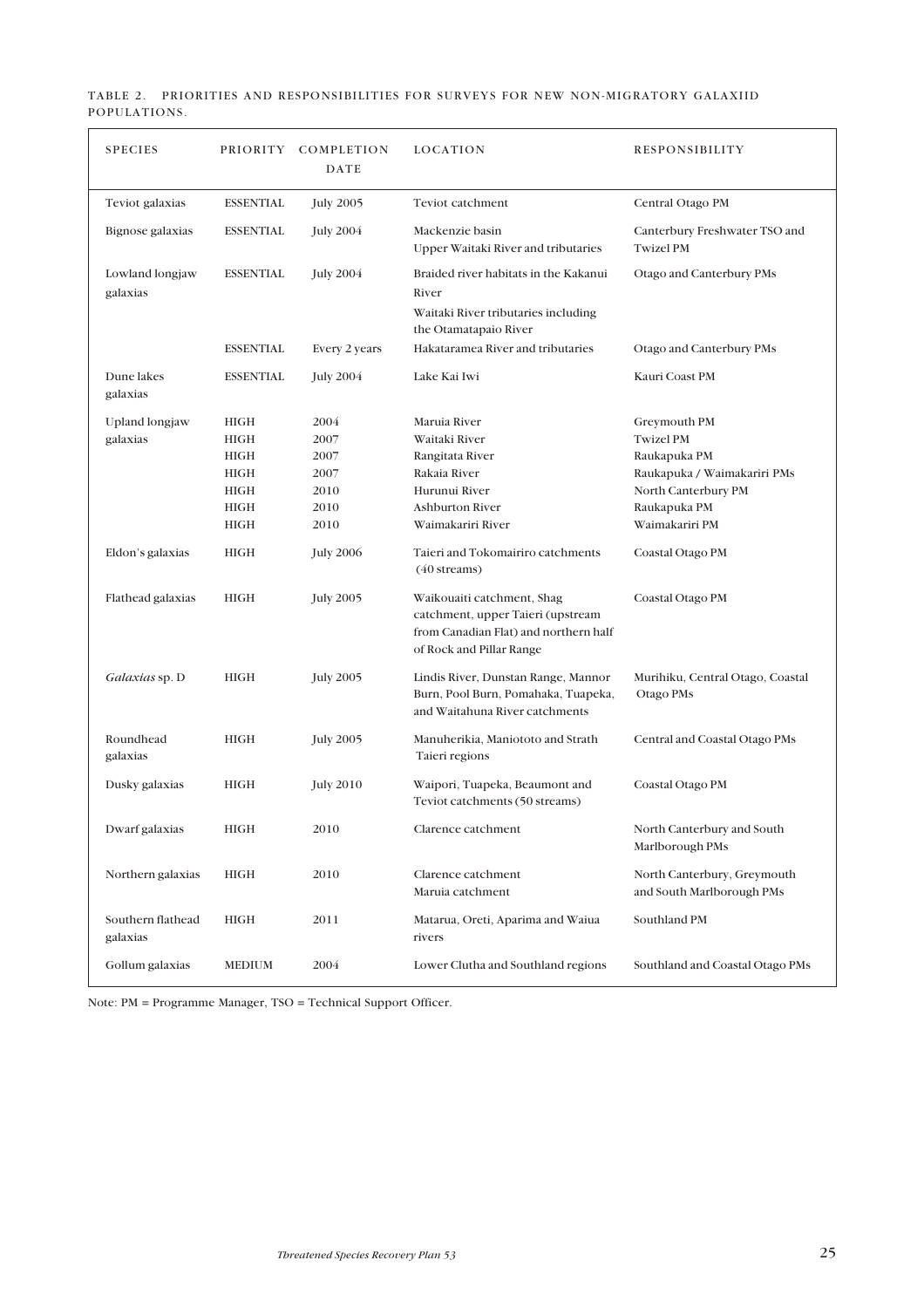## *Action 5.5*

Establish monitoring sites and programmes for key non-migratory galaxiid populations. Conservancies and Area Offices to propose sites for Recovery Group approval. Monitoring to follow non-migratory galaxiid monitoring guidelines for stream populations (Department of Conservation n.d. a). Table 3 gives priorities and responsibilities for establishing these monitoring sites and programmes.

TABLE 3. PRIORITIES AND RESPONSIBILITIES FOR ESTABLISHING NON-MIGRATORY GALAXIID MONITORING SITES AND PROGRAMMES.

| <b>SPECIES</b>             | PRIORITY         | COMPLETION<br><b>DATE</b> | <b>POPULATIONS</b>                                                  | <b>RESPONSIBILITY</b>                                                            |
|----------------------------|------------------|---------------------------|---------------------------------------------------------------------|----------------------------------------------------------------------------------|
| Lowland longjaw galaxias   | <b>ESSENTIAL</b> | 2004<br>2005              | 1 (7 Sites Kauru River)<br>2 Waitaki (if large<br>population found) | Otago Freshwater TSO, Coastal<br>Otago and Twizel PMs                            |
| Dune lakes galaxias        | <b>ESSENTIAL</b> | <b>July 2004</b>          | Kai Iwi Lakes                                                       | Kauri Coast PM, Northland CAS,<br>and Freshwater TSO                             |
| Bignose galaxias           | <b>ESSENTIAL</b> | 2009                      | 3                                                                   | Twizel PM and Freshwater TSO                                                     |
| Dwarf galaxias             | <b>HIGH</b>      | <b>July 2004</b>          | 15                                                                  | West Coast, Nelson/Marlborough,<br>Wellington and East Coast/<br>Hawke's Bay PMs |
| Dwarf inanga               | <b>HIGH</b>      | <b>July 2004</b>          | Poutu Lakes                                                         | Kauri Coast and Warkworth PMs                                                    |
| Dusky galaxias             | <b>HIGH</b>      | <b>July 2005</b>          | 3 streams                                                           | Coastal Otago PM                                                                 |
| Eldon's galaxias           | <b>HIGH</b>      | <b>July 2005</b>          | 3 streams                                                           | Coastal Otago PM                                                                 |
| Flathead galaxias          | <b>HIGH</b>      | <b>July 2005</b>          | 3 streams                                                           | Central and Coastal Otago PMs                                                    |
| Galaxias sp. D             | <b>HIGH</b>      | <b>July 2005</b>          | 3 streams                                                           | Murihiku, Central and Coastal<br>Otago PMs                                       |
| Gollum galaxias            | <b>HIGH</b>      | <b>July 2005</b>          | 4 streams                                                           | Southland and Coastal Otago PMs                                                  |
| Northern galaxias          | <b>HIGH</b>      | <b>July 2005</b>          | 4 streams                                                           | North Canterbury, Greymouth and<br>South Marlborough PMs                         |
| Roundhead galaxias         | <b>HIGH</b>      | <b>July 2005</b>          | 3 streams                                                           | Central and Coastal Otago PMs                                                    |
| Southern flathead galaxias | <b>HIGH</b>      | <b>July 2005</b>          | 3 streams                                                           | Southland PM                                                                     |
| Teviot galaxias            | <b>HIGH</b>      | <b>July 2006</b>          | 2 streams                                                           | Central and CoastalOtago PMs                                                     |

Note: TSO = Technical Support Officer, PM = Programme Manager, CAS = Conservancy Advisory Scientist.

#### *Action 5.6*

Establish monitoring sites at isolated populations of dwarf galaxias in the Bay of Plenty and East Coast/Hawke's Bay Conservancies by June 2006, and monitor these sites throughout the life of the recovery plan. Conservancies and Area Offices to propose sites for Recovery Group approval. Stream monitoring sites to follow non-migratory galaxiid monitoring guidelines (Department of Conservation n.d. a).

## Priority: **HIGH.**

**Responsibility**: Programme Managers, Tauranga, Rangitaiki and Aniwaniwa.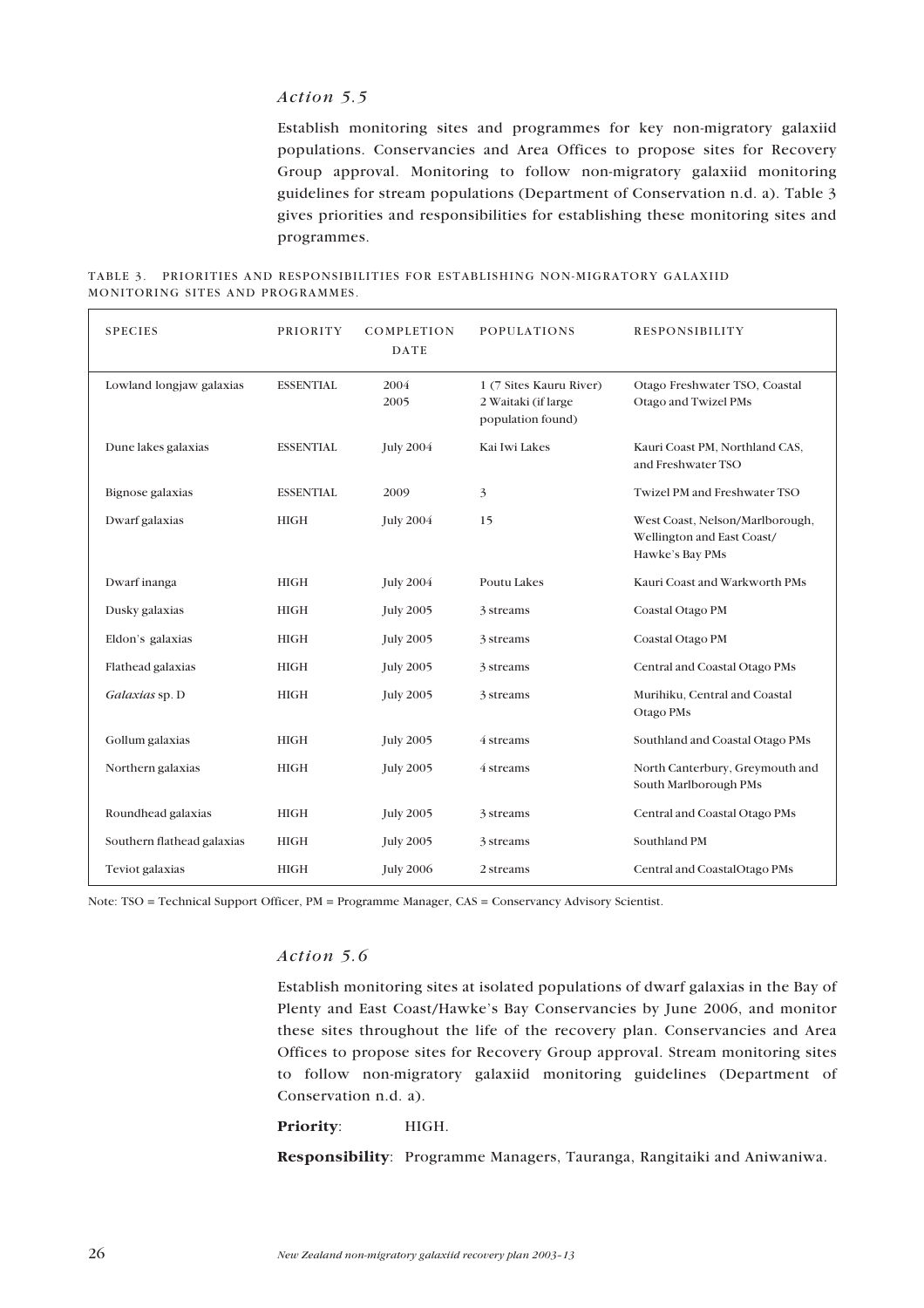## *Action 5.7*

At monitoring sites (Action 5.5), determine population structure of nonmigratory galaxiid species for which it is unknown at January 2004, and report results. Table 4 gives priorities and responsibilities for determining population structure.

| <b>SPECIES</b>                | <b>PRIORITY</b> | <b>COMPLETION</b><br>DATE | <b>RESPONSIBILITY</b>                                 |
|-------------------------------|-----------------|---------------------------|-------------------------------------------------------|
| Southern flathead<br>galaxias | <b>HIGH</b>     | <b>July 2009</b>          | Southland PM, CAS and Freshwater<br><b>TSO</b>        |
| Dusky galaxias                | <b>MEDIUM</b>   | <b>July 2006</b>          | Coastal Otago PM, CAS and Freshwater<br>TSO           |
| Eldon's galaxias              | <b>MEDIUM</b>   | <b>July 2006</b>          | Coastal Otago PM, CAS and Freshwater<br>TSO           |
| Galaxias sp. D                | <b>MEDIUM</b>   | <b>July 2006</b>          | Murihiku, Central Otago PM, CAS and<br>Freshwater TSO |
| Gollum galaxias               | <b>MEDIUM</b>   | <b>July 2008</b>          | Southland PM, CAS and Freshwater<br><b>TSO</b>        |
| Teviot galaxias               | <b>MEDIUM</b>   | <b>July 2012</b>          | Central Otago PM, CAS and Freshwater<br>TSO           |

TABLE 4. PRIORITIES AND RESPONSIBILITIES FOR DETERMINING NON-MIGRATORY GALAXIID POPULATION STRUCTURE.

Note: TSO = Technical Support Officer, PM = Programme Manager, CAS = Conservancy Advisory Scientist.

## *Action 5.8*

Utilising monitoring data (Action 5.5), determine the rate of decline of nonmigratory galaxiids by July 2006, and reassess every two years in light of the most recent monitoring data. Table 5 gives priorities and responsibilities for determining rate of decline of non-migratory galaxiids.

TABLE 5. PRIORITIES AND RESPONSIBILITIES FOR DETERMINING RATE OF DECLINE OF NON-MIGRATORY GALAXIIDS.

| <b>SPECIES</b>           | <b>PRIORITY</b>  | <b>LOCATION</b> | <b>RESPONSIBILITY</b>                                                          |
|--------------------------|------------------|-----------------|--------------------------------------------------------------------------------|
| Dune lakes galaxias      | <b>ESSENTIAL</b> | Kai Iwi lakes   | Recovery Group, Kauri Coast PM<br>and Freshwater TSO                           |
| Lowland longjaw galaxias | <b>ESSENTIAL</b> | Kauru River     | Canterbury and Otago PMs and<br>Freshwater TSOs                                |
| Dwarf inanga             | HIGH             | Poutu lakes     | Recovery Group, Kauri Coast and<br>Warkworth PMs and Freshwater<br><b>TSOs</b> |

Note: TSO = Technical Support Officer, PM = Programme Manager.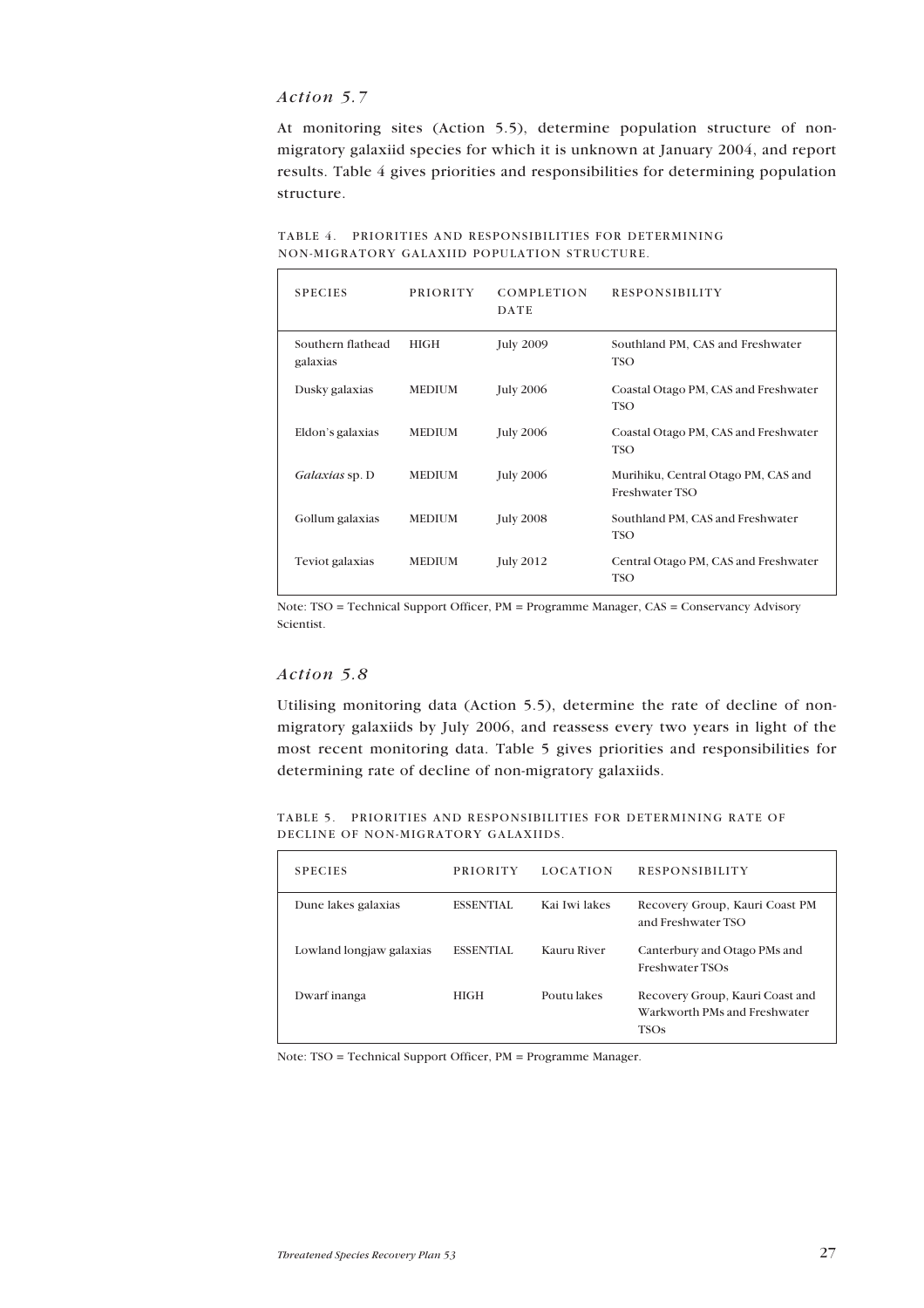## <span id="page-27-0"></span>*Action 5.9*

If less than 15 populations each of bignose galaxias and lowland longjaw galaxias have been discovered (through Actions 5.3) by July 2005, then determine the geographic range, number of populations, and population size and trajectory of the upper Waitaki River populations by July 2008.

**Priority**: ESSENTIAL.

**Responsibility**: Programme Manager, Twizel and Freshwater Technical Support Officer, Canterbury.

## **Objective 6: Determine threats and impacts to nonmigratory galaxiids.**

## *Performance measure*

All threats to non-migratory galaxiid species are identified and impacts are quantified within the given time frames.

## *Explanation*

For species management, it is essential to have improved knowledge of the threats and impacts affecting non-migratory galaxiids so that the relative importance of the various agents of decline can be assessed. The interrelationships between the various causes of decline also need to be investigated to allow integrated management of these impacts.

## *Action 6.1*

Establish additional monitoring sites (to those selected for Action 5.5) in two streams containing dusky galaxias and three streams containing Eldon's galaxias in pine plantation prior to logging by June 2006, and monitor populations for 5 years post-logging. Stream monitoring sites to follow non-migratory galaxiid monitoring guidelines (Department of Conservation n.d. a). Report on logging impact and subsequent recovery within one year of the completion of the postlogging monitoring.

**Priority**: HIGH.

**Responsibility**: Programme Manager, Conservancy Advisory Scientist and Freshwater Technical Support Officer, Coastal Otago.

## *Action 6.2*

Determine the role of potentially threatening fish species in the decline of nonmigratory galaxiids. Table 6 gives priorities and responsibilities for determining the role of threatening fish species.

## *Action 6.3*

Determine the impact of gravel extraction on the lowland longjaw galaxias population in Kauru River by July 2006, utilising monitoring data (see Action 5.5) gathered from control and gravel extraction sites.

**Priority**: ESSENTIAL.

**Responsibility**: Conservancy Advisory Scientist, Freshwater Technical Support Officer and Programme Manager, Otago.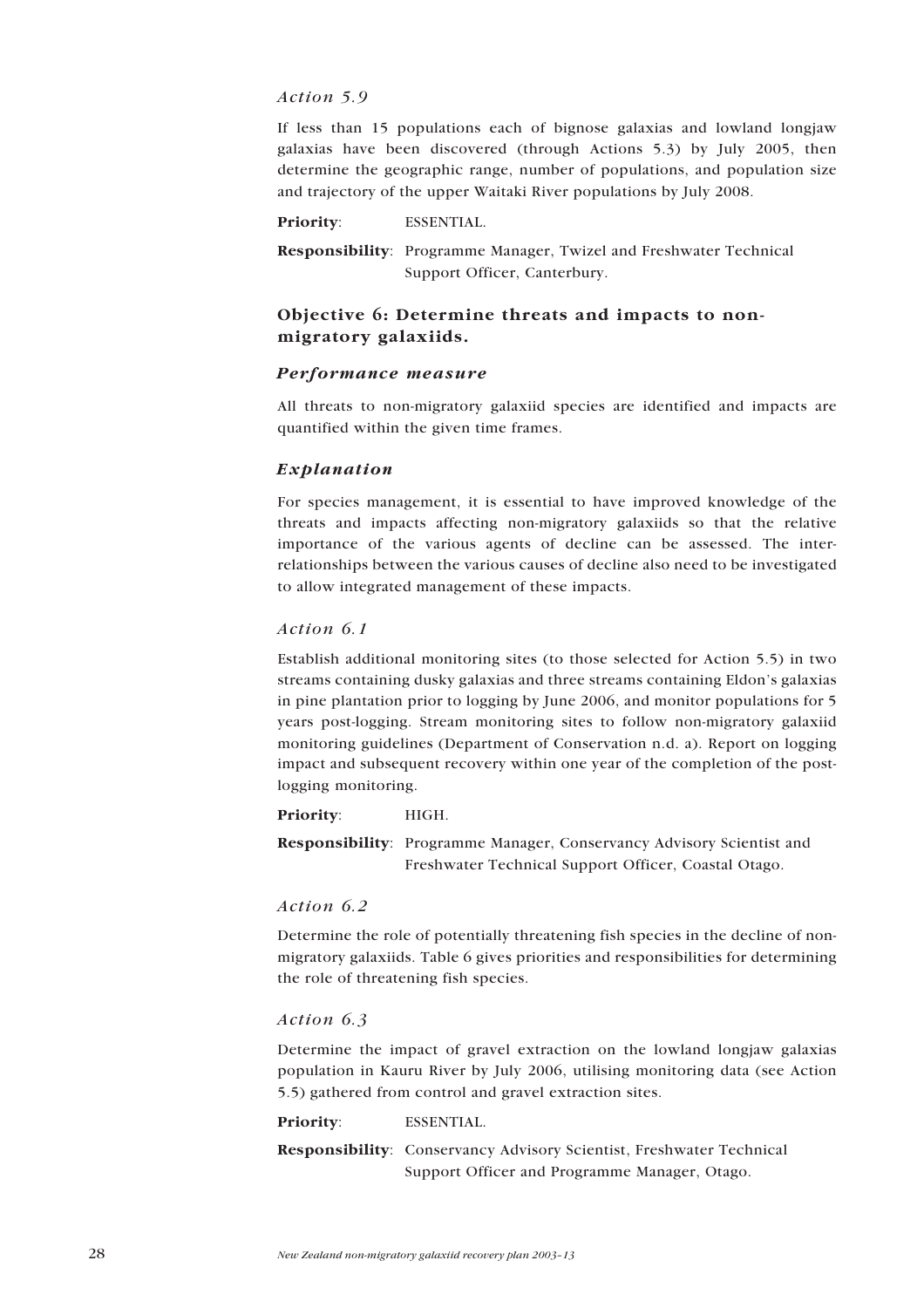| <b>SPECIES</b>                        | <b>PRIORITY</b>  | <b>COMPLETION ORDER OF</b><br><b>DATE</b> | <b>THREAT</b>                                                                               | <b>RESPONSIBILITY</b>                                                                            |
|---------------------------------------|------------------|-------------------------------------------|---------------------------------------------------------------------------------------------|--------------------------------------------------------------------------------------------------|
| Bignose galaxias                      | <b>ESSENTIAL</b> | <b>July 2007</b>                          | 1. Brown trout<br>2. Canterbury galaxias<br>3. Koaro<br>4. Rainbow trout<br>5. Upland bully | Twizel PM,<br>Canterbury CAS and<br>Freshwater TSO                                               |
| Lowland longjaw ESSENTIAL<br>galaxias |                  | <b>July 2007</b>                          | 1. Brown trout<br>2. Canterbury galaxias<br>3. Koaro<br>4. Rainbow trout<br>5. Upland bully | Canterbury and Otago<br>CAS and Freshwater<br>TSOs, Twizel and<br>Coastal Otago PM               |
| Dune lakes<br>galaxias                | <b>HIGH</b>      | <b>July 2008</b>                          | 1. Rainbow trout<br>2. Gambusia<br>3. Longfin eel<br>4. Perch                               | Kauri Coast and<br>Warkworth PMs,<br>Auckland and<br>Northland TSOs<br>CAS and Freshwater        |
| Dwarf inanga                          | <b>HIGH</b>      | <b>July 2008</b>                          | 1. Rainbow trout<br>2. Gambusia<br>3. Longfin eel<br>4. Perch                               | Kauri Coast and<br>Warkworth PMs,<br>Auckland and<br>Northland CAS and<br><b>Freshwater TSOs</b> |
| Galaxias sp. D                        | <b>MEDIUM</b>    | 2010                                      | 1. Brown trout<br>2. Brook char                                                             | Murihiku and Central<br>Otago PM, CAS and<br>Freshwater TSO                                      |
| Gollum galaxias                       | <b>MEDIUM</b>    | 2011                                      | 1. Brown trout<br>2. Koaro                                                                  | Southland PM, CAS<br>and Freshwater TSO                                                          |
| Southern<br>flathead galaxias         | <b>MEDIUM</b>    | 2012                                      | 1. Brown trout<br>2. Brook char                                                             | Southland PM, CAS<br>and Freshwater TSO                                                          |

TABLE 6. PRIORITIES AND RESPONSIBILITIES FOR DETERMINING THE ROLE OF THREATENING FISH SPECIES IN THE DECLINE OF NON-MIGRATORY GALAXIIDS.

PM = Programme Manager, CAS = Conservancy Advisory Scientist, TSO = Technical Support Officer.

## *Action 6.4*

By June 2008, for Poutu lakes and Kai Iwi lakes respectively, determine if declining water quality due to contaminated run-off is impacting on dwarf inanga and dune lakes galaxias. Species population monitoring data and water quality monitoring programmes for the respective lakes should be used.

#### Priority: **HIGH.**

**Responsibility**: Programme Manager, Kauri Coast; Conservancy Advisory Scientist and Freshwater Technical Support Officer, Northland Conservancy.

## *Action 6.5*

If Action 7.2 determines that macrophytes provide spawning habitat for dune lakes galaxias and dwarf inanga; then by June 2010 determine, via lab trials, whether introduced macrophyte invasions in the Poutu and Kai Iwi lakes are likely to cause the loss of dune lakes galaxias and dwarf inanga spawning habitat; or, alternatively, that they will provide spawning habitat.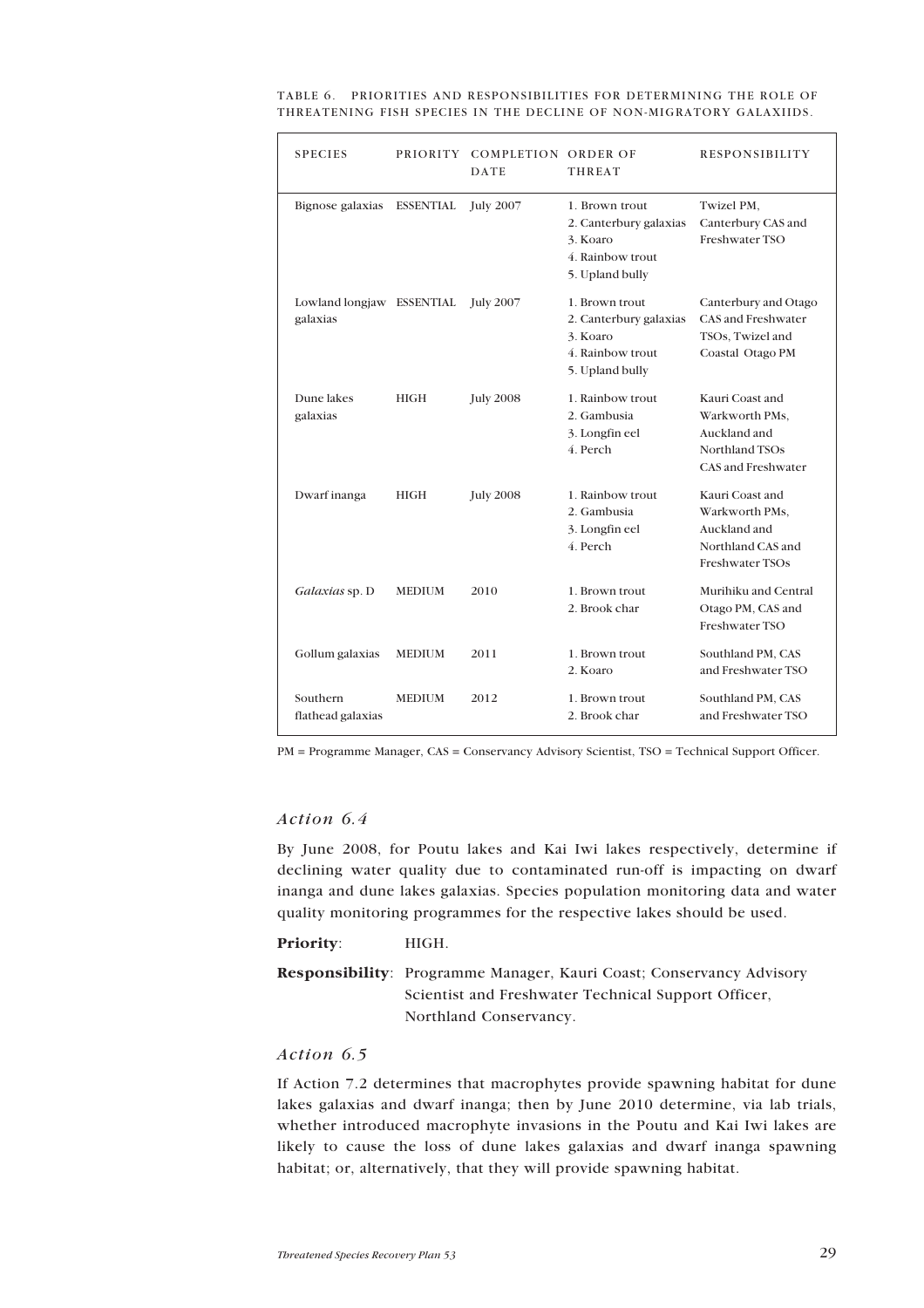<span id="page-29-0"></span>**Priority**: HIGH.

**Responsibility**: Programme Manager, Kauri Coast; Conservancy Advisory Scientist and Freshwater Technical Support Officer, Northland Conservancy.

*Action 6.6*

Determine, by July 2006, via flow monitoring and population monitoring (as in Action 5.5), the impact of flow regime and periods of no surface flow on lowland longjaw galaxias in Kauru River.

**Priority**: ESSENTIAL.

**Responsibility**: Conservancy Advisory Scientist, Freshwater Technical Support Officer and Programme Manager, Otago Conservancy.

*Action 6.7*

Determine, by July 2008, the impact of landuse change on non-migratory galaxiids.

**Priority:** ESSENTIAL (lowland longjaw galaxias).

HIGH (roundhead galaxias, flathead galaxias, southern flathead galaxias, *Galaxias* sp. D, Teviot galaxias, Eldon's galaxias, dusky galaxias, bignose galaxias).

**Responsibility**: Conservancy Advisory Scientists, Freshwater Technical Support Officers and Programme Managers for those Conservancies and Areas (see Appendix 2) containing the above species.

## **Objective 7: Undertake research required for the restoration and management of non-migratory galaxiids.**

## *Performance measure*

Research gaps are addressed to provide clear technical and management advice for Programme Managers to achieve the actions outlined in Objective 5 (conservation status objective).

## *Explanation*

Only limited knowledge of non-migratory galaxiid spawning biology and habitat preferences is available at present. Improved information is required for advocacy, management purposes and to better target RMA consent actions.

#### *Action 7.1*

Determine habitat preferences for Instream Flow Incremental Methodology (IFIM) habitat modelling of non-migratory galaxiids. Advocate for the use of these habitat preferences for setting of residual and minimum flows in resource consent applications for water use and Regional Council water plans. Table 7 gives priorities and responsibilities for determining habitat preferences for nonmigratory galaxiids.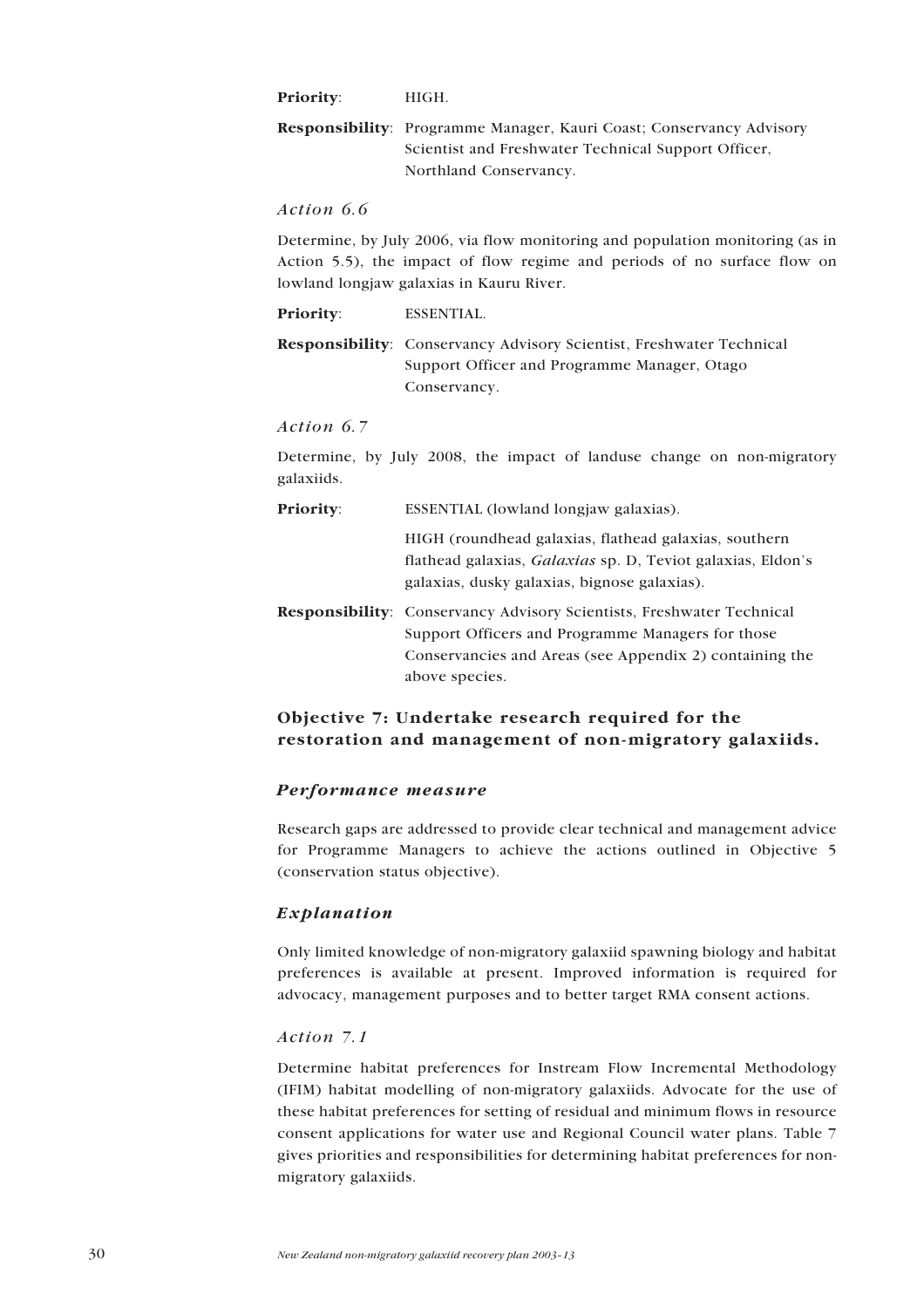| <b>SPECIES</b>                | <b>PRIORITY</b>  | COMPLETION<br>DATE | <b>RESPONSIBILITY</b>                                      |
|-------------------------------|------------------|--------------------|------------------------------------------------------------|
| Lowland longjaw<br>galaxias   | <b>ESSENTIAL</b> | <b>July 2003</b>   | Otago Freshwater TSO to commission<br>appropriate research |
| Bignose galaxias              | <b>ESSENTIAL</b> | 2008               | Canterbury Freshwater TSO                                  |
| Galaxias sp. D                | <b>HIGH</b>      | <b>July 2006</b>   | Murihiku and Central Otago PM, CAS<br>and Freshwater TSO   |
| Northern galaxias             | <b>HIGH</b>      | 2009               | North Canterbury, Greymouth and<br>South Marlborough PMs   |
| Teviot galaxias               | <b>HIGH</b>      | <b>July 2012</b>   | Central Otago PM, CAS and Freshwater<br><b>TSO</b>         |
| Southern flathead<br>galaxias | <b>MEDIUM</b>    | <b>July 2006</b>   | Southland PM, CAS and Freshwater TSO                       |
| Gollum galaxias               | <b>MEDIUM</b>    | <b>July 2007</b>   | Southland PM, CAS and Freshwater TSO                       |
| Dusky galaxias                | <b>MEDIUM</b>    | 2013               | Coastal Otago PM, CAS and Freshwater<br><b>TSO</b>         |
| Dwarf galaxias                | <b>MEDIUM</b>    | 2013               | Recovery Group Leader                                      |
| Eldon's galaxias              | <b>MEDIUM</b>    | 2013               | Coastal Otago PM, CAS and Freshwater<br><b>TSO</b>         |
| Upland longjaw<br>galaxias    | <b>MEDIUM</b>    | 2013               | Canterbury Freshwater TSO                                  |

#### TABLE 7. PRIORITIES AND RESPONSIBILITIES FOR DETERMINING HABITAT PREFERENCES FOR NON-MIGRATORY GALAXIIDS.

PM = Programme Manager, CAS = Conservancy Advisory Scientist, TSO = Technical Support Officer.

## *Action 7.2*

Determine spawning habitat and timing for non-migratory galaxiids. Spawning assessments of Teviot, *Galaxias* sp. D, northern galaxias and southern flathead galaxias are to proceed only if they are recognised as distinct species (see Action 4.1). Table 8 gives priorities and responsibilities for determining spawning habitat and timing for non-migratory galaxiids.

## *Action 7.3*

By July 2005, determine optimum conditions for holding lowland longjaw galaxias in captivity for periods of up to 3 months.

**Priority**: ESSENTIAL.

**Responsibility**: Programme Manager, Coastal Otago; Conservancy Advisory Scientist, Otago.

## *Action 7.4*

By June 2004, trial the use of visual implant elastomer tagging (or other suitable methods) with lowland longjaw galaxias. If successful, use tagging to determine (by June 2006) lowland longjaw galaxias dispersal from drought refuges following the resumption of surface flow in the Kauru River.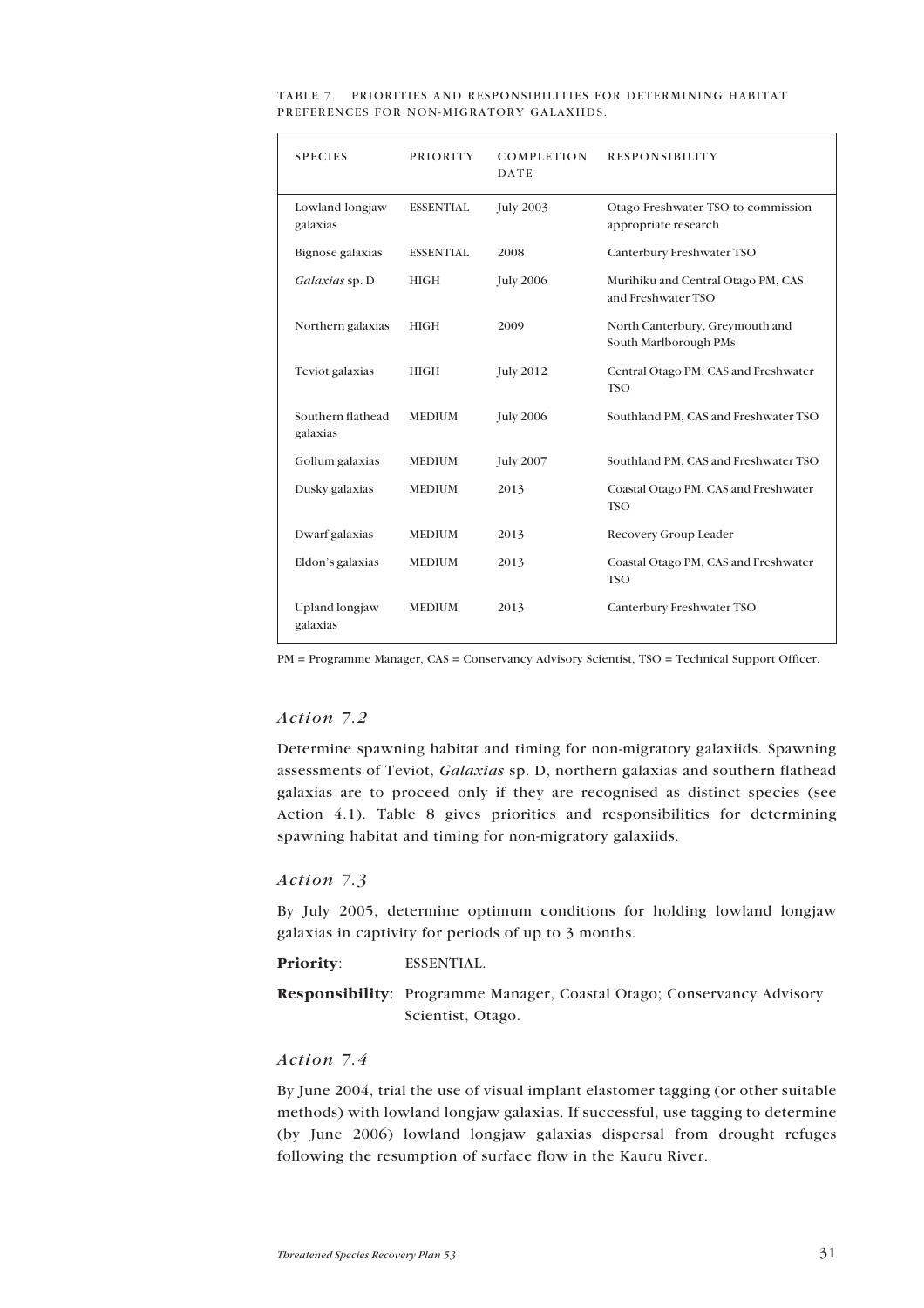|  | TABLE 8. PRIORITIES AND RESPONSIBILITIES FOR DETERMINING SPAWNING |  |  |
|--|-------------------------------------------------------------------|--|--|
|  | HABITAT AND TIMING FOR NON-MIGRATORY GALAXIIDS.                   |  |  |

| <b>SPECIES</b>                | <b>PRIORITY</b>  | COMPLETION<br>DATE | <b>RESPONSIBILITY</b>                                                                                                               |
|-------------------------------|------------------|--------------------|-------------------------------------------------------------------------------------------------------------------------------------|
| Lowland longjaw<br>galaxias   | <b>ESSENTIAL</b> | <b>July 2004</b>   | Otago CAS, Freshwater TSO and PM                                                                                                    |
| Dune lakes galaxias ESSENTIAL |                  | <b>July 2006</b>   | Kauri Coast PM, CAS and Freshwater<br><b>TSO</b>                                                                                    |
| Bignose galaxias              | <b>ESSENTIAL</b> | <b>July 2007</b>   | Twizel PM, Canterbury CAS and<br>Freshwater TSO                                                                                     |
| Northern galaxias             | <b>HIGH</b>      | 2006               | North Canterbury, Greymouth and<br>South Marlborough PMs                                                                            |
| Southern flathead<br>galaxias | <b>HIGH</b>      | <b>July 2007</b>   | Southland PM, CAS and Freshwater TSO                                                                                                |
| Dwarf inanga                  | <b>HIGH</b>      | <b>July 2008</b>   | Kauri Coast PM, Northland CAS and<br>Freshwater TSO                                                                                 |
| Eldon's galaxias              | HIGH             | <b>July 2010</b>   | Coastal Otago PM, CAS and Freshwater<br>TSO                                                                                         |
| Galaxias sp. D                | MEDIUM           | <b>July 2006</b>   | Murihiku and Central Otago PM, CAS<br>and Freshwater TSO                                                                            |
| Gollum galaxias               | <b>MEDIUM</b>    | <b>July 2006</b>   | Southland PM, CAS and Freshwater TSO                                                                                                |
| Dwarf galaxias                | <b>MEDIUM</b>    | <b>July 2010</b>   | West Coast, Nelson/Marlborough,<br>Wellington, Wanganui, East Coast/<br>Hawke's Bay, Bay of Plenty PMs, CASs<br>and Freshwater TSOs |
| Teviot galaxias               | <b>MEDIUM</b>    | <b>July 2010</b>   | Central Otago PM, CAS and Freshwater<br><b>TSO</b>                                                                                  |
| Upland longjaw<br>galaxias    | <b>MEDIUM</b>    | <b>July 2010</b>   | Canterbury PMs, CAS and<br>Freshwater TSO                                                                                           |

PM = Programme Manager, CAS = Conservancy Advisory Scientist, TSO = Technical Support Officer.

#### **Priority**: ESSENTIAL.

**Responsibility**: Conservancy Advisory Scientist, Freshwater Technical Support Officer and Programme Manager, Otago.

## *Action 7.5*

By June 2006, use excavation and refuge pit monitoring to determine whether lowland longjaw galaxias are able to work their way down through the stream bed substrate to utilise sub-surface ground water as a drought refuge.

**Priority**: ESSENTIAL.

**Responsibility**: Programme Manager, Coastal Otago, Freshwater Technical Support Officer, Otago.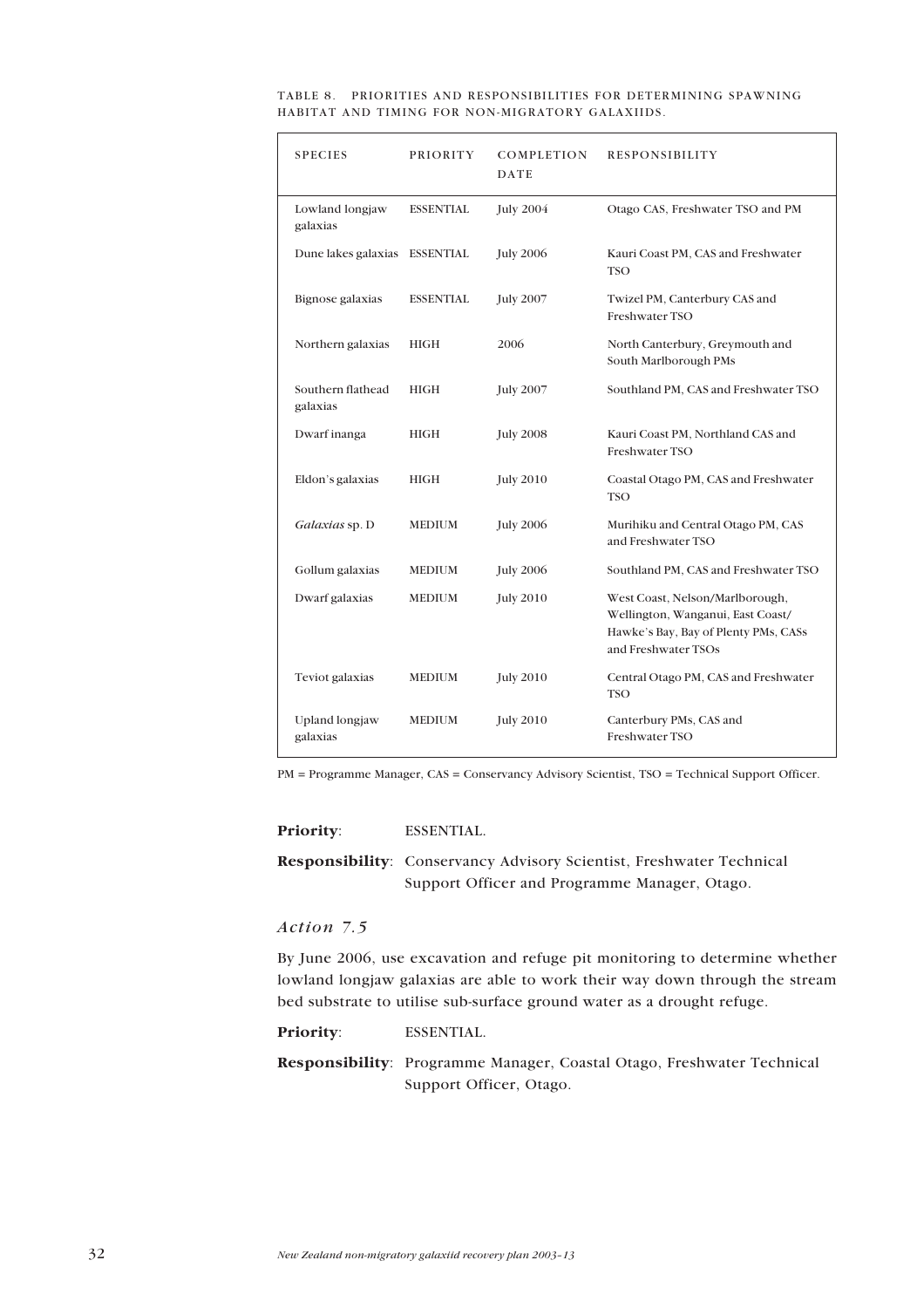## <span id="page-32-0"></span>*Action 7.6*

By June 2010, assess, by gut sample analysis, the diet of larval, juvenile and adult life-history phases of dwarf inanga, dune lakes galaxias and Gambusia (*Gambusia affinis*) (in Kai Iwi lakes), and compare dwarf inanga and dune lakes galaxias diet with that of Gambusia to determine whether there is competition for food between the species.

Priority: **HIGH.** 

**Responsibility**: Programme Manager, Kauri Coast; Conservancy Advisory Scientist and Freshwater Technical Support Officer, Northland.

## *Action 7.7*

By June 2006, determine the role of macrophytes in mediating Gambusia and rainbow trout impacts on dune lakes galaxias.

**Priority**: ESSENTIAL.

**Responsibility**: Programme Manager, Kauri Coast; Conservancy Advisory Scientist and Freshwater Technical Support Officer, Northland.

#### *Action 7.8*

By June 2005, determine frequency and fishing effort required to accurately survey and monitor dune lakes galaxias. Test mark-recapture and SCUBA diver fish count methods for population censuses (also applies to dwarf inanga).

**Priority**: ESSENTIAL.

**Responsibility**: Programme Manager, Kauri Coast; Conservancy Advisory Scientist and Freshwater Technical Support Officer, Northland.

## *Action 7.9*

By 2010 use mitochondrial DNA analysis to determine upland longjaw galaxias population structure among catchments.

**Priority**: HIGH.

**Responsibility**: Conservancy Advisory Scientist and Freshwater Technical Support Officer, Canterbury.

## **Objective 8: Manage and recover non-migratory galaxiids.**

#### *Performance measure*

No managed population has been lost due to mis-management, and existing populations have been maintained or enhanced and / or the establishment of new populations has been successful.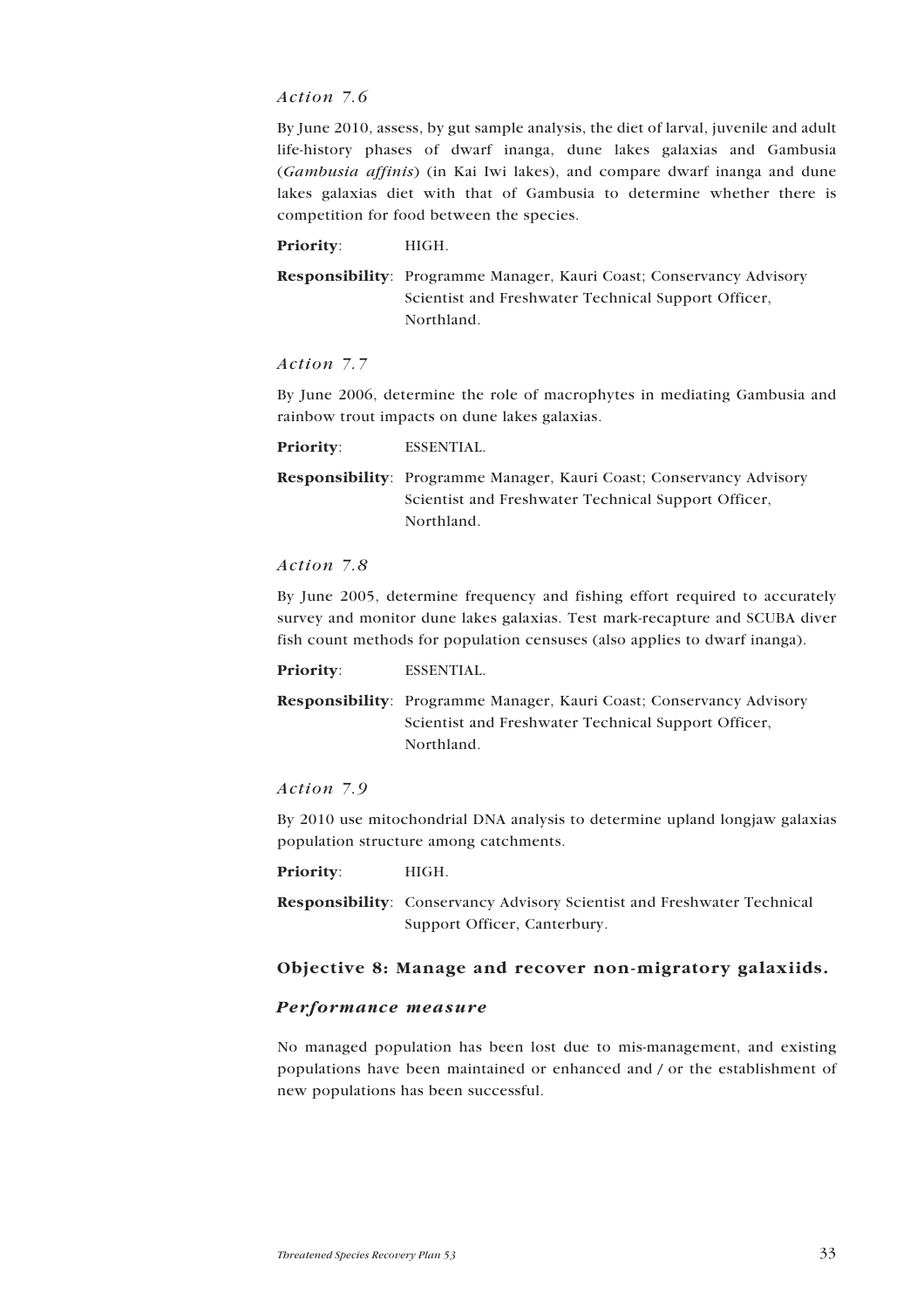## *Explanation*

A long-term strategy may be required to maintain non-migratory galaxiids. At present, threats to the survival of some species are unknown and options for conservation management have not been assessed. This process will determine, in consultation with other affected parties, the best conservation strategy.

#### *Action 8.1*

For any non-migratory galaxiid species with less than 15 known populations, produce a contingency plan to manage them in the event of an emergency (i.e. drought; chemical spill; introduction of predatory, competitive or potentially hybridising fish species) within one year of the completion of survey actions (Action 5.3).

**Priority**: ESSENTIAL.

**Responsibility**: Recovery Group Leader to assign responsibility when survey actions (5.3) complete.

#### *Action 8.2*

By June 2006, complete koaro removal from a Waipori River tributary and monitor dusky galaxias recovery at this site and at the Burnt Creek invasive species exclusion area. Produce two reports on the results of these operations: the first report in 2007 addressing the removal of koaro, and the second in 2013 addressing the removal of koaro and the recovery of dusky galaxias populations.

#### **Priority**: HIGH.

**Responsibility**: Programme Manager, Coastal Otago; Conservancy Advisory Scientist and Freshwater Technical Support Officer, Otago.

## *Action 8.3*

By June 2004, complete brown trout and koaro removal at Shepherd Stream. Determine the results of the operation including recommendation for brown trout removal and exclusion, and report on recovery of Eldon's galaxias populations in 2007 and 2013.

#### Priority: **HIGH.**

**Responsibility**: Programme Manager, Coastal Otago; Conservancy Advisory Scientist and Freshwater Technical Support Officer, Otago.

## *Action 8.4*

By June 2004, locate using surveys and the New Zealand freshwater fish database (NZFFD), fish-free streams or streams containing only Canterbury galaxias in North Otago, and prioritise (using site security, access and legal status) translocation sites for lowland longjaw galaxias. Carry out one translocation by June 2005 and monitor the translocated population according to the monitoring guidelines (Department of Conservation n.d. a).

#### **Priority**: ESSENTIAL.

**Responsibility**: Programme Manager, Coastal Otago; Freshwater Technical Support Officer, Otago.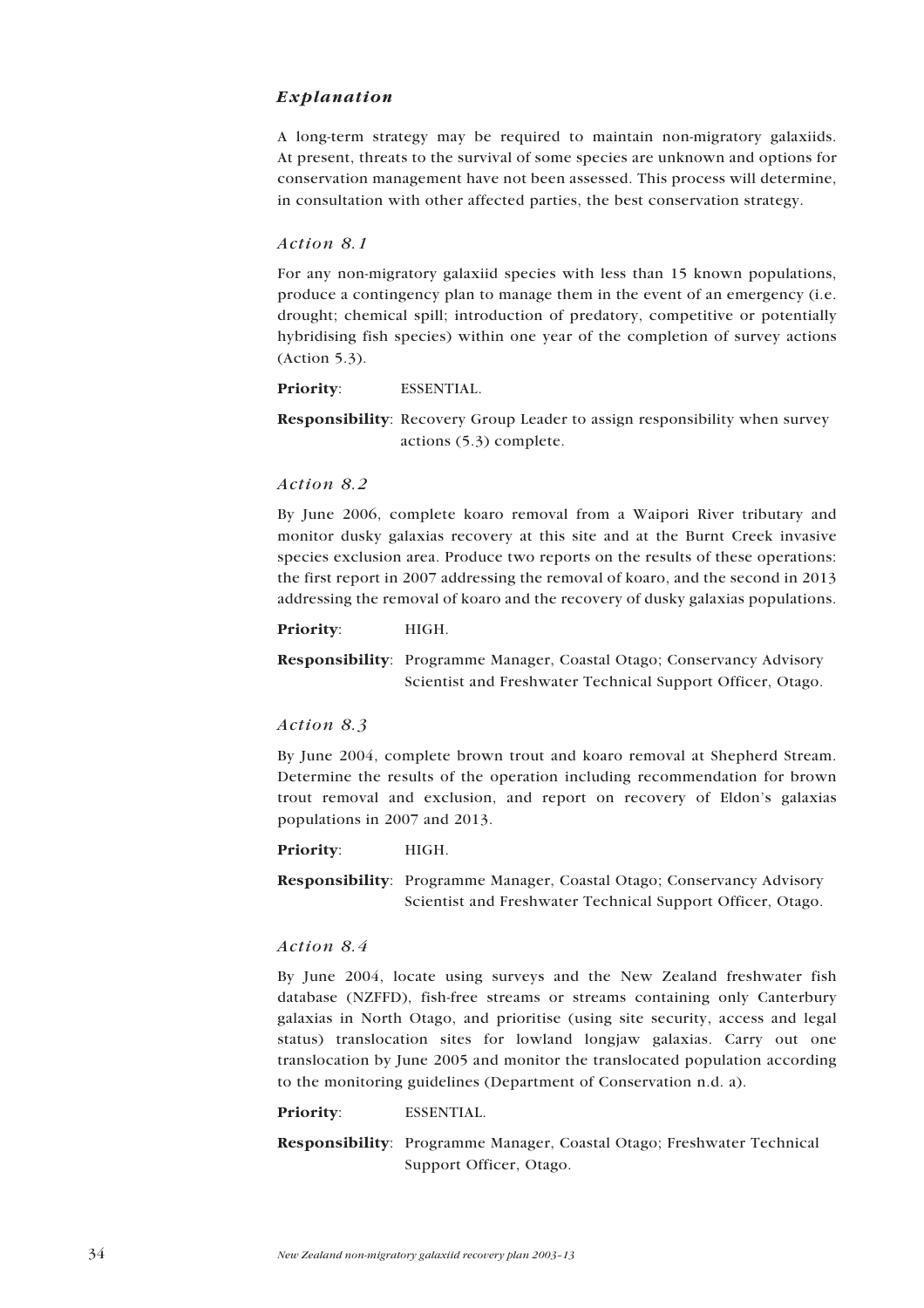## *Action 8.5*

By June 2006, construct a koaro passage barrier on the water race connecting Knights and Broad streams (Taieri River) so that koaro cannot access Broad Stream from Knights Stream. By June 2008, remove koaro from Broad Stream above the water race junction and downstream approximately 100 metres to the large waterfall. By June 2009, translocate Eldon's galaxias from Lee Stream / Canton Stream to Broad Stream. Monitor, according to the monitoring guidelines (Department of Conservation n.d. a), translocation success until 2013, reporting annually to Recovery Group.

**Priority**: HIGH.

**Responsibility**: Programme Manager, Coastal Otago.

#### *Action 8.6*

By 2005, for protection of lowland longjaw galaxias, investigate and pursue legal protection options (including DOC purchase, or covenanting) for Kauru River bed.

**Priority**: ESSENTIAL.

**Responsibility**: Programme Manager and Statutory Land Management Technical Support Officer, Otago.

#### *Action 8.7*

By July 2007, produce a management plan (in conjunction with adjacent land owners, Otago Regional Council and Fish and Game Otago) for the lowland longjaw galaxias in Kauru River.

**Priority**: ESSENTIAL.

**Responsibility**: Community Relations Officer and Freshwater Technical Support Officer, Otago.

#### *Action 8.8*

For known populations of bignose galaxias, rank potential management options (see Appendix 4) for the species by June 2008. Initiate any required actions to maintain stable populations and increase small populations (i.e. less than 500 adults), with the aim of maintaining all populations with greater than 500 adults by June 2010.

**Priority**: ESSENTIAL.

**Responsibility**: Freshwater Technical Support Officer, Canterbury.

## *Action 8.9*

By June 2007, determine in Lake Kai Iwi (dependent on Te Kuihi and Te Roroa agreement), or another lake without dune lakes galaxias, whether Gambusia removal can be successfully achieved by utilising habitat alteration, predatory fish stocking or physical removals. Methods trialled must be target speciesspecific to avoid significant loss of dune lakes galaxias.

#### **Priority**: ESSENTIAL.

**Responsibility**: Programme Manager, Kauri Coast; Conservancy Advisory Scientist and Freshwater Technical Support Officer, Northland.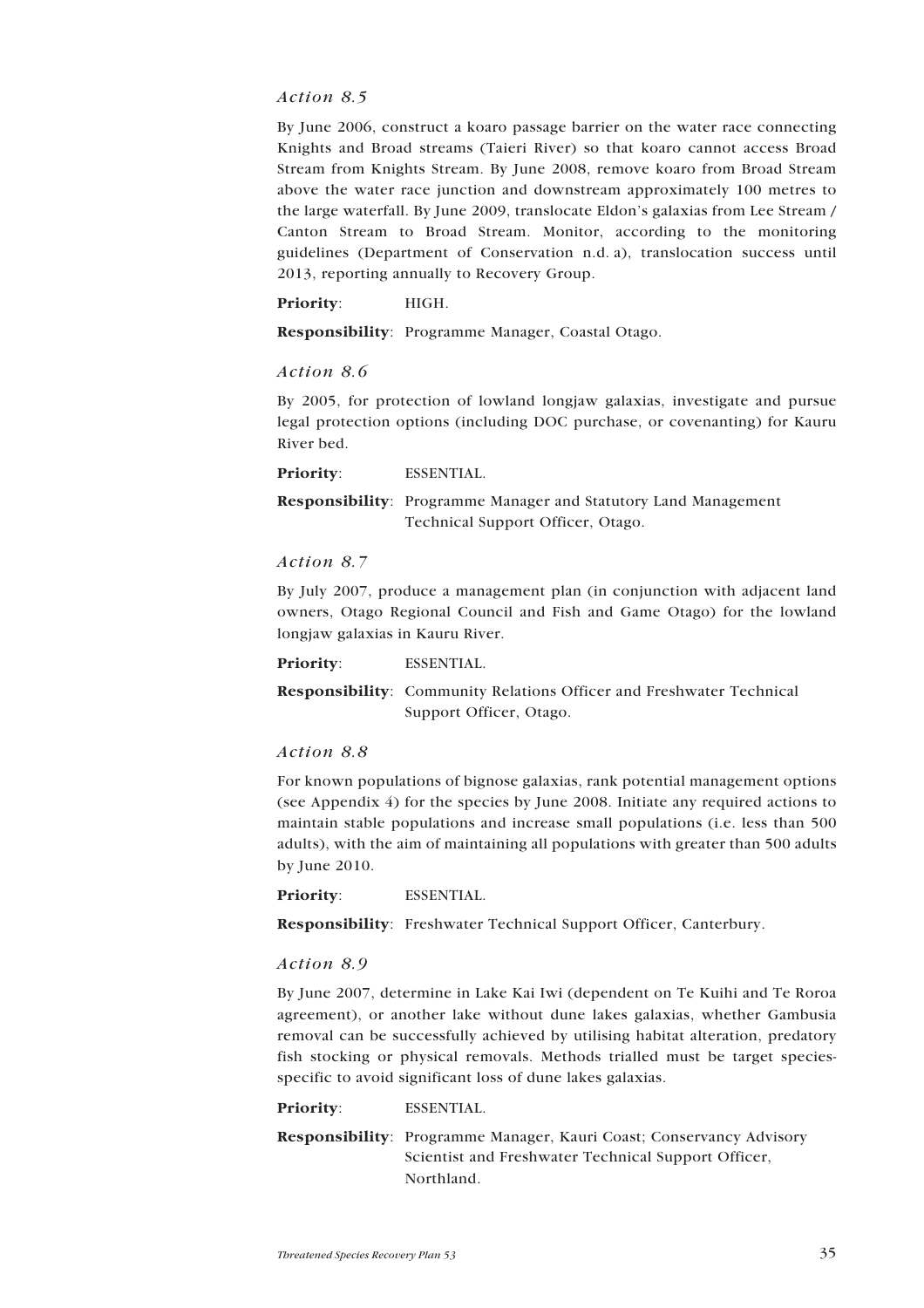## <span id="page-35-0"></span>*Action 8.10*

If monitoring (Action 5.5) shows that dune lakes galaxias continues to decline, seek to revise the existing management plan for the Kai Iwi lakes in conjunction with Iwi, Fish and Game Northland and the Kaipara District Council by June 2009.

**Priority**: ESSENTIAL.

**Responsibility**: Programme Manager and Freshwater Technical Support Officer, Northland.

#### *Action 8.11*

By June 2008, establish, with the agreement of Te Kiuhi and Te Roroa, an introduced fish-free population of dune lakes galaxias by translocation. Monitor success of translocation using snorkel surveys.

**Priority**: ESSENTIAL.

**Responsibility**: Programme Manager and Freshwater Technical Support Officer, Kauri Coast.

## *Action 8.12*

By June 2010, fence all conservation estate around the Poutu Lakes to conserve dwarf inanga by preventing stock access to the lakes, and manage conservation estate riparian areas to reduce nutrient inputs into the lakes.

**Priority**: HIGH.

**Responsibility**: Programme Manager, Kauri Coast.

#### *Action 8.13*

Throughout the life of this recovery plan, monitor (on an annual basis, during November-February) for the invasion of exotic fish in all exotic fish-free lakes that dwarf inanga inhabit. If exotic fish are detected, assess within 4 months the potential impact, and whether removal is desired and feasible.

**Priority**: ESSENTIAL.

**Responsibility**: Programme Manager, Kauri Coast; Freshwater Technical Support Officer, Northland.

### *Action 8.14*

By June 2010, produce a management plan for dwarf inanga lakes in conjunction with Iwi, Fish and Game Northland and the Northland Regional Council.

#### **Priority**: HIGH.

**Responsibility**: Freshwater Technical Support Officer, Northland.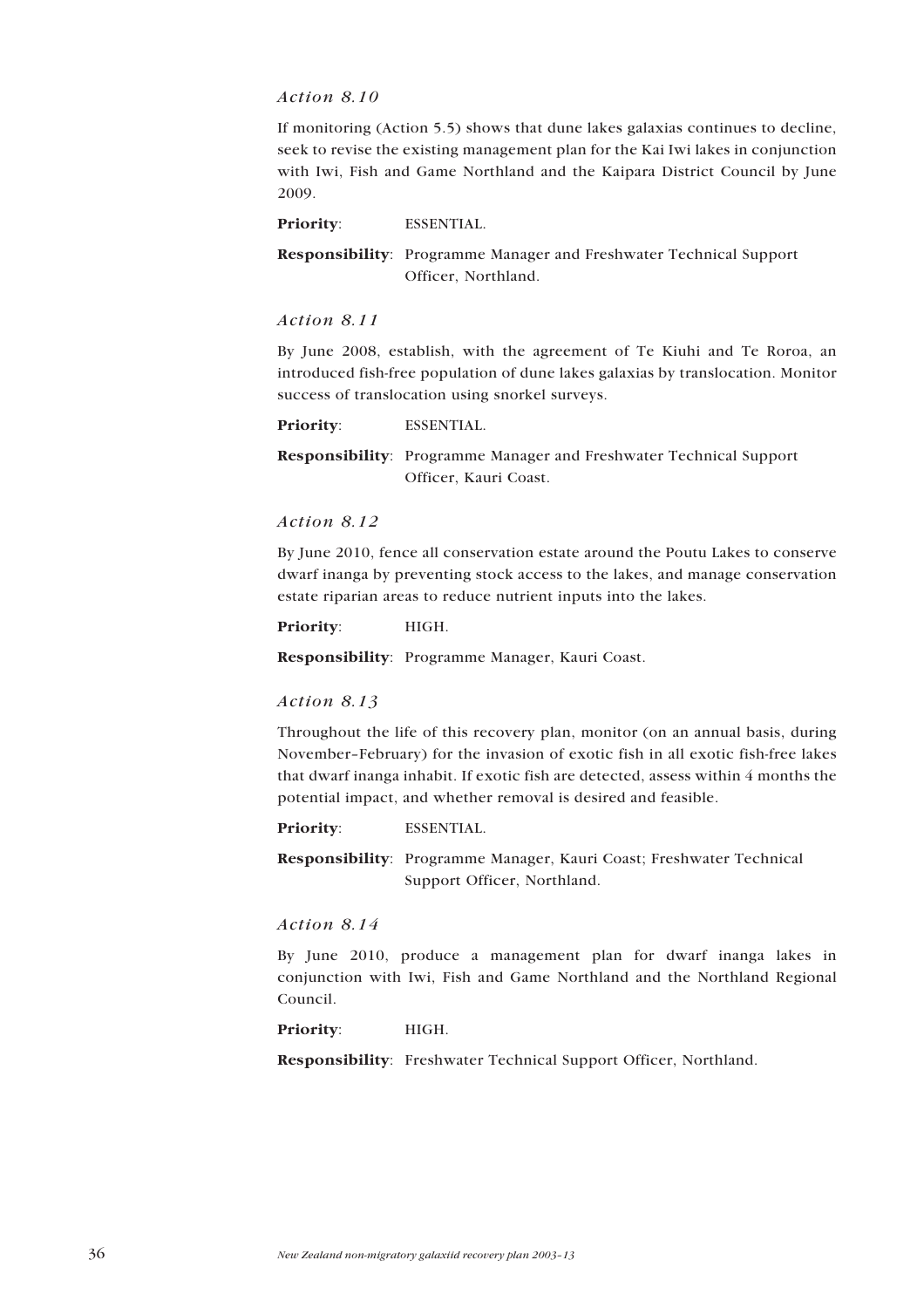<span id="page-36-0"></span>This plan will be reviewed after 10 years or sooner if new information leads to proposals for a significant change in direction. The plan will remain operative until a reviewed plan is in place. The date that is proposed for review of this recovery plan is 2013.

## 11. References

- Allibone, R.M. 1997: Ecology and distribution of Taieri River galaxiids*.* Unpublished PhD thesis, University of Otago, Dunedin, New Zealand.
- Allibone, R.M. 1999: Impoundment and introductions: impacts on the native fish community of the upper Waipori River, New Zealand. *Journal of the Royal Society of New Zealand 29*: 291-299.
- Allibone, R.M. 2000: Water abstraction impacts on non-migratory galaxiids of Otago streams. *Science for Conservation 147.* Department of Conservation, Wellington, New Zealand.
- Allibone, R.M.; Crowl, T.A.; Holmes, J.M.; King, T.M.; McDowall, R.M.; Townsend, C.R.; Wallis, G.P. 1996: Isozyme analysis of *Galaxias* species (Teleostei: Galaxiidae) from the Taieri River, South Island, New Zealand: a species complex revealed. *Biological Journal of the Linnean Society* 57: 107-127.
- Allibone, R.M.; McDowall, R.M. 1997: Conservation ecology of dusky galaxias. *Conservation Sciences Publication 6.* Department of Conservation, Wellington, New Zealand*.*
- Allibone, R.M.; Townsend, C.R. 1997a: Reproductive biology, species status, and taxonomic relationships of four recently discovered galaxiid fishes in a New Zealand river. *Journal of Fish Biology 51:* 1247-1261.
- Allibone, R.M.; Townsend, C.R. 1997b: Distribution of four recently discovered galaxiid species in the Taieri River, New Zealand: the role of macrohabitat. *Journal of Fish Biology 51*: 1235-1246.
- Allibone, R.M.; Townsend, C.R. 1998: Comparative dietary analysis of a recently described fish species complex (Galaxiidae) in a New Zealand River. *New Zealand Journal of Marine and Freshwater Research 32: 351-361.*
- Bonnett, M.L. 1992: Spawning in sympatric alpine galaxias (*Galaxias paucispondylus* Stokell) and longjawed galaxias (*G. prognathus* Stokell) in a South Island, New Zealand, high country stream. *New Zealand Natural Sciences 19: 27-30.*
- Bonnett, M.L.; Sagar, P.M.; Docherty, C.R. 1989: Diets of alpine galaxias (*Galaxias paucispondylus* Stokell) and longjawed galaxias (*G. prognathus* Stokell) in a South Island, New Zealand, high country stream. *New Zealand Journal of Marine and Freshwater Research 23*: 453-458.
- Department of Conservation 2001: Output Class 1: Natural heritage concepts and principles. Unpublished report, Department of Conservation, Wellington, New Zealand (wgnho-104078).
- Department of Conservation 2003a: New Zealand mudfish (*Neochanna* spp.) recovery plan 2003-13. *Threatened Species Recovery Plan 51*. Department of Conservation, Wellington, New Zealand. 25 p.
- Department of Conservation 2003b: Statement of Intent 2003-2006. Department of Conservation, Wellington, New Zealand.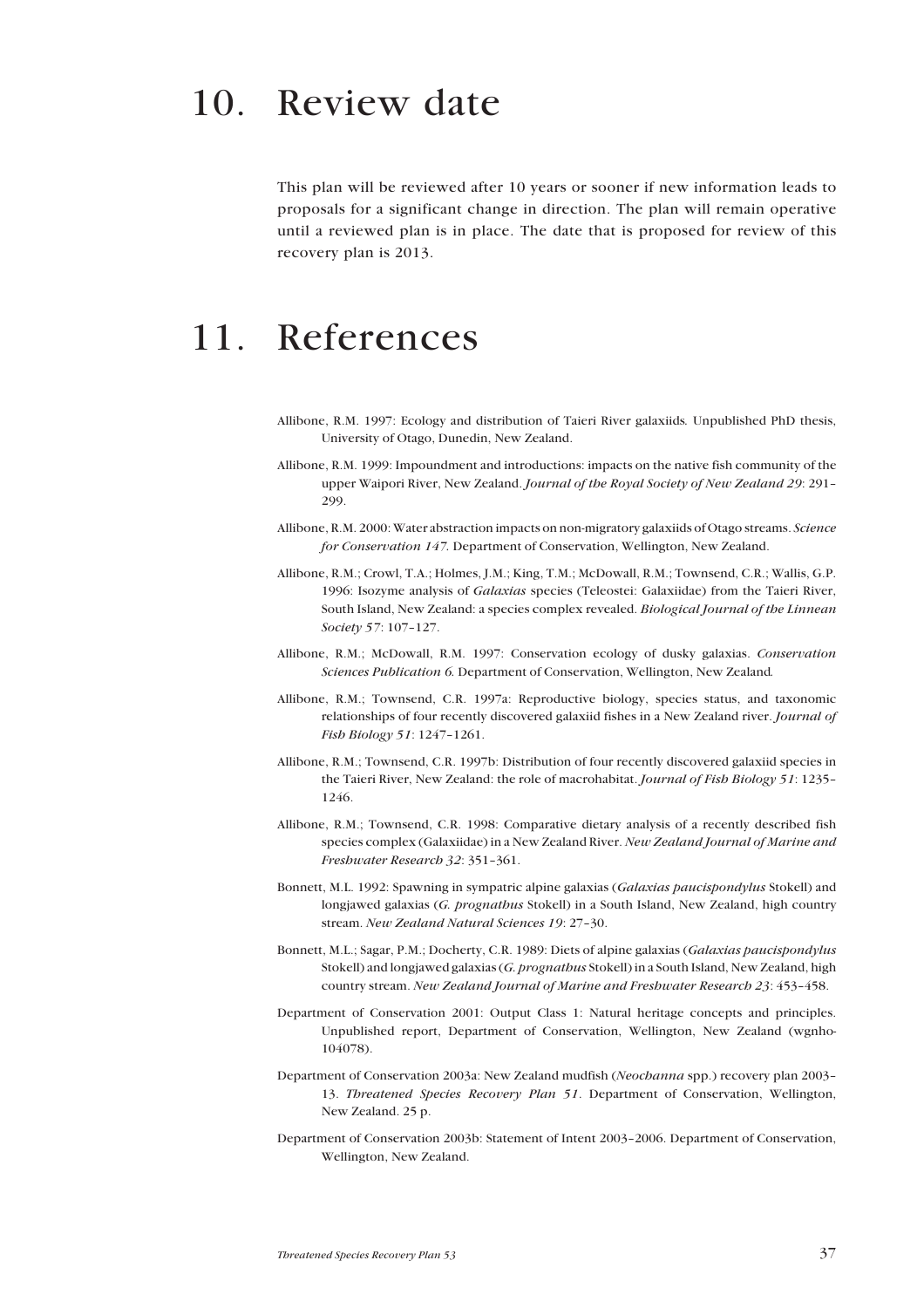- Department of Conservation n.d. a: Non-migratory galaxiid monitoring methods for populations in streams and small rivers. Unpublished report, Department of Conservation, Wellington, New Zealand (wgncr-50971).
- Department of Conservation n.d. b: Non-migratory galaxiid survey methods. Unpublished report, Department of Conservation, Wellington, New Zealand (wgncr-50970).
- Department of Conservation n.d. c: Non-migratory recovery plan timetable. Unpublished report, Department of Conservation, Wellington, New Zealand (wgnho-49548).
- Esa, Y.B.; Waters, J.M.; Wallis, G.P. 2000: Introgressive hybridization between *Galaxias depressiceps* and *Galaxias sp. D* (Teleostei: Galaxiidae) in Otago, New Zealand: secondary contact mediated by water races. *Conservation Genetics 1*: 329-339.
- Gleeson, D.M.; Binzegger, S.U.; Ling, N. 1999: Population genetic structure of *Galaxias gracilis*: implications for conservation. Manaaki Whenua Landcare Research, Wellington, New Zealand.
- Glova, G.J.; Sagar, P.M.; Naslund, I. 1992: Interaction for food and space between populations of *Galaxias vulgaris* Stokell and juvenile *Salmo trutta* L. in a New Zealand stream. *Journal of Fish Biology 41:* 909-925.
- Hitchmough, R. (Comp.) 2002: New Zealand threat classification system list. *Threatened Species Occasional Publication 23.* Department of Conservation, Wellington, New Zealand.
- Hopkins, C.L. 1970: Some aspects of the bionomics of fish in a brown trout nursery stream. *Fisheries Research Bulletin 4*. Marine Department, Wellington, New Zealand.
- Hopkins, C.L. 1971: Life history of *Galaxias divergens* (Salmonoidea: Galaxiidae). *New Zealand Journal of Marine and Fresbwater Research 5: 41-57.*
- Ling, N.; Gleeson, D.M.; Willis, K.J.; Binzegger, S.U. 2001: Creating and destroying species: the "new" biodiversity and evolutionary significant units among New Zealand's galaxiid fishes. *Journal of Fish Biology 59: 209-222.*
- McDowall, R.M. 1990: New Zealand freshwater fishes: a natural history and guide. Heinemann Reed, Auckland, New Zealand.
- McDowall, R.M. 1997: Two further new species of *Galaxias* (Teleostei: Galaxiidae) from the Taieri River, southern New Zealand. Journal of the Royal Society of New Zealand 27: 199-217.
- McDowall, R.M. 2000: The Reed field guide to New Zealand freshwater fishes. Reed, Auckland, New Zealand.
- McDowall, R.M.; Allibone, R.M. 1994: Possible competitive exclusion of common river galaxias (*Galaxias vulgaris*) by koaro (*G. brevipinnis*) following impoundment of the Waipori River, Otago, New Zealand. *Journal of the Royal Society of New Zealand 24*: 161-168.
- McDowall, R.M.; Chadderton, W.L. 1999: *Galaxias gollumoides* (Teleostei: Galaxiidae), a new fish species from Stewart Island, with notes on other non-migratory freshwater fishes present on the island. *Journal of the Royal Society of New Zealand 29*: 77-88.
- McDowall, R.M.; Wallis, G.P. 1996: Description and redescription of *Galaxias* species (Teleostei: Galaxiidae) from Otago and Southland. *Journal of the Royal Society of New Zealand 26*: 401-427.
- McDowall, R.M.; Waters, J.M. 2002: A new longjaw galaxias species (Teleostei: Galaxiidae) from the Kauru River, North Otago, New Zealand. *New Zealand Journal of Zoology 29*: 41-52.
- McDowall R.M.; Waters J.M. 2003: A new species of *Galaxias* (Teleostei: Galaxiidae) from the MacKenzie Basin, New Zealand. *Journal of the Royal Society of New Zealand* 33: 675-691.
- McIntosh, A.R.; Crowl, T.A.; Townsend, C.R. 1994: Size-related impacts of introduced brown trout on the distribution of native common river galaxias. *New Zealand Journal of Marine and Freshwater Research 28*: 135-144.
- Molloy, J.; Bell, B.; Clout, M.; de Lange, P.; Gibbs, G.; Given, D.; Norton, D.; Smith, N.; Stephens, T. 2002: Classifying species according to threat of extinction—a system for New Zealand. *Threatened Species Occasional Publication 22.* Department of Conservation, Wellington, New Zealand.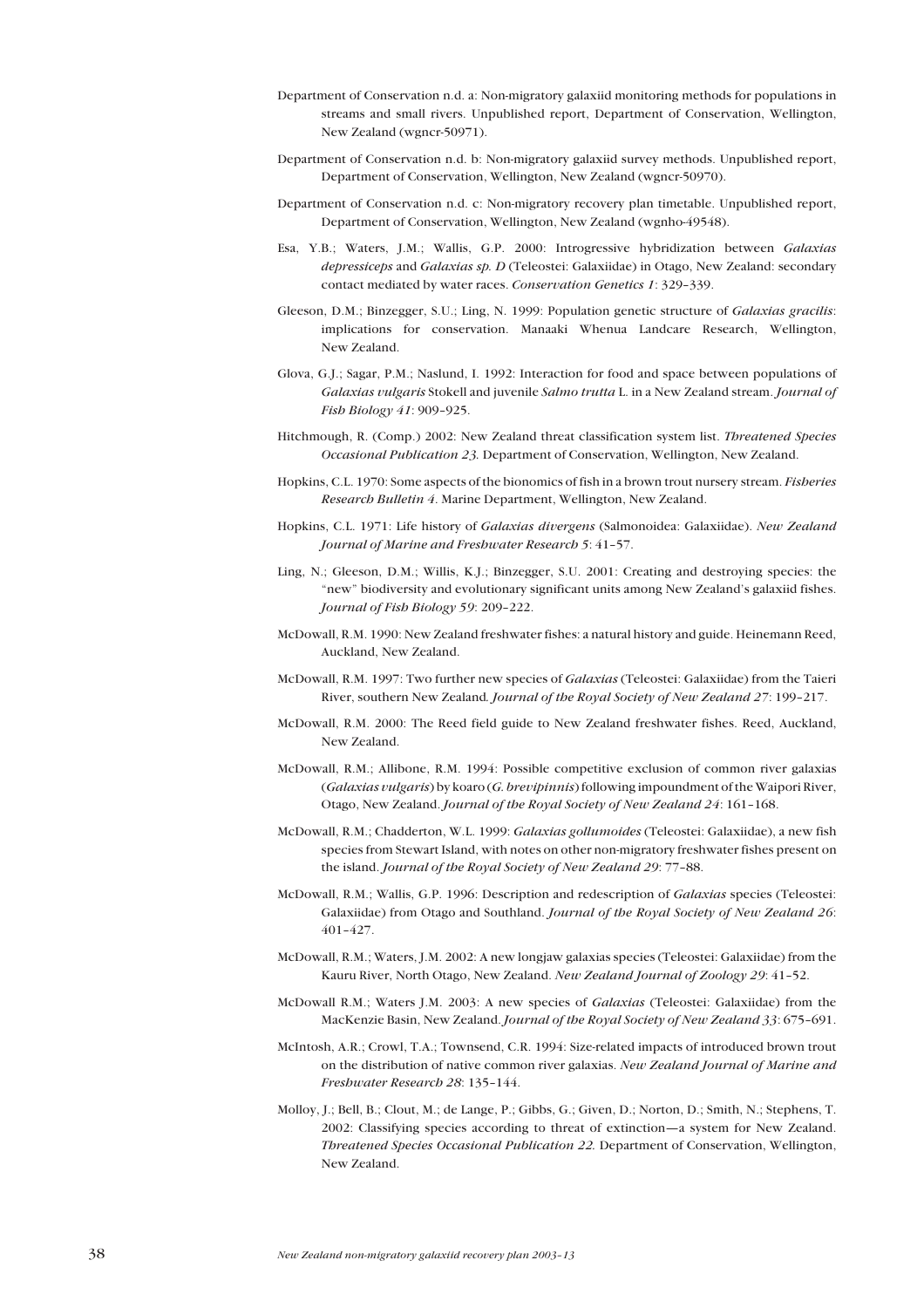- <span id="page-38-0"></span>Rowe, D.K.; Champion, P.D.; de Winton, M.D. 1999: Lake management trials for dwarf inanga (*Galaxias gracilis*) and a rare plant (*Hydatella inconspicua*) in Northland dune lakes. NIWA, Hamilton, NIWA client report, DOC90202.
- Rowe, D.K.; Chisnall, B.L. 1997: Distribution and conservation status of the dwarf inanga *Galaxias gracilis* (Teleostei: Galaxiidae) an endemic fish of Northland dune lakes. *Journal of the Royal Society of New Zealand 27: 223-233.*
- Townsend, C.R. 1996: Invasion biology and ecological impacts of brown trout *Salmo trutta* in New Zealand. *Biological Conservation 78*: 13-22.
- Wallis, G.P.; Judge, K.F.; Bland, J.; Waters, J.M.; Berra, T.M. 2001: Genetic diversity in New Zealand *Galaxias vulgaris* sensu lato (Teleostei: Osmeriformes: Galaxiidae): a test of a biogeographic hypothesis. *Journal of Biogeography 28*: 59-67.
- Waters, J.M.; Craw, D.; Youngson, J.H.; Wallis, G.P. 2001b: Genes meets geology: fish phylogenetic pattern reflect ancient, rather than modern, drainage connections. *Evolution 55*: 1844-1851.
- Waters, J.M.; Esa, Y.B.; Wallis, G.P. 2001a: Genetic and morphological evidence for reproductive isolation between sympatric populations of *Galaxias* (Teleostei: Galaxiidae) in South Island, New Zealand. *Biological Journal of the Linnean Society* 73: 287-298.
- Waters, J.M.; Wallis, G.P. 2001: Mitochondrial DNA phylogenetics of the *Galaxias vulgaris* complex from South Island, New Zealand: rapid radiation of a species flock. *Journal of Fish Biology 58*: 1166-1180.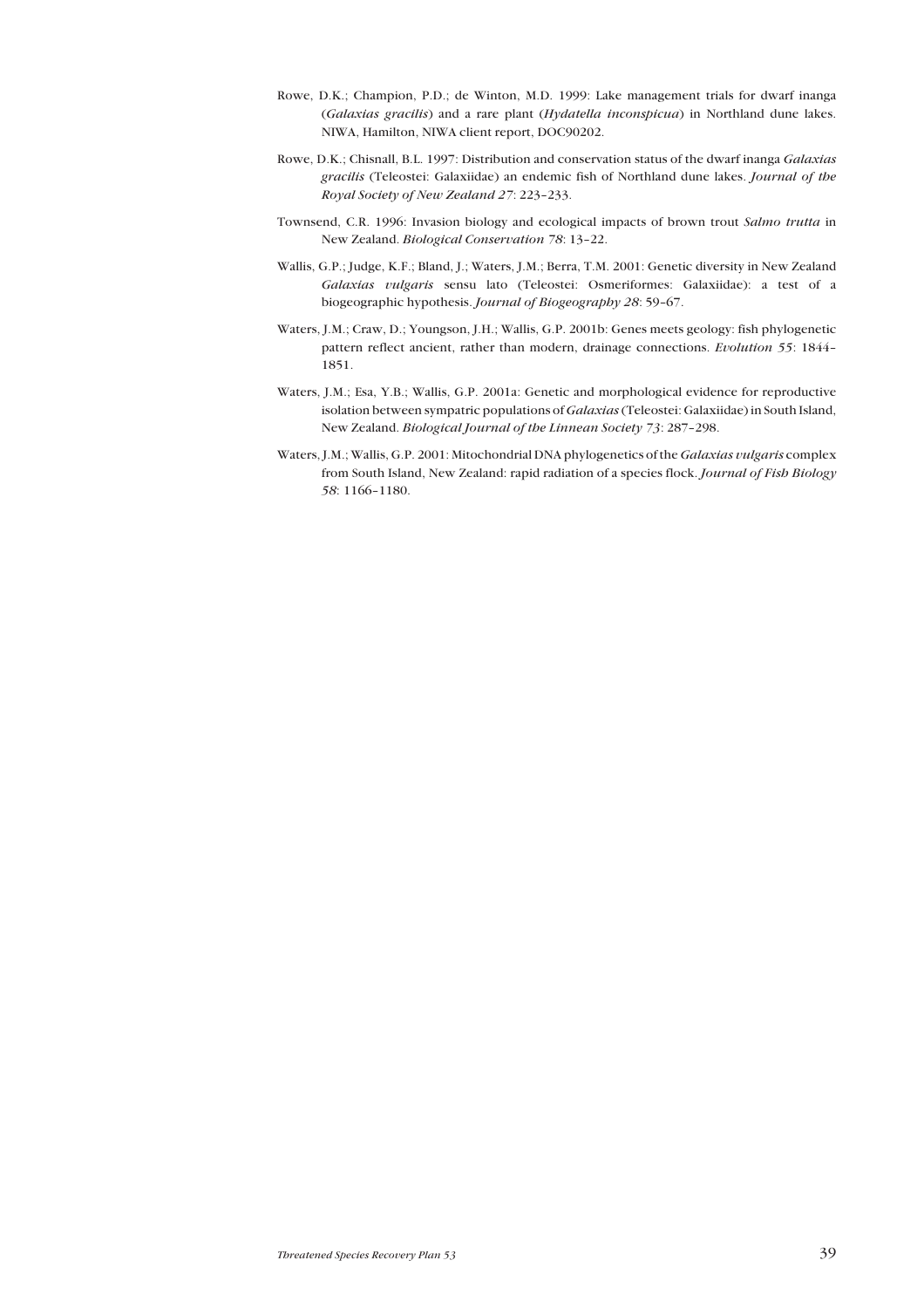## <span id="page-39-0"></span>DEFINING KEY POPULATIONS FOR NON-MIGRATORY GALAXIIDS

By the end of its 10-year period, this recovery plan seeks to have all nonmigratory galaxiid species classified as either Not Threatened or in Gradual Decline. The criteria for Gradual Decline are either 5000 mature individuals or 15 populations; this recovery plan is aiming for the latter. Up to 30 key populations need to be identified for each species in order to achieve this aim with some confidence in the long-term. More than 30 key sites should be designated if the sites fit within criteria 1-5 below.

The definitions of key populations are based on DOC's draft Natural Heritage Concepts and Principles (Department of Conservation 2001, see reference list, main text). The key populations are to be selected to preserve large populations or habitats, key scientific sites and to maintain the geographic range of species and the genetic and biological diversity within each non-migratory galaxiid species.

## **Criteria for key populations**

- The three largest populations of any non-migratory galaxiid within any evolutionary significant unit (ESU). Population size will be determined from the area of habitat available and density estimates from monitoring sites for the species. When two or more sites are equivalent in terms of population size, the key populations can be determined using other conservation values including: the presence of other rare species, the degree of modification and the degree of control DOC has over outside influences on the habitat.
- ï The type locality of each species (or the nearest present-day population that is thought to be in the same ESU).
- Populations that are geographic outliers and are remnants of the historic range of the species, and populations that maintain the geographic range of ESUs.
- Populations at long-term research sites.
- Populations in unusual habitats for the species.
- ï Protected sites being actively managed under an integrated management programme.
- Further sites to be classified on habitat size and ease of protection and management if fewer than 30 have been designated for a species. Consultation between DOC Area Managers and the Non-migratory Galaxiid Recovery Group is recommended when designating these populations.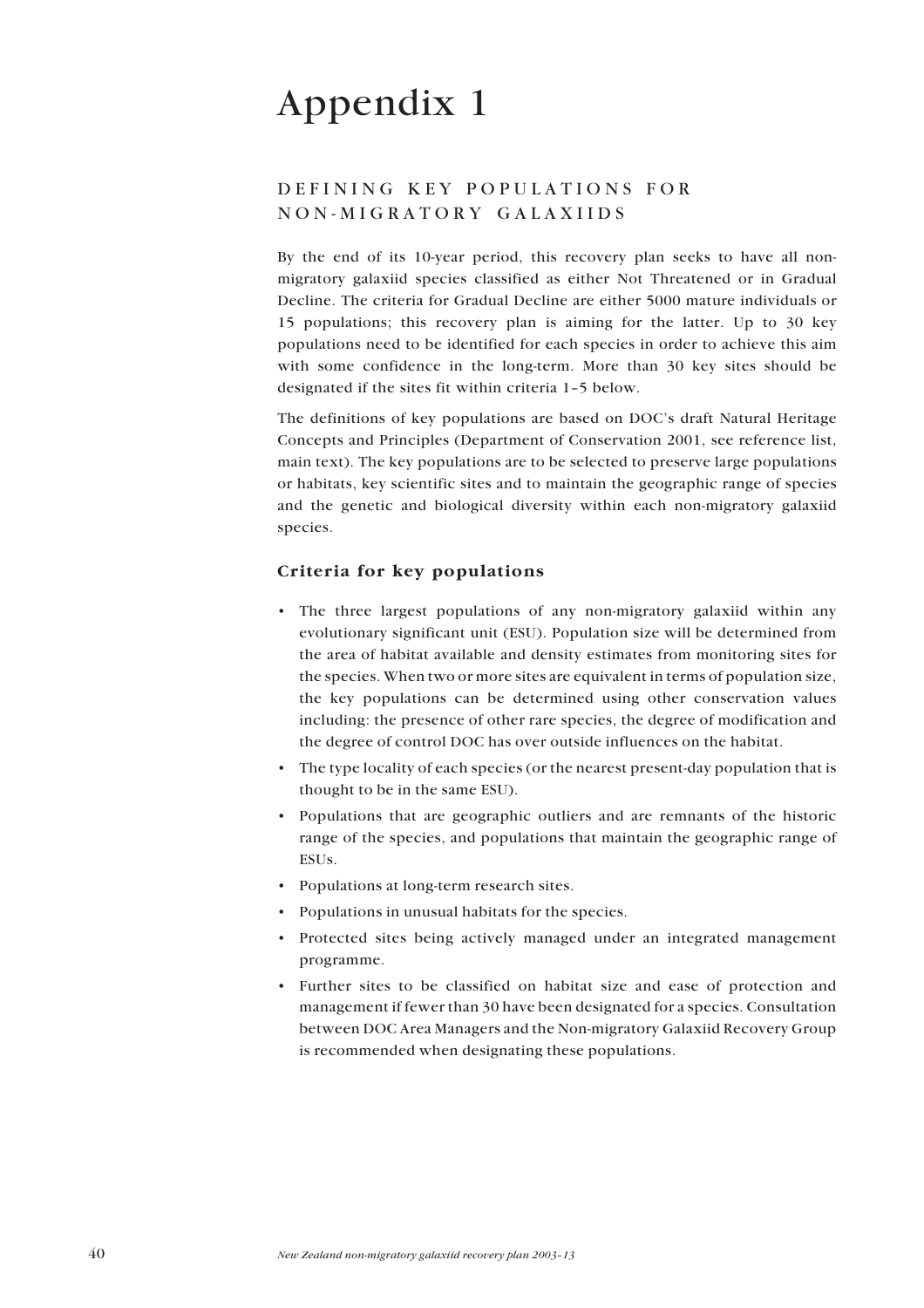## <span id="page-40-0"></span>DOC CONSERVANCIES AND CONSERVANCY AREAS CONTAINING NON-MIGRATORY GALAXIID SPECIES

| <b>SPECIES</b>             | RESPONSIBILITY-CONSERVANCY (AREAS)                                                                                                                                                                                                                                                                                                         |
|----------------------------|--------------------------------------------------------------------------------------------------------------------------------------------------------------------------------------------------------------------------------------------------------------------------------------------------------------------------------------------|
| Lowland longjaw galaxias   | Otago (Coastal Otago)<br>Canterbury (Twizel)                                                                                                                                                                                                                                                                                               |
| Bignose galaxias           | Canterbury (Twizel)                                                                                                                                                                                                                                                                                                                        |
| Dune lakes galaxias        | Northland (Kauri Coast)                                                                                                                                                                                                                                                                                                                    |
| Dwarf inanga               | Northland (Kauri Coast)<br>Auckland (Warkworth)                                                                                                                                                                                                                                                                                            |
| Roundhead galaxias         | Otago (Central Otago, Coastal Otago)                                                                                                                                                                                                                                                                                                       |
| Gollum galaxias            | Southland (Te Anau, Murihiku, Southern Islands)<br>Otago (Coastal Otago)                                                                                                                                                                                                                                                                   |
| Flathead galaxias          | Otago (Central Otago, Coastal Otago)                                                                                                                                                                                                                                                                                                       |
| Southern flathead galaxias | Southland (Te Anau, Murihiku, Southern Islands)                                                                                                                                                                                                                                                                                            |
| Galaxias sp. D             | Otago (Central Otago, Wanaka, Coastal Otago)<br>Southland (Murihiku)                                                                                                                                                                                                                                                                       |
| Teviot galaxias            | Otago (Central Otago)                                                                                                                                                                                                                                                                                                                      |
| Eldon's galaxias           | Otago (Coastal Otago)                                                                                                                                                                                                                                                                                                                      |
| Dusky galaxias             | Otago (Coastal Otago, Central Otago)                                                                                                                                                                                                                                                                                                       |
| Dwarf galaxias             | West Coast (Greymouth-Mawheranui, Hokitika, Buller-Kawatiri)<br>Nelson/Marlborough (Motueka, Sounds, South Marlborough,<br>St Arnaud)<br>Wellington (Kapiti, Poneke, Wairarapa)<br>East Coast/Hawke's Bay (Hawke's Bay, Aniwaniwa)<br>Bay of Plenty (Rangitaiki, Tauranga)<br>Wanganui (Palmerston North)<br>Canterbury (North Canterbury) |
| Northern galaxias          | Nelson/Marlborough (South Marlborough)<br>West Coast (Greymouth-Mawheranui)<br>Canterbury (North Canterbury)                                                                                                                                                                                                                               |
| Upland longjaw galaxias    | West Coast (Greymouth-Mawheranui)<br>Canterbury (Twizel, North Canterbury, Raukapuka,<br>Waimakariri, Aoraki)<br>Nelson/Marlborough (South Marlborough)                                                                                                                                                                                    |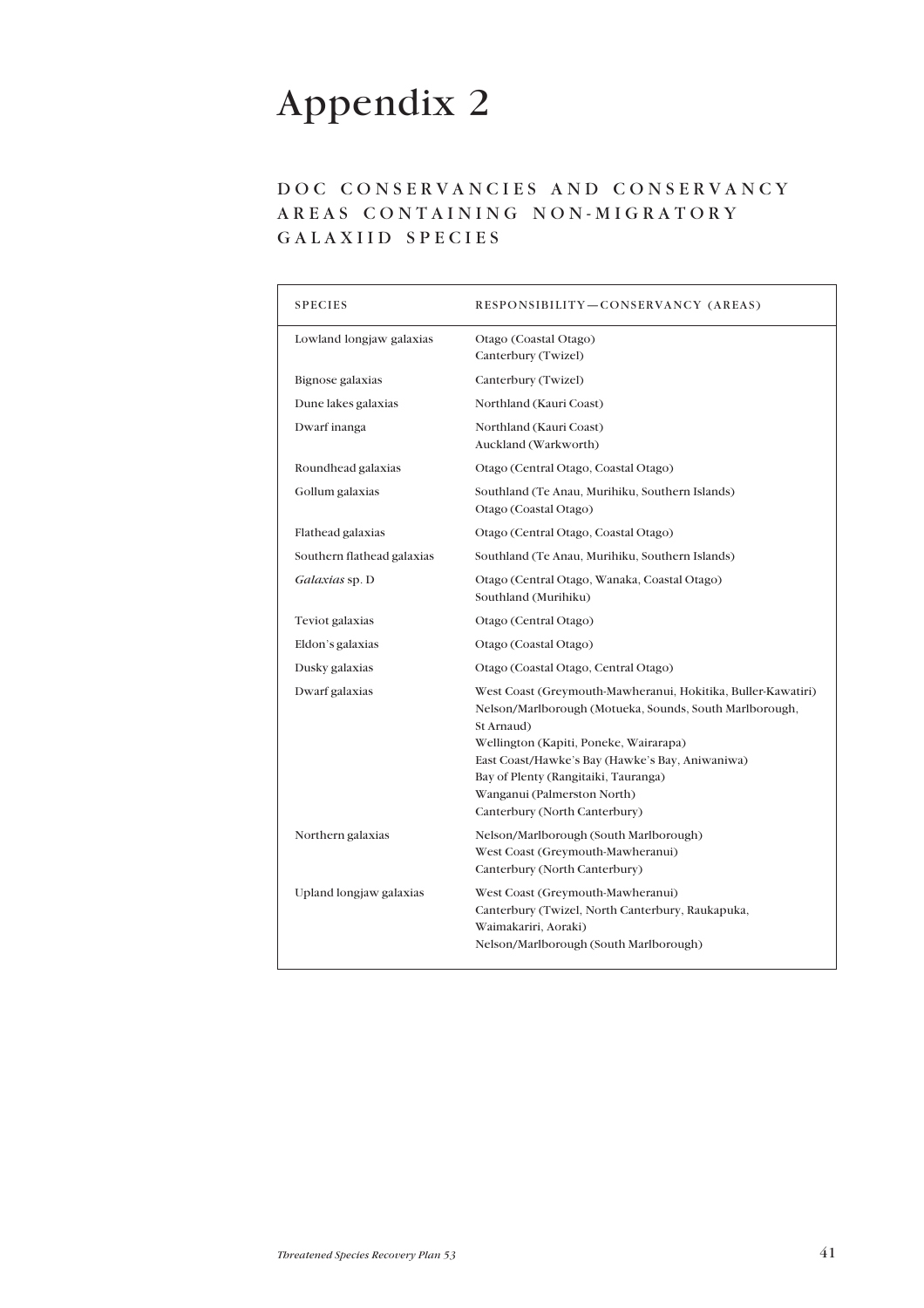## LEVELS OF PROTECTION FOR KEY POPULATIONS OF NON-MIGRATORY GALAXIIDS

The objective of any specific protection action is to gain the maximum possible protection for a galaxiid population. Early consultation with DOC Statutory Land Management staff will find the best option for key sites. The three major threats to non-migratory galaxiids (reduction in water quality and availability and invasion by other fish species) are controlled via the protection objectives below:

- Landuse change impacts that reduce water and habitat quality are halted or reduced by catchment level management and protection of riparian margins.
- Prohibiting or controlling abstractive activities (e.g. water or gravel abstraction) in the stream prevents or limits habitat loss.
- Invasion of galaxiid habitat by competing, predatory or potentially hybridising fish species is prevented by maintaining the barriers that isolate the populations and prevent invasion via water races.

Isolation of non-migratory galaxiid populations from salmonid invasion is seen to be a key factor in preventing acute local extinction events. Reducing land use impacts and abstraction activities will reduce long-term chronic impacts that may eventually lead to significant decline in population size or even extinction.

## **Levels of protection**

The levels of protection listed below (from maximum to minimum level) are the most preferred options; however, other options are also available.

- 1. The catchment containing the key population is in Public Conservation estate or legally covenanted area (e.g. DOC or Queen Elizabeth the 2nd National Trust (QEII)) that allows any required management action to take place. Downstream barriers preventing invasion by fish species are contained within this area and are maintained to prevent failure. No abstractive activities occur within the catchment inhabited by the galaxiids or upstream areas.
- 2. The catchment containing the key population is within a covenanted area (e.g. DOC or QEII) that is destocked and fenced. Downstream barriers preventing invasion by other fish species are contained within this area and are maintained to prevent failure. No abstractive activities occur within the area inhabited by the galaxiids or upstream and this is recognised in Regional Council plans.
- 3. The catchment containing the key population has fenced riparian margins preventing stock access and is managed by the Department of Conservation or is a covenanted area (e.g. DOC or QEII), allowing any required management actions to take place. Downstream barriers preventing invasion by other fish species are contained within this area and are maintained to prevent failure. No abstractive activities occur within the area inhabited by the galaxiids or upstream and this is recognised in Regional Council plans.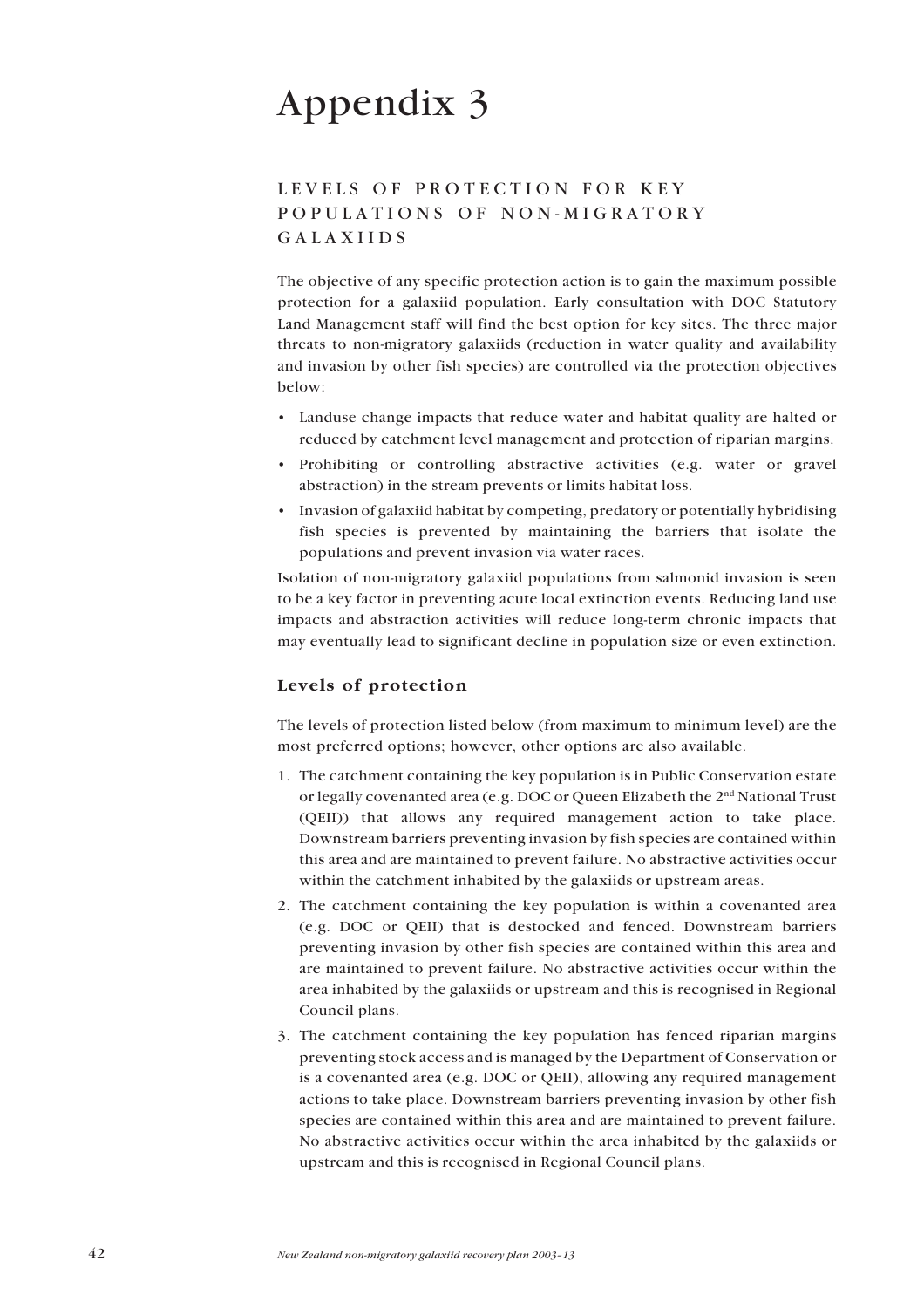- <span id="page-42-0"></span>4. The catchment containing the key population is a covenanted area (e.g. DOC or QEII) with stock grazing limited to sheep (no cattle, deer or goats). Downstream barriers preventing invasion by other fish species are contained within this area and are maintained to prevent failure. No abstractive activities occur within the area inhabited by the galaxiids or upstream, and this is recognised in Regional Council plans.
- 5. The catchment containing the key population is a covenanted area (e.g. DOC or QEII) with low-intensity stock grazing. Downstream barriers preventing invasion by other fish species are contained within this area and are maintained to prevent failure. No abstractive activities occur within the area inhabited by the galaxiids or upstream, and this is recognised in Regional Council plans.
- 6. The catchment containing the key population is freehold. Downstream barriers preventing invasion by other fish species, have been identified and are maintained to prevent failure. A legal agreement exists with the landowner(s) (e.g. a management agreement) to allow DOC access to these sites to maintain the barriers. No abstractive activities occur within the area inhabited by the galaxiids or upstream, and this is recognised in Regional Council plans.
- 7. The catchment containing the key population is freehold. Downstream barriers preventing invasion by other fish species have been identified and are maintained to prevent failure. A legal agreement exists with the landowner(s) to allow DOC access to these sites to maintain the barriers. Water abstraction activities occur within the area inhabited by the galaxiids or upstream, but the special status of the catchment is recognised in Regional Council plans and residual or minimum flows are in place and monitored. Abstraction sites (water or other) allow fish passage through the sites (e.g. over weirs or dams), but fish passage is prevented along the abstraction pathway (e.g. water race or pipe line) to prevent invasive fish access to the stream.
- 8. The catchment containing the key population is freehold. Downstream barriers preventing invasion by other fish species have been identified and are maintained to prevent failure. An agreement exists with the landowner(s) to allow DOC access to these sites to maintain the barriers. Water and other abstraction activities occur within the area inhabited by the galaxiids or upstream, but the special status of the catchment is recognised in Regional Council plans. Residual or minimum flows are in place and monitored, or other appropriate environmental conditions exist on the abstraction consent. Abstraction sites (water or other) allow fish passage through the sites (e.g. over weirs or dams), but fish passage is prevented along the abstraction pathway (e.g. water race or pipe line) to prevent invasive fish access to the stream.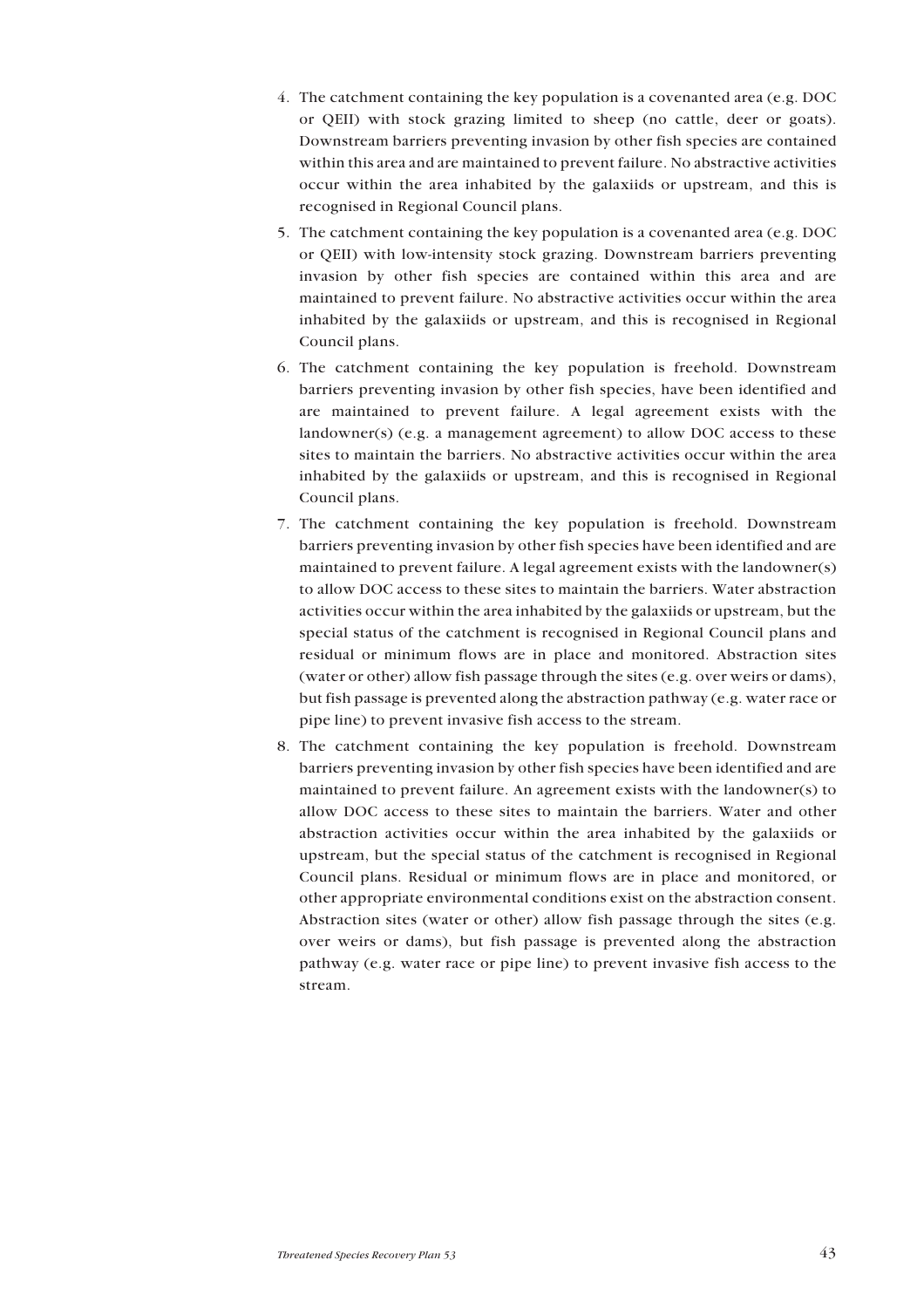## MANAGEMENT ACTIONS FOR KEY NON-MIGRATORY GALAXIID SITES

- 1. Natural barriers to fish that prevent invasion of habitat by undesired fish species are assessed and improved (if required). Flood-damaged barriers are repaired. Status of barriers are assessed according to the barrier assessment protocol in the non-migratory galaxiid monitoring guidelines (for streams and small rivers) (Department of Conservation n.d. a; see reference list, main text).
- 2. Fish passage barriers are installed on any water abstraction water races that connect the key sites to water bodies that contain other known threatened fish species.
- 3. Grazing stock are excluded from the stream margins where their impacts are detrimental to stream habitat, especially spawning habitat, or direct nutrient inputs resulting from stock are causing water quality decline.
- 4. Fire-fighting plans record the presence of key non-migratory galaxiid streams to avoid, where possible, the use of toxic fire retardants in the riparian margins. Burning permits require that riparian margins are left unburnt.
- 5. Water abstraction in key sites to be managed with the following priority actions. Resource consent applications should be assessed and Regional Councils requested to apply the following conditions. For high quality sites, seek Regional Council plan changes or recognise in new plans that these streams are special habitats. Actions for water abstraction in order of most to least desirable:
	- a. No abstraction.
	- b. Abstraction with fish passage. Minimum flow set at MALF (Mean Annual Low Flow) or by IFIM habitat preference methods. Water take situated as far downstream on the water body as possible to minimise impact. Galaxiid population monitored to assess whether the minimum flows set are achieving galaxiid protection. A review condition on the consent allows new minimum flow to be set if required.
	- c. Abstraction with fish passage. Minimum flow set at MALF or by IFIM habitat preference methods. Galaxiid population monitored to assess whether the minimum flows set are achieving protection. A review condition on the consent allows a new minimum flow to be set if required.
	- d. Abstraction with fish passage. Minimum flow set at MALF or by IFIM habitat preference methods. Water take situated as far downstream on the water body as possible to minimise impact. A review condition on the consent allows a new minimum flow to be set if required.
	- e. Abstraction with fish passage. Minimum flow set at MALF or by IFIM habitat preference methods. A review condition on the consent allows a new minimum flow to be set if required.
	- f. Abstraction with fish passage. Minimum flow set at MALF or by IFIM habitat preference methods.